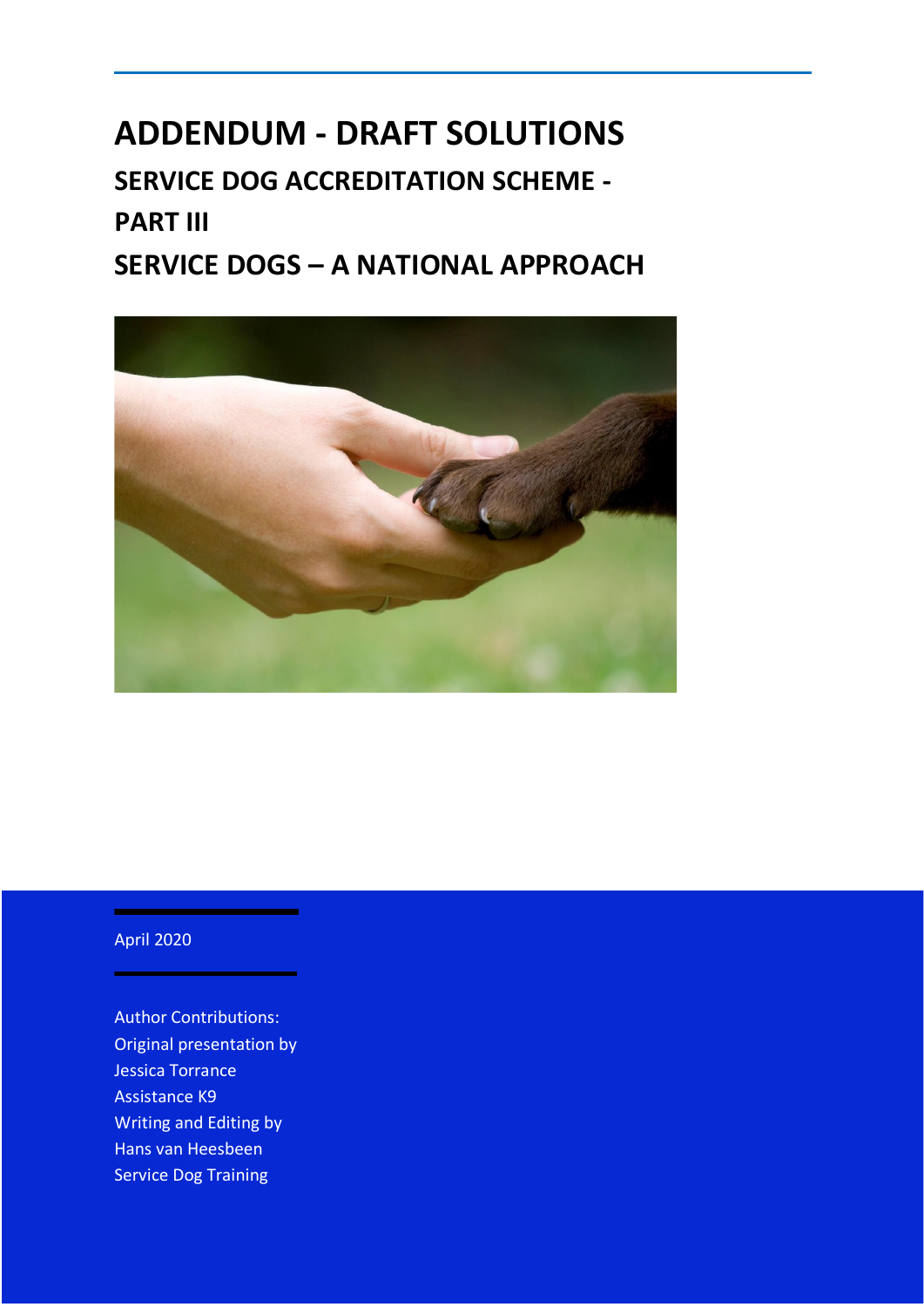## <span id="page-1-0"></span>**FOREWORD PART III**

Part of our submission includes presenting some DRAFT solutions, ideas of how to achieve and help establish the National Service Dog Act (**NSDA)** and show that Part I does not supply hollow ideas, but ideas that have been thought and worked through to a practical level that can be taken further in pursuing the ideal solution.

Part II – FAQ is knitting the submission (Part I), the questions (Part II) and the draft answers (Part III) together. This creates a 'workable proposal' ready for fine-tuning, ensuring it meets equity, inclusion, involvement, diversion, and all-encompassing needs of the end user, whilst protecting the public at large as has been the intention of the **DDA92**.

There will still be questions unanswered and ideas that need reworking, but Section III tables some hands-on, practical, thought-through DRAFT solutions (written by people from the industry and working in the field) to underpin the need for the **NDSA.**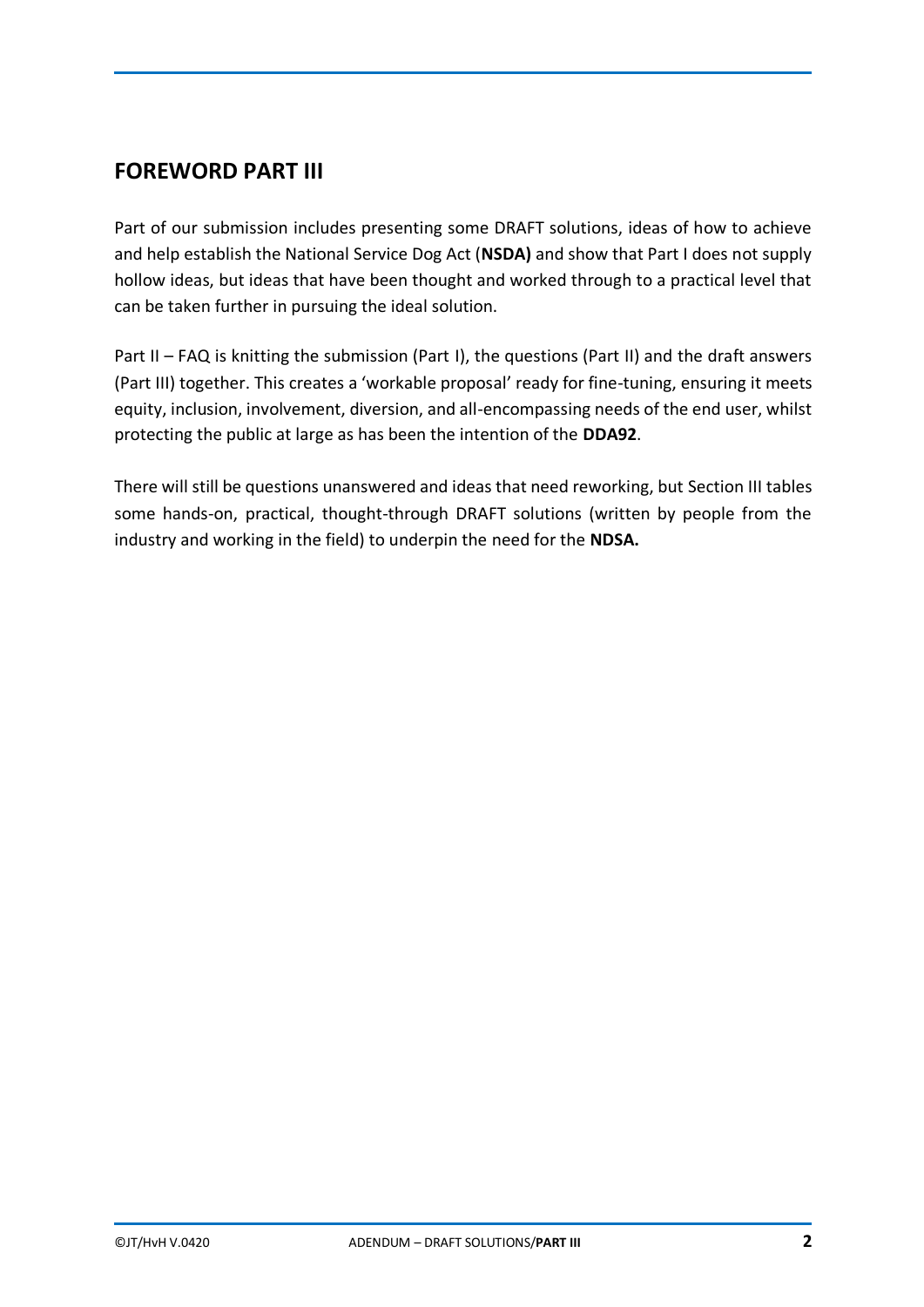## **TABLE OF CONTENTS PART III**

| PART III - NO 1 THE DIFFERENCE BETWEEN A SERVICE DOG, A THERAPY DOG              |  |
|----------------------------------------------------------------------------------|--|
|                                                                                  |  |
| PART III - NO 2 FLOW CHART ACCREDITATION RECOMMENDATIONS 9                       |  |
| PART III - NO 3 SERVICE DOGS ACCREDITATION RECOMMENDATIONS11                     |  |
|                                                                                  |  |
|                                                                                  |  |
|                                                                                  |  |
|                                                                                  |  |
|                                                                                  |  |
| Notification Of A Decision To Proceed To Next Level - 'Practical Assessment'  17 |  |
|                                                                                  |  |
|                                                                                  |  |
|                                                                                  |  |
|                                                                                  |  |
|                                                                                  |  |
|                                                                                  |  |
|                                                                                  |  |
|                                                                                  |  |
|                                                                                  |  |
|                                                                                  |  |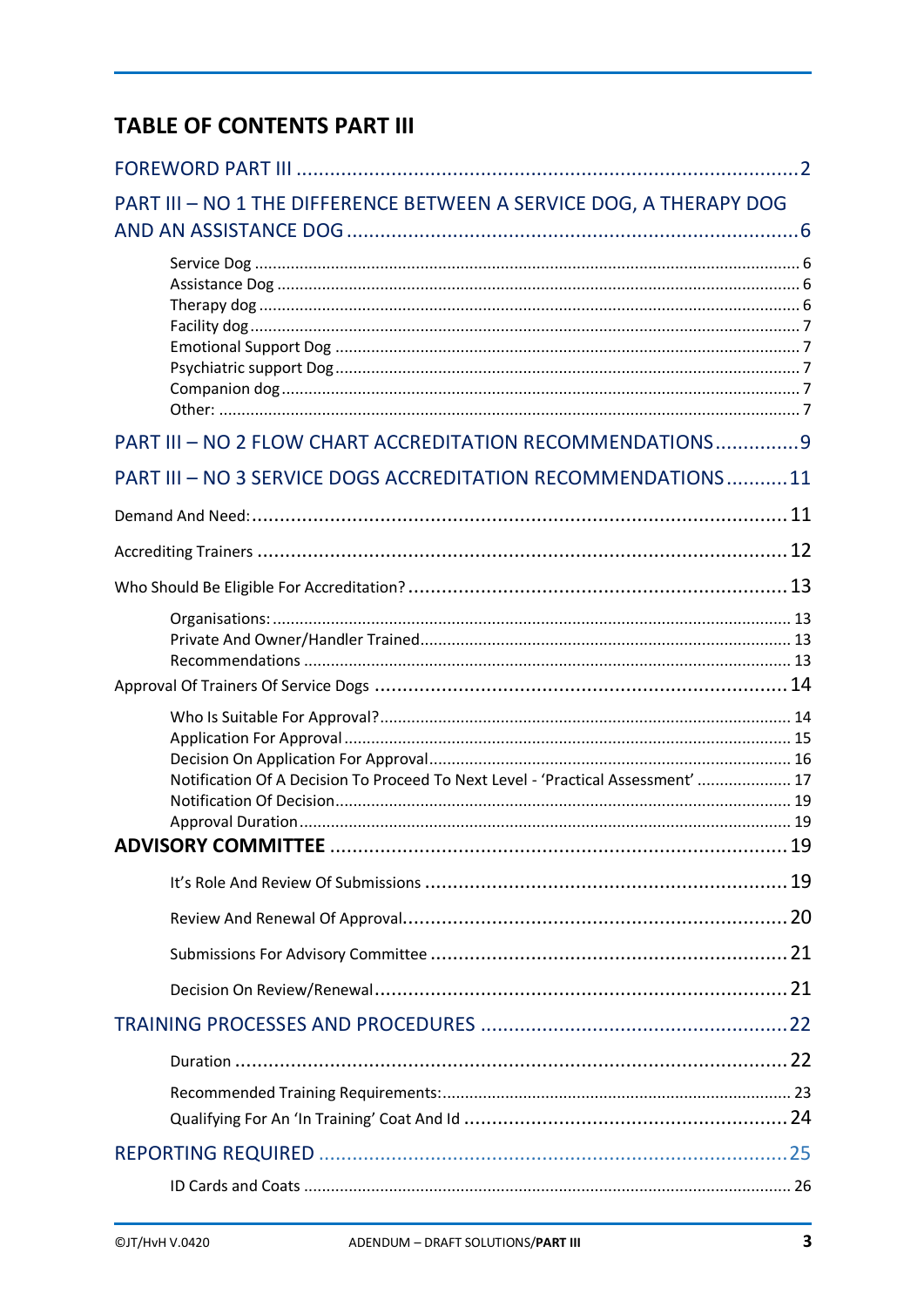| Need To Communicate National Pat (Npat) To Public And Stakeholders  31 |
|------------------------------------------------------------------------|
|                                                                        |
| PART III - NO 4 DISCUSSION REGARDING SERVICE DOG LEGISLATION35         |
|                                                                        |
|                                                                        |
|                                                                        |
|                                                                        |
|                                                                        |
|                                                                        |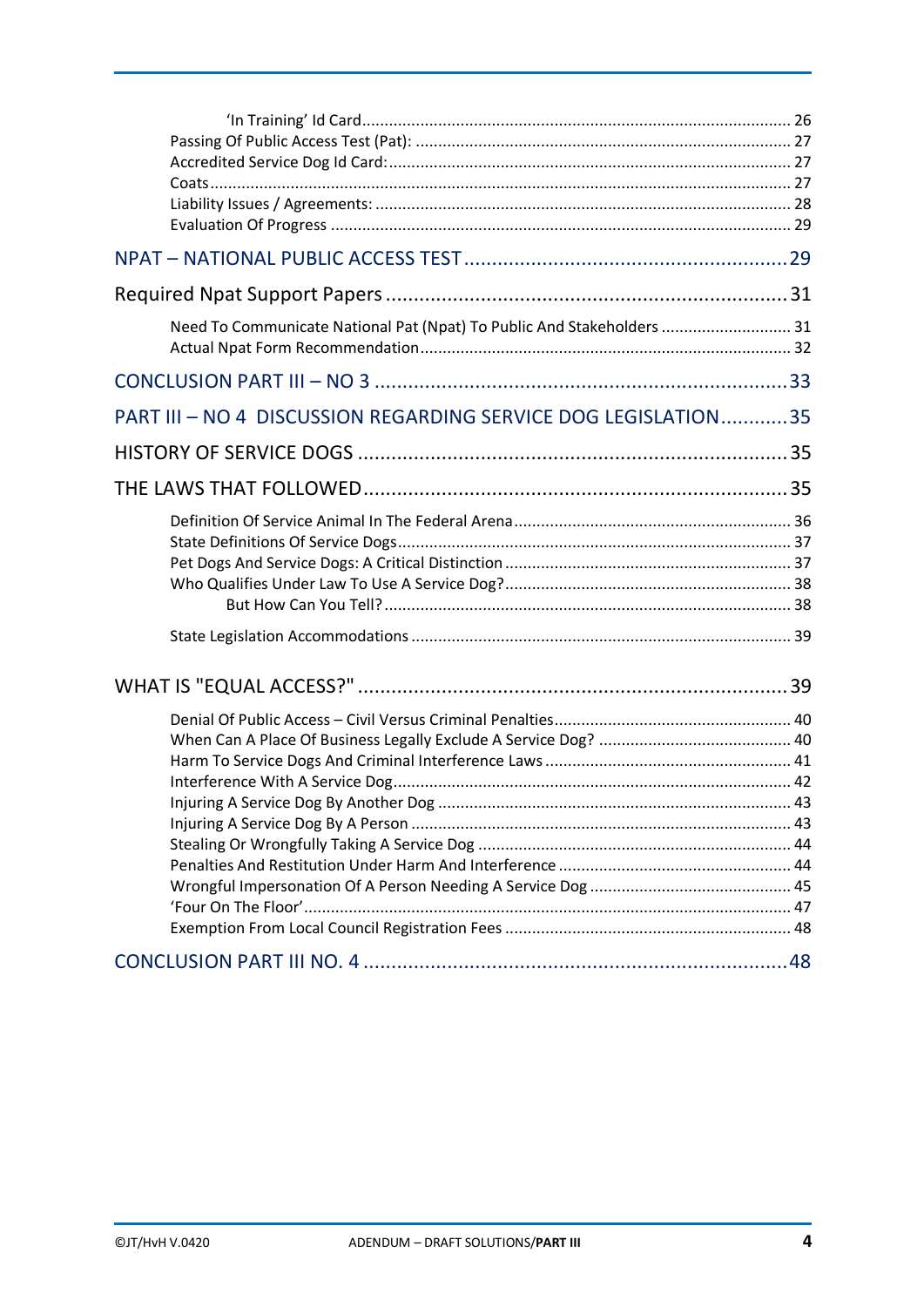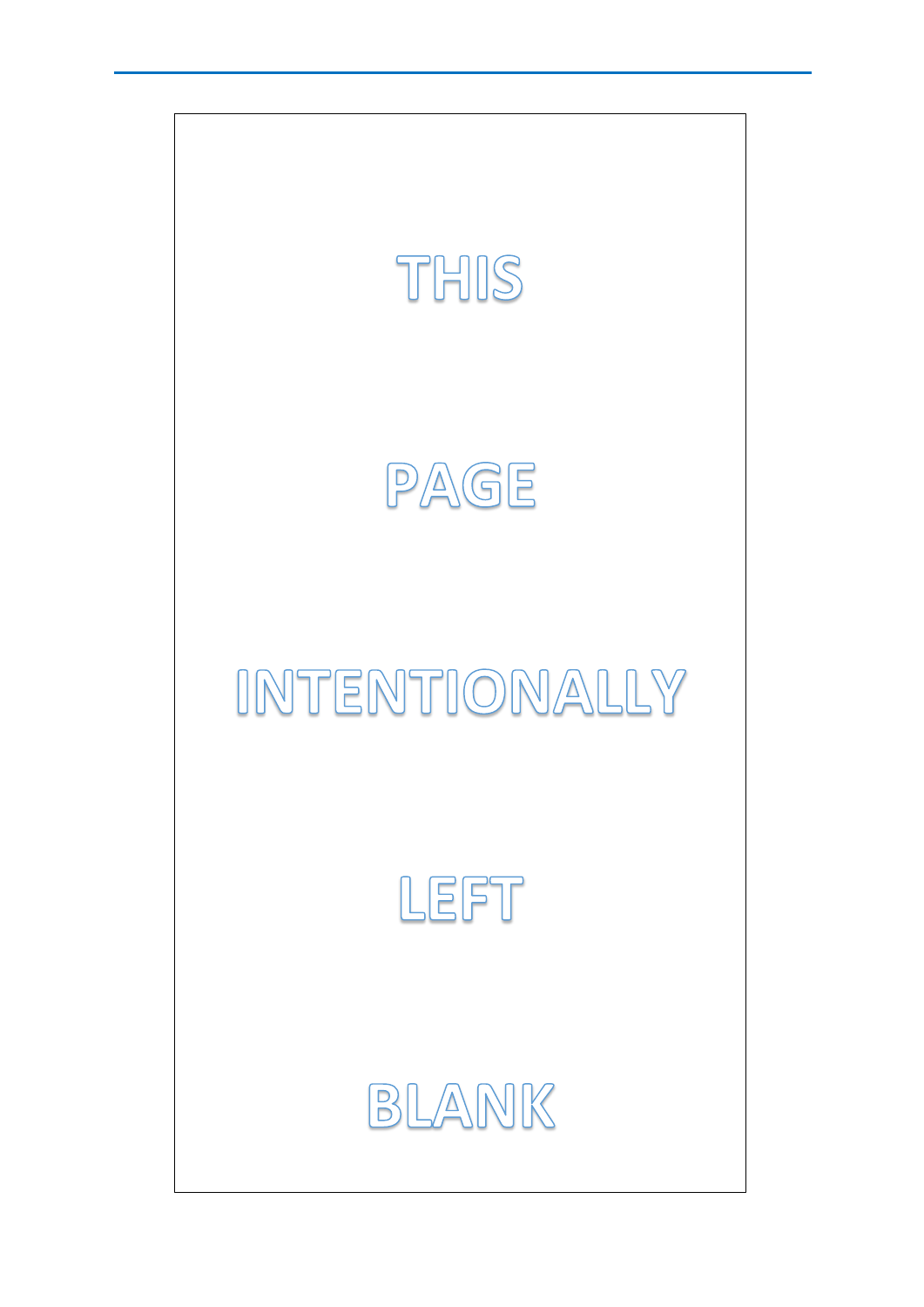## <span id="page-5-0"></span>**PART III – NO 1 THE DIFFERENCE BETWEEN A SERVICE DOG, A THERAPY DOG AND AN ASSISTANCE DOG**

People refer to their four-legged disability aid differently. This simple factsheet will clarify the different classifications, to the understanding of all.

The definitions have been compiled to assist and provide uniformity; however, they are not exclusive or legal definitions.

<span id="page-5-1"></span>Service Dog**<sup>1</sup> :** An Assistance dog trained to perform additional *specific* tasks for a person with a disability is defined as a service dog (e.g., an assistance dogs that also picks up phones, glasses, carries the purse, finds the shoes etc.). Service dogs are referred to as a 'disability aid' and therefore the handler has the right to take their dog with them (see conditions [DDA92 section 54\)](http://www8.austlii.edu.au/cgi-bin/viewdoc/au/legis/cth/consol_act/dda1992264/s54a.html)

<span id="page-5-2"></span>Assistance Dog**:** a dog trained to perform tasks for a specific person with a disability to help alleviate or reduce the disability is defined as an assistance dog (e.g., a dog offering support by being present). Assistance dogs are referred to as a 'disability aid' and therefore the handler has the right to take their dog with them (see conditions [DDA92 section 54\)](http://www8.austlii.edu.au/cgi-bin/viewdoc/au/legis/cth/consol_act/dda1992264/s54a.html)

<span id="page-5-3"></span>Therapy dog**:** These provide therapy in settings like a hospital, hospice, nursing homes, schools and rehabilitation centres. They are dogs employed by professional therapists to provide comfort, increased social interaction and relief from stress for a person with disabilities.

A therapy dog is a [canine](https://en.wikipedia.org/wiki/Canine) that might be trained and who works with their owner, to provide unconditional love and non-judgment to as many people as is needed. They provide affection and comfort to people in [hospitals,](https://en.wikipedia.org/wiki/Hospital) [retirement homes,](https://en.wikipedia.org/wiki/Retirement_home) [nursing homes,](https://en.wikipedia.org/wiki/Nursing_home) [schools,](https://en.wikipedia.org/wiki/School) [hospices,](https://en.wikipedia.org/wiki/Hospice) [disaster areas,](https://en.wikipedia.org/wiki/Disaster_area) and to people with [autism.](https://en.wikipedia.org/wiki/Autism) Therapy dogs are usually not [assistance](https://en.wikipedia.org/wiki/Assistance_dog) or [service](https://en.wikipedia.org/wiki/Service_dog) dogs.

Therapy dogs are *not* service animals and are not afforded the same legal privileges under the DDA92

**<sup>1</sup> For the ease of this submission we consider service dogs as the umbrella word to describe the family of skilled and trained dogs to help alleviate disability issues for the genuine handler needing these dogs to empower them to lead a more fulfilling life.**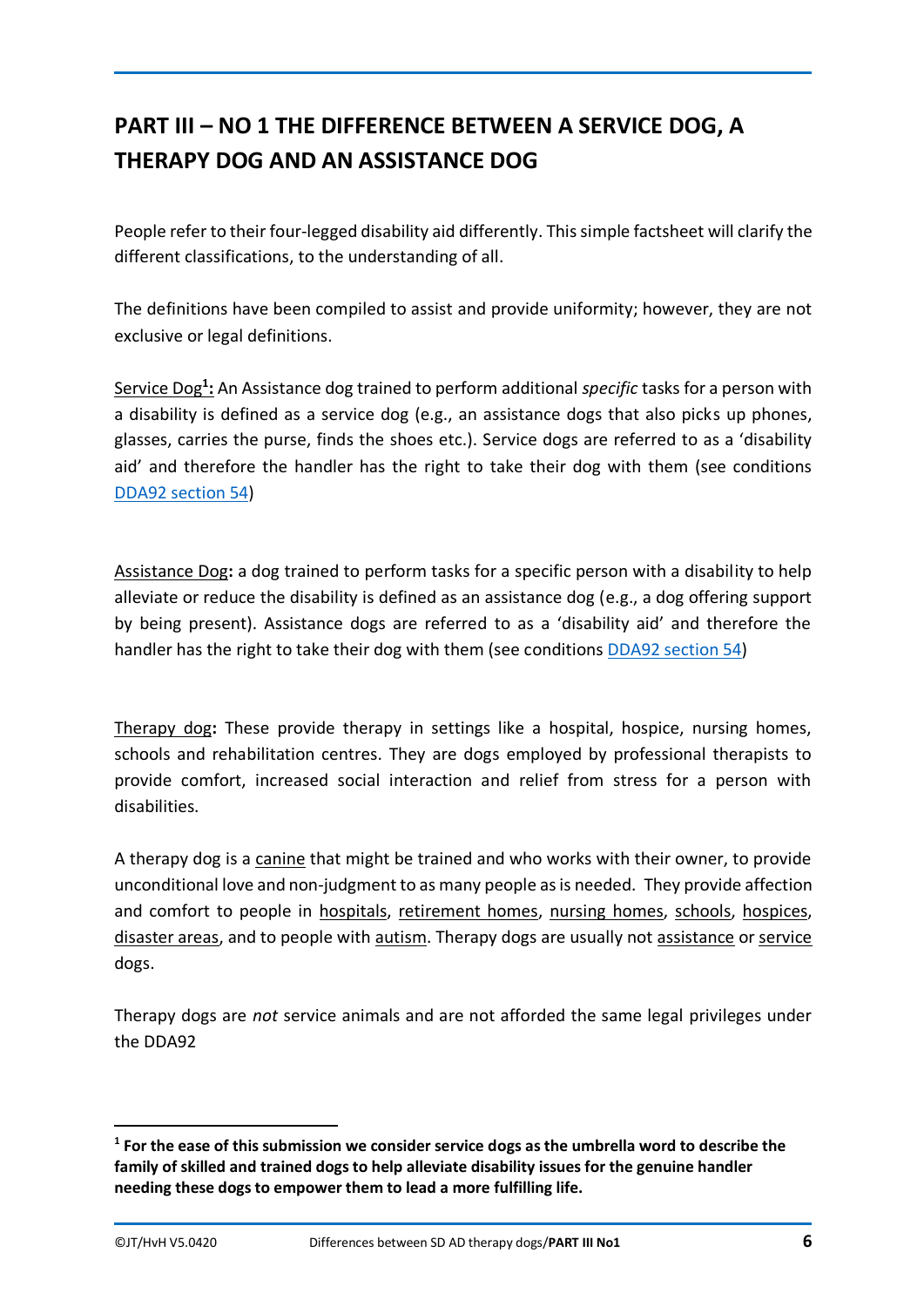<span id="page-6-0"></span>Facility dog One dog who works with up to two different handlers, and many different people. Usually, the handlers are counsellors, or people within a professional organisation, such as a lawyer, a prosecutor, a court dog to help a Child Witness, a school dog to help reading and reduce pupil stress etc.

These dogs are generally trained as Assistance dogs and have reached the level of accreditation, but do not need to be accredited.

They do *not* have legal rights under the DDA92 in public but may well have right assigned to them in their facility, that are not valid outside the premises

<span id="page-6-1"></span>Emotional Support Dog An emotional support animal is one which provides comfort to help relieve a symptom or effect of a person's disability. An emotional support animal is not a pet and is generally not restricted by species. An emotional support animal differs from a service animal.

It does *not* have any rights under the DDA92.

<span id="page-6-2"></span>Psychiatric support DogThis is a recognised sub-category of [service dog](https://en.wikipedia.org/wiki/Service_dog) trained to assist their handler with a psychiatri[c disability](https://en.wikipedia.org/wiki/Disability) or a mental disability, such a[s obsessive-compulsive](https://en.wikipedia.org/wiki/Obsessive%E2%80%93compulsive_disorder)  [disorder,](https://en.wikipedia.org/wiki/Obsessive%E2%80%93compulsive_disorder) [post-traumatic stress disorder,](https://en.wikipedia.org/wiki/Post-traumatic_stress_disorder) [schizophrenia,](https://en.wikipedia.org/wiki/Schizophrenia) [depression,](https://en.wikipedia.org/wiki/Depression_(mood)) [anxiety,](https://en.wikipedia.org/wiki/Anxiety) and [bipolar](https://en.wikipedia.org/wiki/Bipolar_disorder)  [disorder.](https://en.wikipedia.org/wiki/Bipolar_disorder) A psychiatric service dog assists their handler by providing a safe presence that grounds them; the dog may perhaps lean on the person to provide a calming pressure. Depending on a Disability Certificate issued would place this category under Service Dog.

<span id="page-6-3"></span>Companion dog usually describes a dog that does not work, providing only companionship as a pet, rather than usefulness by doing specific tasks. Many of the toy dog breeds are used only for the pleasure of their company, not as workers. They have *no* legal rights under the DDA92

<span id="page-6-4"></span>Other: There are other ways that dogs help people like guide dogs, hearing dogs, medical alert dogs, Alzheimer dogs, epilepsy dogs and each has a very specific training, for which specialist trainers are recommended.

Provided that these dogs meet the requirements of the DDA92, they are a sub-part of Service Dogs and have the same rights.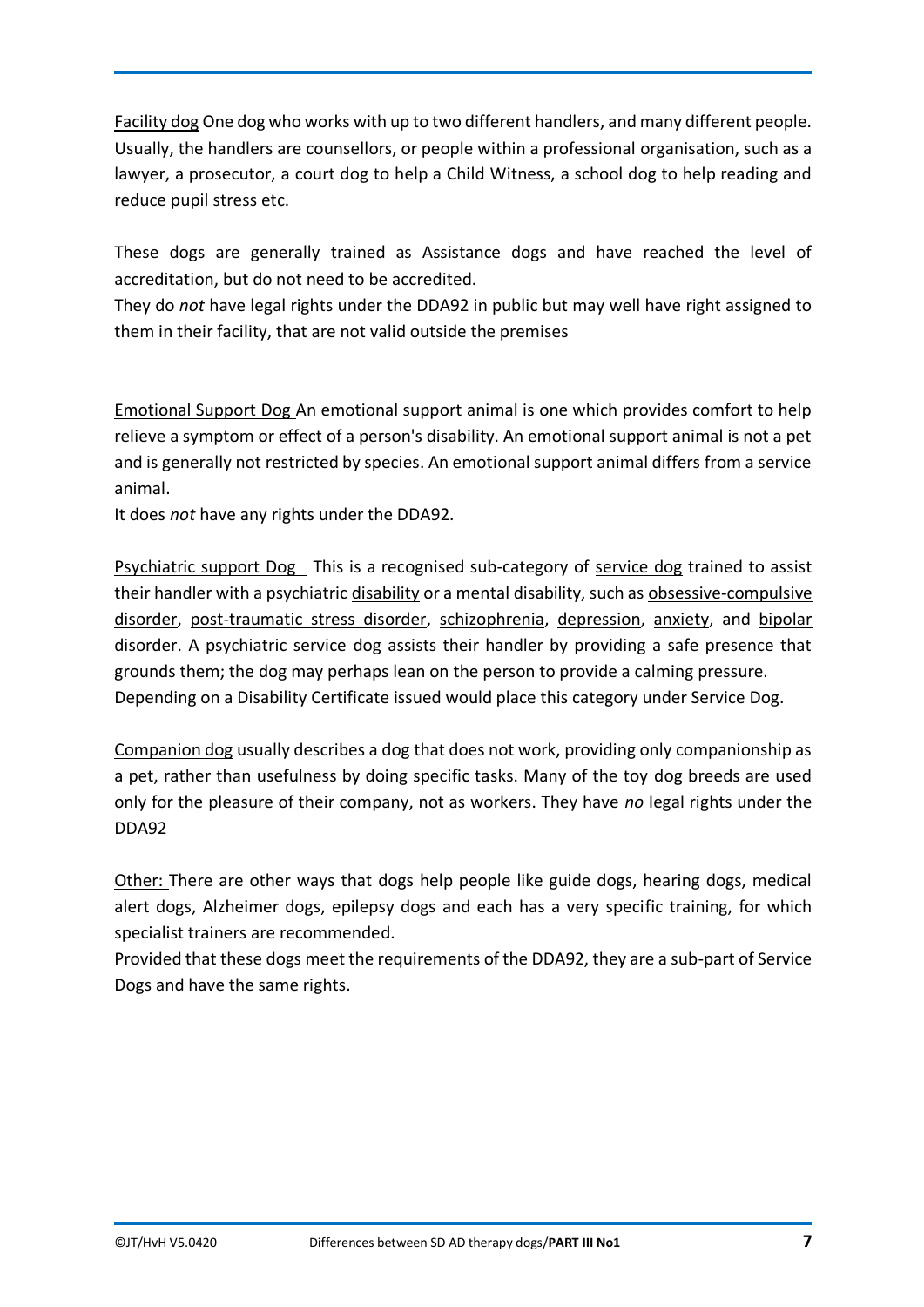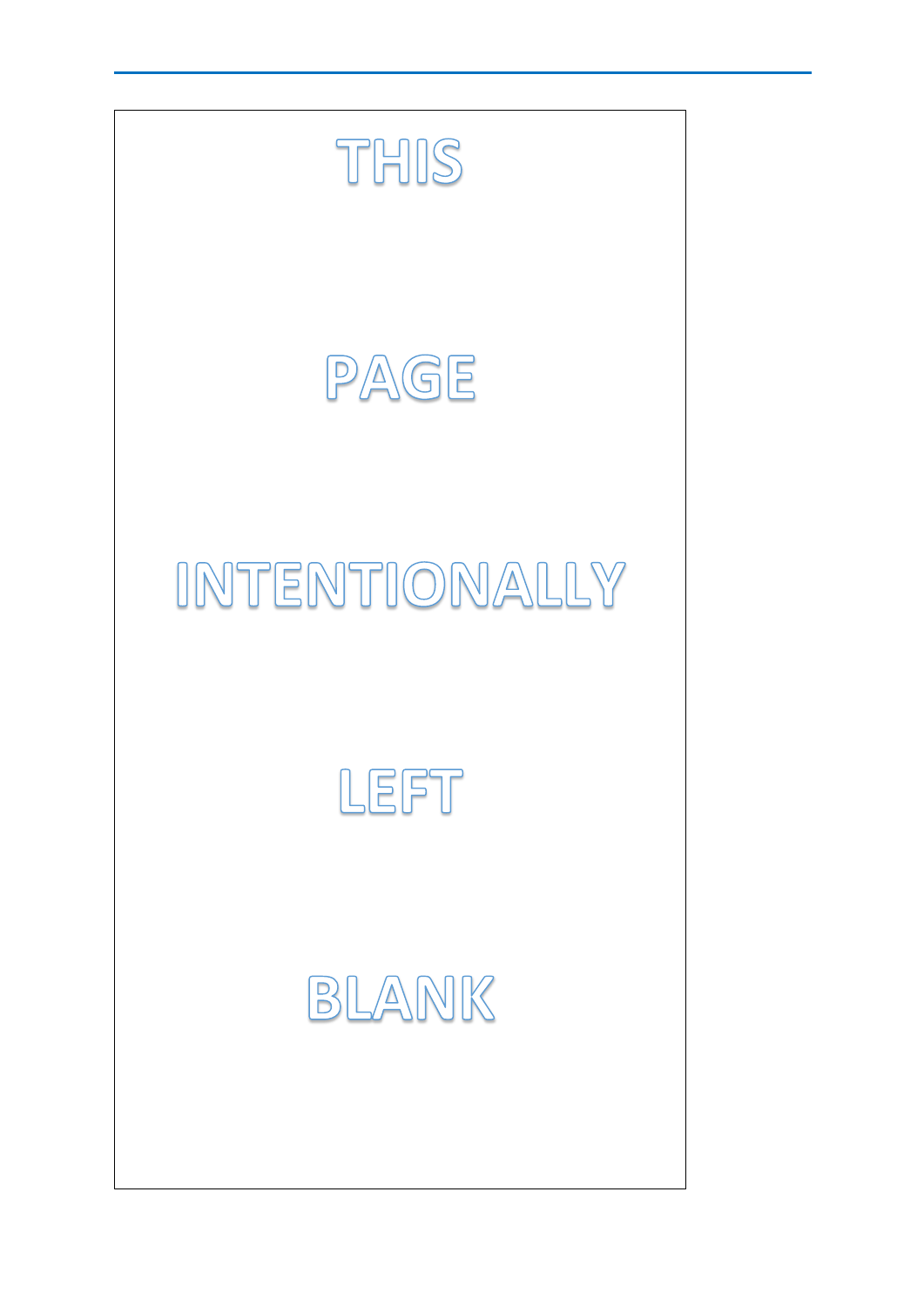### <span id="page-8-0"></span>**PART III – NO 2 FLOW CHART ACCREDITATION RECOMMENDATIONS**

NATIONAL ACCREDITATION SYSTEM, part of the Federal Service Dog Act (SD Act), administered and funded by the Federal Department of Social Services (Hereafter called the DEPT).

Makes any of the States Animal-, Assistance and Service Dog Acts defunct and the new Federal SD Act is aligned to the DDA'92 to ensure national validity and ease of implementation

DEPT establishes the criteria required; may set up an Advisory Committee to help (see conditions) establishes interim rules to ensure easy and seamless rollover for the end user and continued safety for the public. It establishes a period of grace/transition to allow for integration and finetuning of system that will apply to ALL CURRENT AND NEW to be accredited Trainers / Trainer Organisations, regardless and independent of how they train (Trainer Trained and/or Handler Trained and/or Combination)

As required and if needed with help of Advisory Committee establishes who and how they can be accredited with procedures and paperwork identical, all done electronically and target to have application process completed within 21 days. All submissions reviewed by 1 Department

Focus will be on: Compliance, Risk and People Management: a must for people of good stature within the community; have strong people skills and dog training skills and ideally at least 3 years hands on experience in this type of training: Cert IV T&A and understanding of training people with disabilities. DEPT can:



will need to review and reassess their credentials every three (3) wears and this process will be fully documented and available .<br>For all stakeholders to access

will reallocate handlers to other trainers.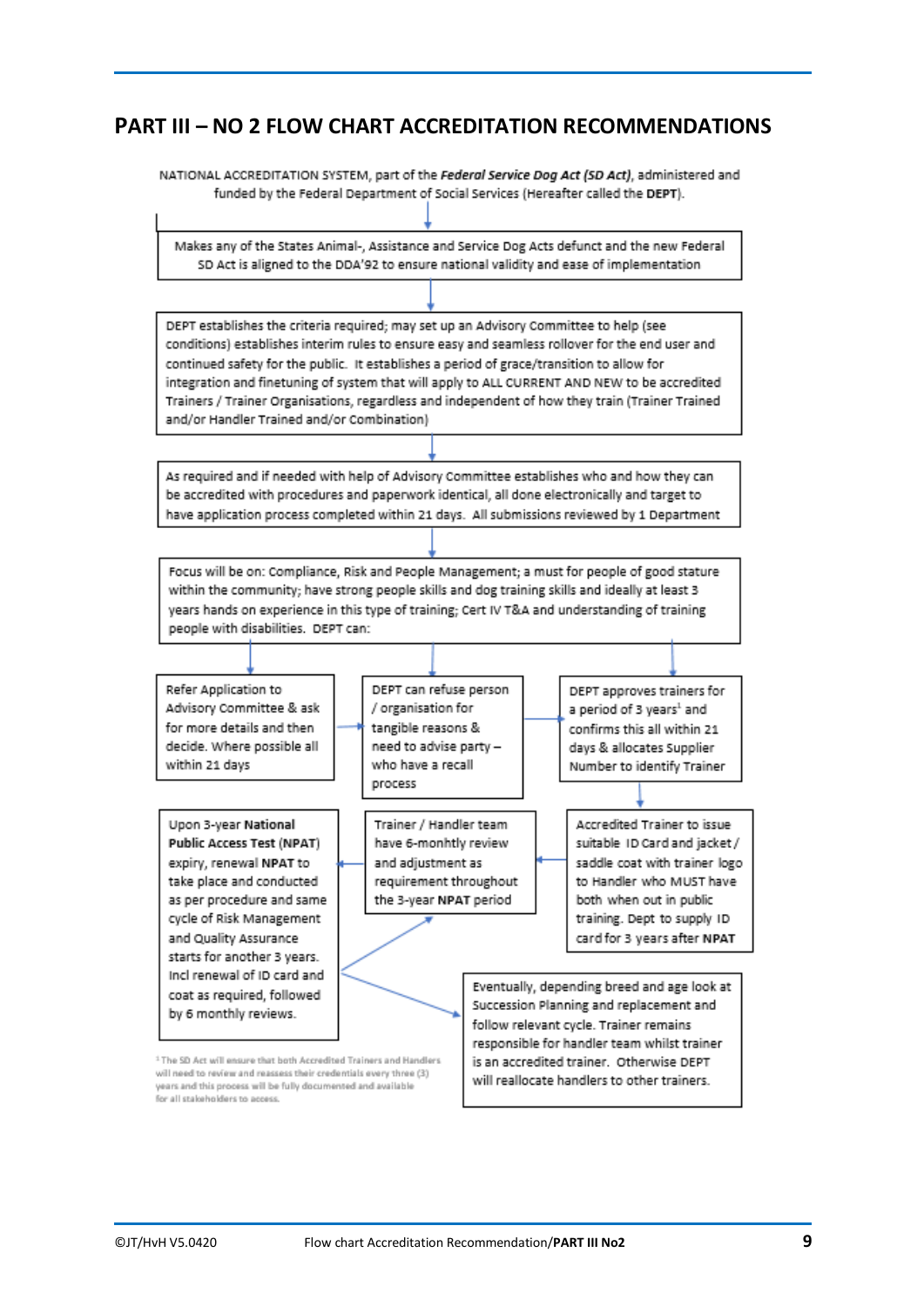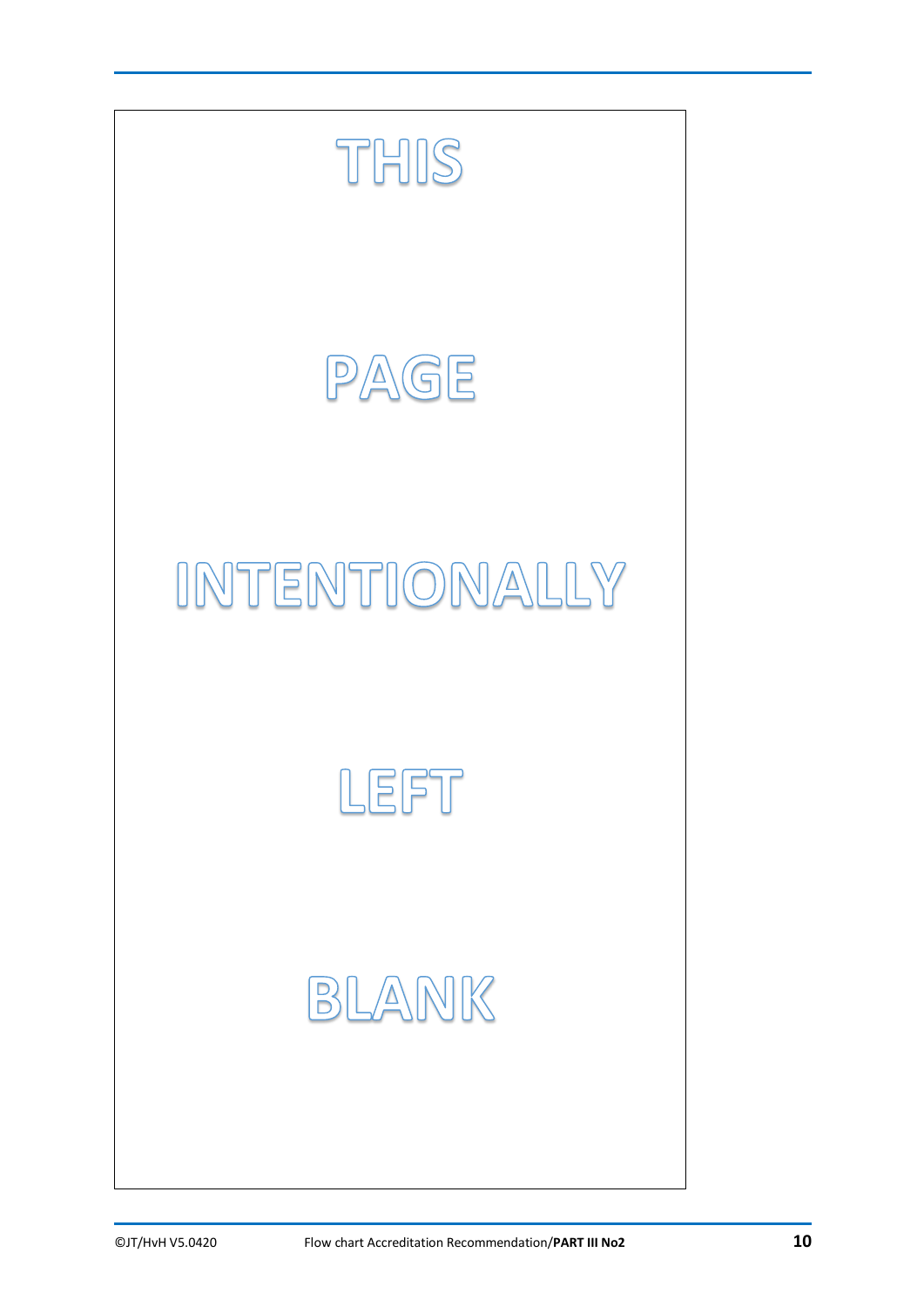## <span id="page-10-0"></span>**PART III – NO 3 SERVICE DOGS ACCREDITATION RECOMMENDATIONS**

#### <span id="page-10-1"></span>DEMAND AND NEED:

The past few years has seen a tremendous increase in usage of Service Dogs to help many people with different needs and requirements (PTSD, Epilepsy, ASD, and many more); however, this ever increasing demand has not been matched with supply, both from 'trainer trained' sources and the now more popular 'handler trained' options. The latter is developing quicker as it requires less resourcing, is less restrictive and it offers many additional health benefits.

A National Accreditation scheme, that takes much of the duplicating development and research work away from the States is necessary to introduce their own state government approved schemes.

"Service dog" should be defined in the *Service Dog Act* **(SD Act)** and all other relevant Acts, regulations and policies as:

"A guide dog, hearing dog, or assistance dog", certified by an accredited service dog trainer or 'training organisation'<sup>2</sup> as trained to perform tasks and functions that assist a person with impairment to alleviate the effects of their impairment".

The *Service Dog Act* **(SD Act)** should include a definition of "service dog in training" to mean "A guide dog, hearing dog, or assistance dog certified by an accredited service dog trainer as being in training". The provisions of the Act should apply to these dogs.

Many areas have been asking for a National Scheme for Service Dogs, including smaller organisations that do not have the Accredited Trainers and Public Access Test accreditors. This is leading to an increased number of organisations using the **DDA92** to circumvent the PAT to help people meet the requirements of training, hygiene, health, behaviour and safety for the public at large.

This document seeks to address most of the issues, prepared by people from the industry who have worked with and around state systems, and have worked with many end users – and present this as a solution for all stakeholders to consider.

Whilst certainly not perfect, it is hoped that there is enough substantiating validity in this submission to warrant pursuing a National Service Dog Accreditation Scheme (**NSDAS)** as soon as possible.

**<sup>2</sup> 'Trainer' refers to an individual meeting the training requirements as an Assistance dog trainer and they are listed as individuals on Governments sites – whereas Training Organisations are used for any registered charity or Pty Ltd that has a number of trainers engaged directly by these organisations as qualified trainers in this specialist field. Trainers engaged by these organisations must meet the same training requirements as the individual trainers, yet the compliance requirements will rest with the organisation.**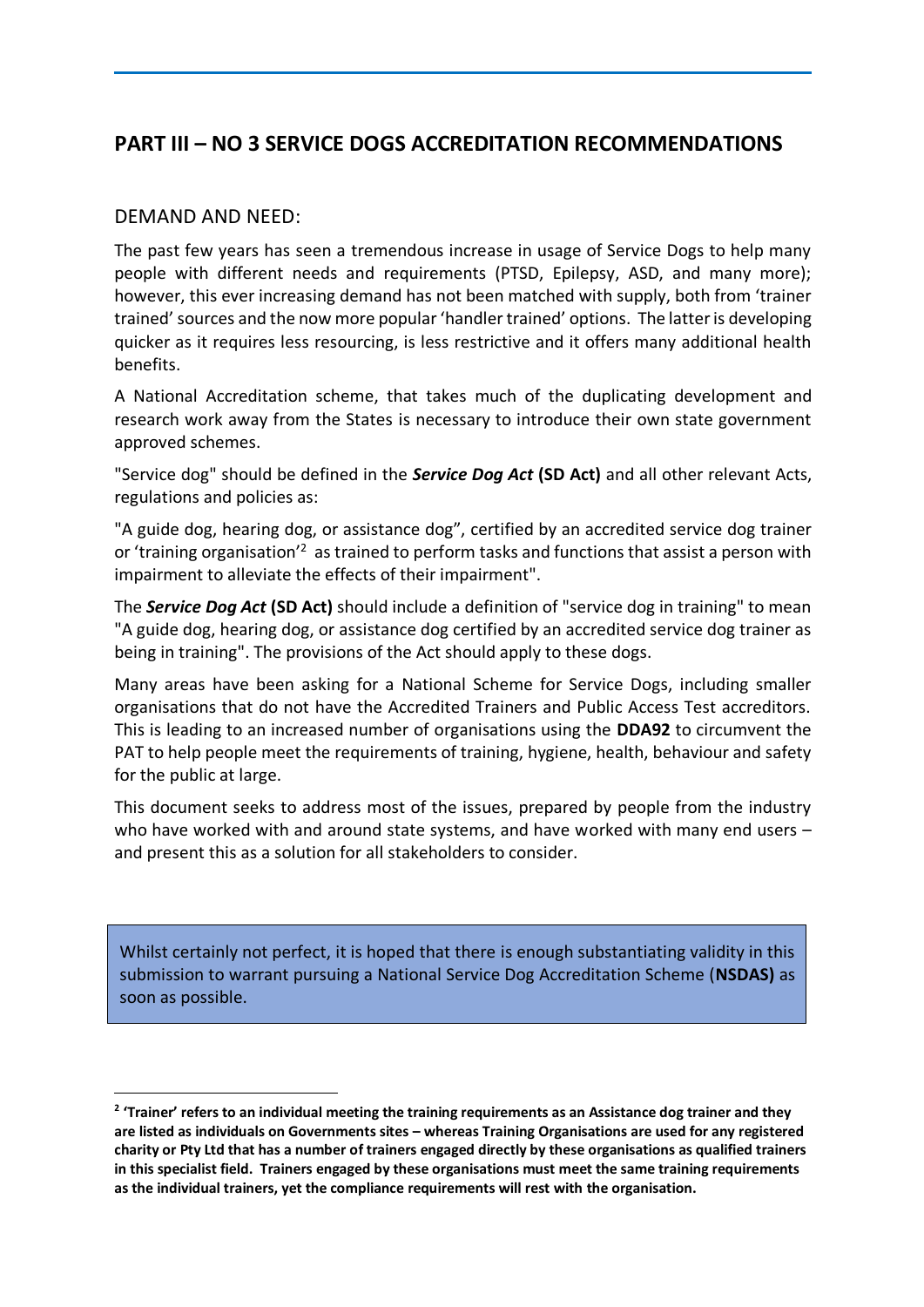#### <span id="page-11-0"></span>ACCREDITING TRAINERS

Sentiments are strong that an accreditation scheme (part of the Federal *Service Dog Act, administered by and funded by Federal Department of Social Services*) (**SD Act)** is crucial to ensure high-level training standards and consistent, safe and quality service provision for vulnerable people with disabilities. It is felt that accreditation would help to protect the good reputation of existing establishments as well as set the standard for new and emerging organisations. It also ensures respectful and empathetic, professional training of handler and dog team which in turn would enhance public confidence in the quality of Service Dogs.

Some are opposed to the adoption of a National Service Dog Accreditation System (**NSDAS)**. Concern that an accreditation scheme might create barriers, additional paper hurdles and force handler teams to fit into a system that may well not suit them. Some organisations, while supportive of accreditation, are mindful that any scheme should not be overly bureaucratic or create cost obstacles and use restrictive resources that could be better spent on training.

Others are concerned that their current, unquestioned, superiority in the industry may be diluted by a new National accreditation system for Service Dogs.

However, most believe that accrediting suitable professional specialist Service Dog trainers is sound, including consumers, major training organisations and government agencies. Significant support comes from the public transport operators and airlines, the hospitality industry; hospitals and medical centers who all support national accreditation.

Accreditation would be one of the key items to encompass risk management for handler, public and suppliers to the handlers.

The substantive policy issues relating to an accreditation scheme include:

- Whether to include private Service Dog trainers and owner trained or limit the scheme to organisations only
- Do 'Handler Trained Service Dog' trainers offer the same quality training and support as 'Trainer Trained Dogs' that are matched with handlers
- What will be the additional requirements for a National scheme of trainers/training organisations and the compliance requirements and the result of a Nationally recognised Service Dog PAT (**NPAT**)
- What happens with the current accreditation and PAT systems that are applicable around Australia?
- Why if the **DDA92** guides the States to regulate this matter do we need to present a National approach? State legislation would become defunct for this matter. State organisations would also become defunct after the transition period.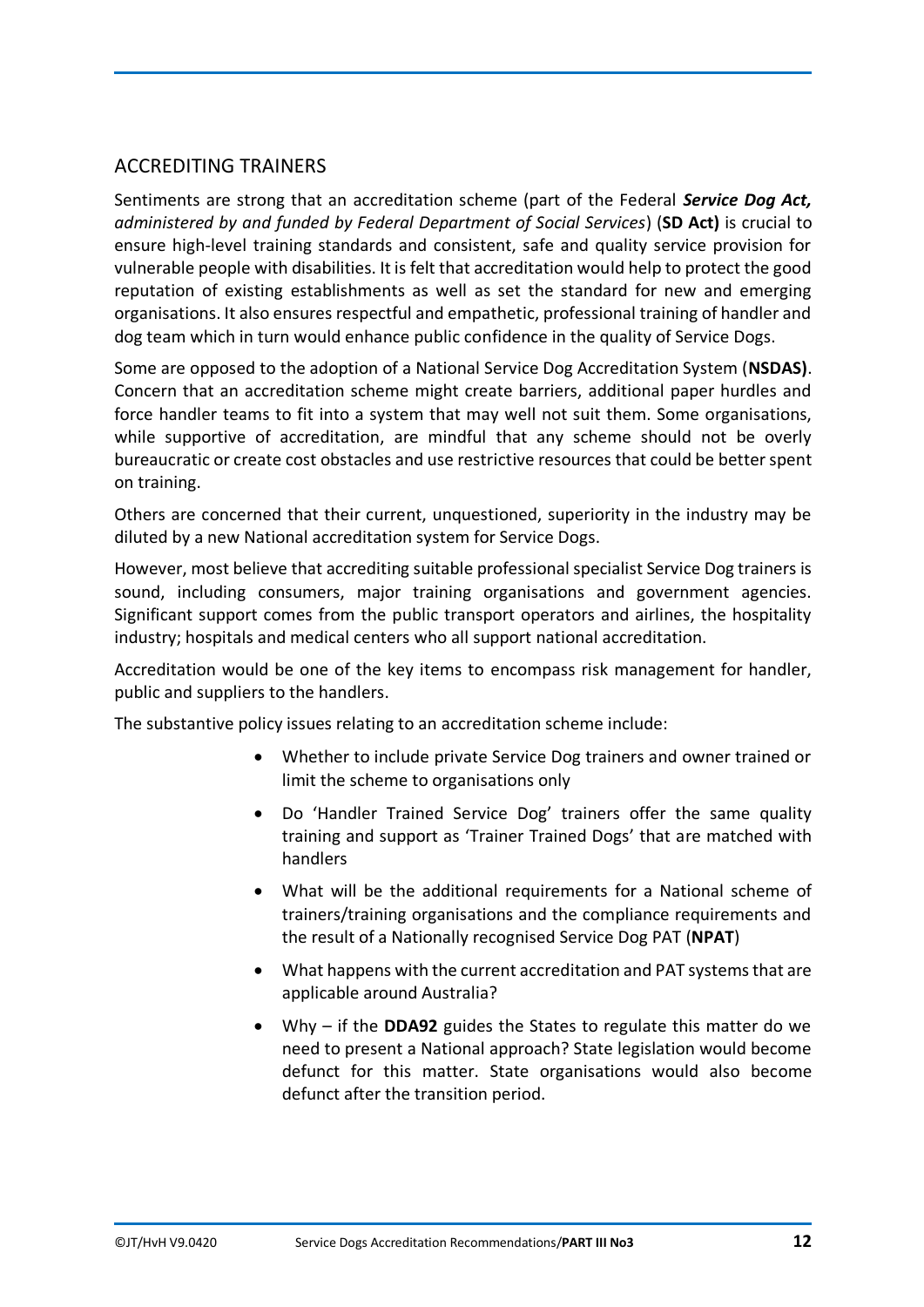### <span id="page-12-0"></span>WHO SHOULD BE FLIGIBLE FOR ACCREDITATION?

#### <span id="page-12-1"></span>ORGANISATIONS:

Most agree that suitable training organisations should be eligible for accreditation. However, there is some concern that the current lack of enough suitable professional and experienced providers of Service Dogs may increase reliance on 'Handler Trained' private- or owner trained, or force people to use organisations that are non-local or not offering the standards required.

An accredited training organisation model exposes the question of current gaps in provision, regarding geographic spread of suitable training organisations, costs, and the range of disabilities for which they provide trained dogs.

If an accreditation system is to work, there needs to be a range of organisations accredited to provide well-trained Service Dogs to alleviate a range of disabilities. The industry needs to develop further in order to ensure that *all people* have access to the benefits that Service Dogs can bring, regardless of location, resources available and their disability.

A monopoly of trainers (training the dogs) is to be avoided as costs of 'Trainer Trained Dogs' will exclude a large section of people with less funds at their disposition. In addition, the output of these organisations is insufficient to meet current demand (resulting in waiting lists years long).

#### <span id="page-12-2"></span>PRIVATE AND OWNER/HANDLER TRAINED

One of the issues often grappled with is whether accreditation of the Service Dog should be extended to owner/handler trained Service Dogs (sometimes called informal trainers).

With waiting lists of up to 12 months or longer people may seek a private trainer if they have the means to pay as their need should be fulfilled 'now'. A common dialogue often heard; "I have tried to get my privately trained dog recognised. There is no organisation to help. I have been met with brick walls".

People with a disability may wish to train their existing dog or select a dog to be a Service Dog themselves. Handler Trained Service Dogs are evolving quickly and are far more commonplace in recent times.

Whilst there are currently very few organisations offering full professional training support to these people, it is interesting to note that even the larger 'trainer trained Service Dog organisations have explored opportunities in the field of 'Handler Trained Service Dogs', further blurring the requirements for suitable Service Dog Accreditation! Yet some learned quickly that it requires a different training methodology, and some have already reverted to their core delivery methods.

#### <span id="page-12-3"></span>RECOMMENDATIONS

The objective of a National Service Dog Accreditation Scheme (**NSDAS**) is to offer as many different types of training as can be made available to people with a disability wanting to access this sort of service and have the medical credentials underpinning the requirements for a Service Dog.

There are many 'roads to Rome', and if getting to Rome is the objective, some want to be speedy, others enjoy the sightseeing and others want different things. Any of these options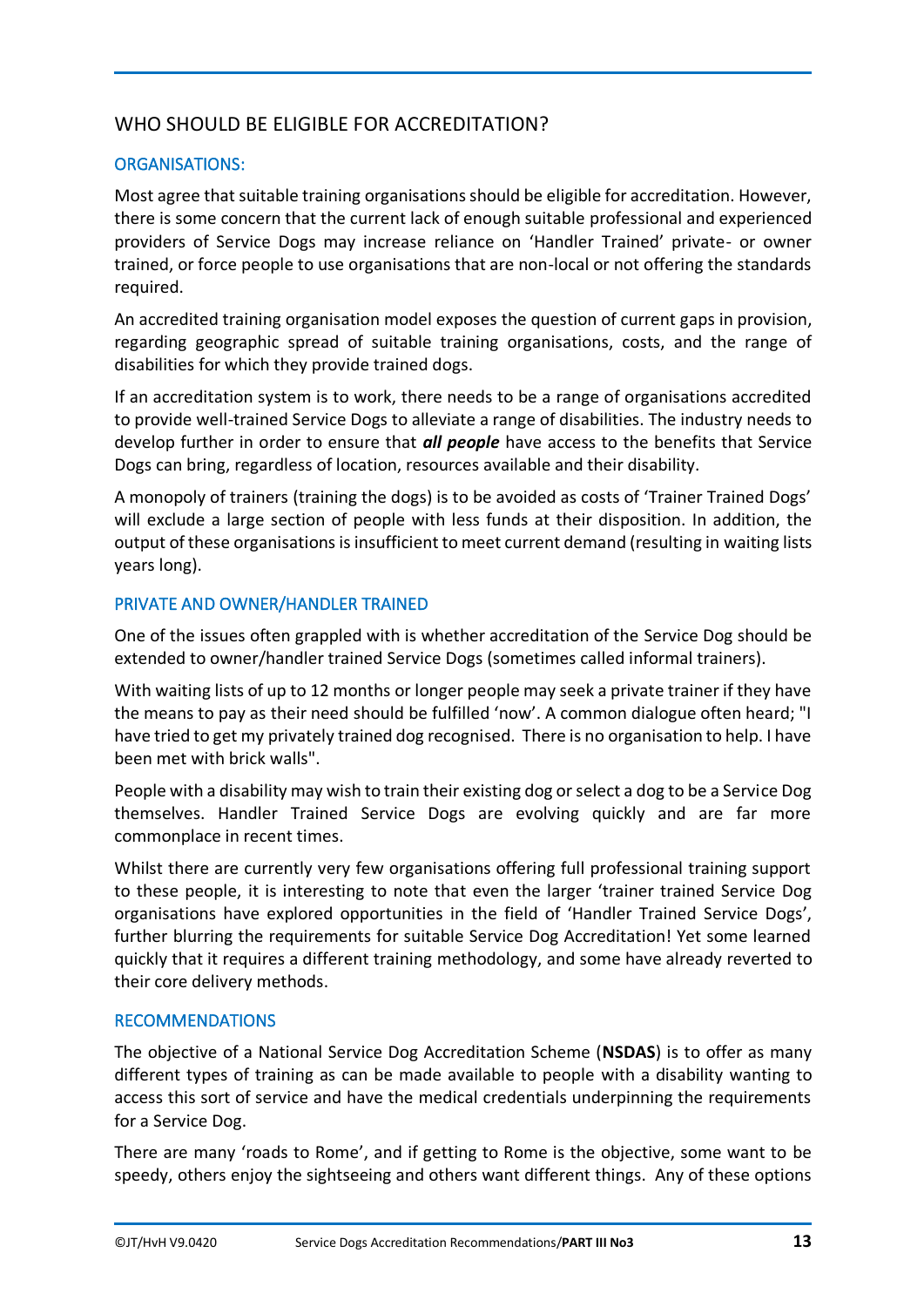will require different means to get there, and the **Department (Federal Department of Social Services)** recommends having a large scope of means / services to assist and meet the required numbers of handler teams.

**NB:** There is plenty of scientific evidence to substantiate the use of Service Dogs over ongoing medication and dedicated care that requires very expensive ongoing resources. If a Service Dog can replace these and offer the recipient a better quality of life, less risk of more medical issues, better integration in society, more physical and mental exercise and less strain on family, friends and external support resources, the Department believes this option should obtain priority status to investigate further.

People living in the main cities normally have a bigger choice and have better and varied options at different cost to someone in the country where there is less choice, support and more costs and [usually] less chance for the disabled person to be able to take advantage of any of the services.

Like the 'School of the Air', the 'Flying Doctor Service' and the likes have been initiatives to assist people living remotely, the Department will not exclude similar technological options that take advantage of our G4/G5 systems and be able to deliver this sort of training remotely, electronically, professionally, for as long as the standard meets what is demanded for this sort of training, the caring for the person and the welfare and well-being of the animal – and offer the ongoing support needed, often questioned by the larger charities in this field.

#### <span id="page-13-0"></span>APPROVAL OF TRAINERS OF SERVICE DOGS

#### <span id="page-13-1"></span>WHO IS SUITABLE FOR APPROVAL?

- A person is suitable for approval if the person is able to;
	- $\circ$  show they are of the highest personal and work ethic and can show they can handle people with disabilities with respect, care and empathy, whilst always ensuring their safety.
	- $\circ$  meet all required regulatory requirements/licences (may vary state by state, therefore as applicable. Yet, ideally these will be aligned as well to make the **NSDAS** easier and fairer).
	- o In the case a training organisation applies, they need:
		- Business name / Company name registration
		- ABN registration / VAT registration as and when relevant
		- Council registration as a dog trainer / dog training organisation
		- Valid First Aid certificate for each trainer
		- Working with Children or equivalent identification for each trainer
		- Public Liability insurance for no less than \$10M for an individual trainer and \$20M for a training organisation
		- Professional Indemnity Insurance for no less than \$1M for an individual trainer and \$2M for a training organisation
		- Other State requirements as appropriate for business compliance and regulations that may apply to trainers and/or training organisations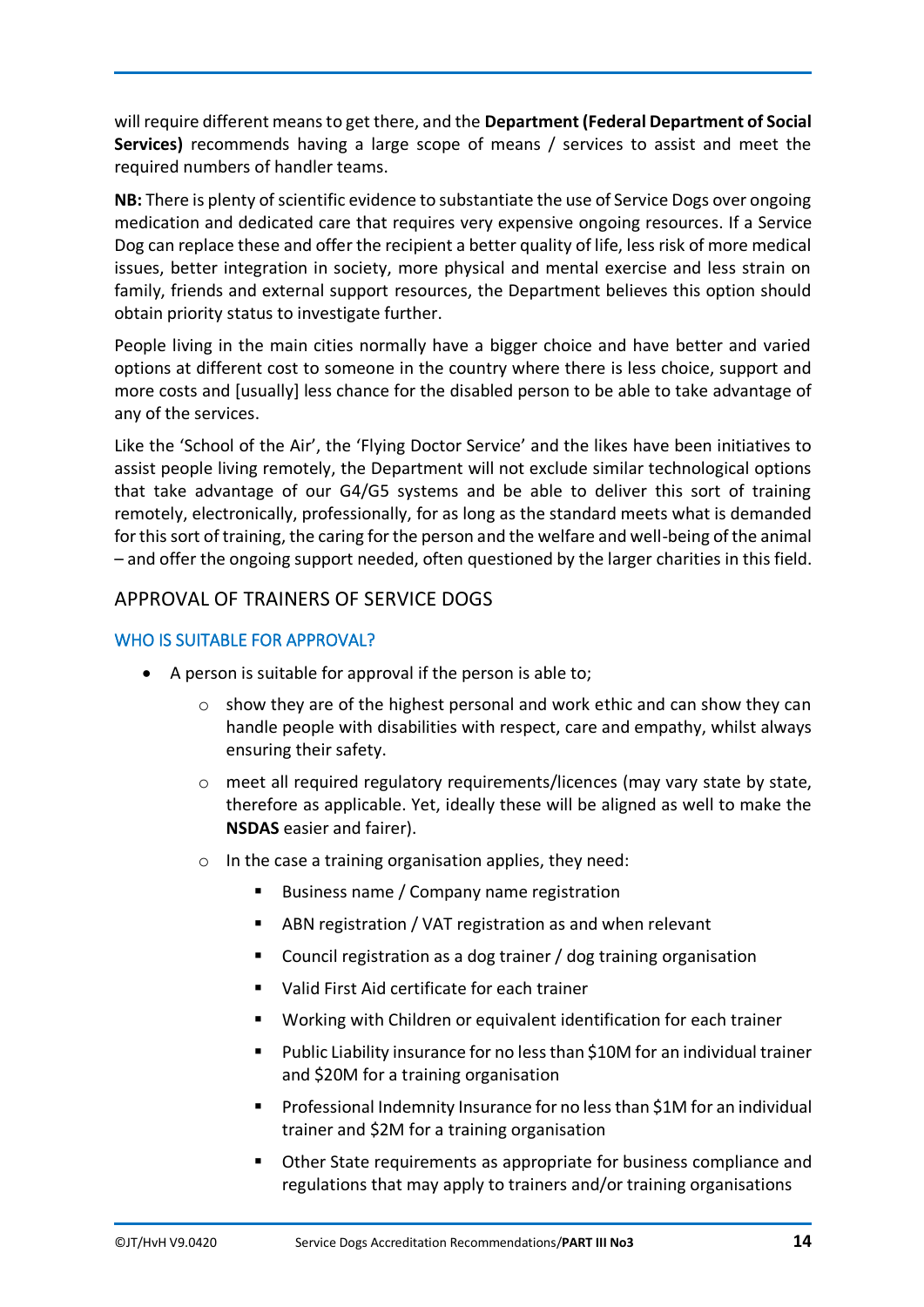- $\circ$  train or show/tell handler how to train reliable Service Dogs that are;
	- able to perform identifiable physical tasks and behaviours for the benefit of a person with a disability; and
	- safe and effective in public places and public passenger vehicles; and
	- select dogs that can meet the individual needs and match the capabilities of a person with a disability; and
	- provide ongoing and regular support to the handlers of the Service Dogs trained by the person – incl after the passing of the NPAT
	- provide either 'Trainer Trained' or 'Handler Trained' or any combination of both training methods
	- trainer has a proven track record in dog training, using positive reinforcement training, of no less than 3 (three years)
	- trainer has at least equivalent of Cert IV in Training & Assessment and experience in training people with learning disabilities
- However, a person is not suitable for approval if they have a criminal history that would invalidate their suitability to work with animals and people (adults and children) with a disability:
	- $\circ$  For approval as an approved trainer the person;
	- o For approval as an approved training organisation the applicant representing the organisation, *including* any of the employee trainers of the person.

#### <span id="page-14-0"></span>APPLICATION FOR APPROVAL

- An individual (the applicant) may apply for approval in one or more categories of approved trainer.
- A corporation (or organisation, also the applicant) may apply for approval in one or more categories for approved training organisation.
- A corporation must submit applications for all their relevant employee trainers in the corporation's selected categories
- Applications may be for 'Trainer Trained' and/or 'Handler Trained' trainers/organisations
- Any application must be in the approved format and accompanied by each of the following;
	- $\circ$  The documents or information on which the applicant relies to establish their suitability. The base requirements will be the same for Handlers and organisations (extra information may be required for organisations)
	- $\circ$  The base documents include all those that are currently the base for the GHAD [system](https://www.communities.qld.gov.au/industry-partners/guide-hearing-assistance-dogs/trainers)
	- o For approval as an approved trainer;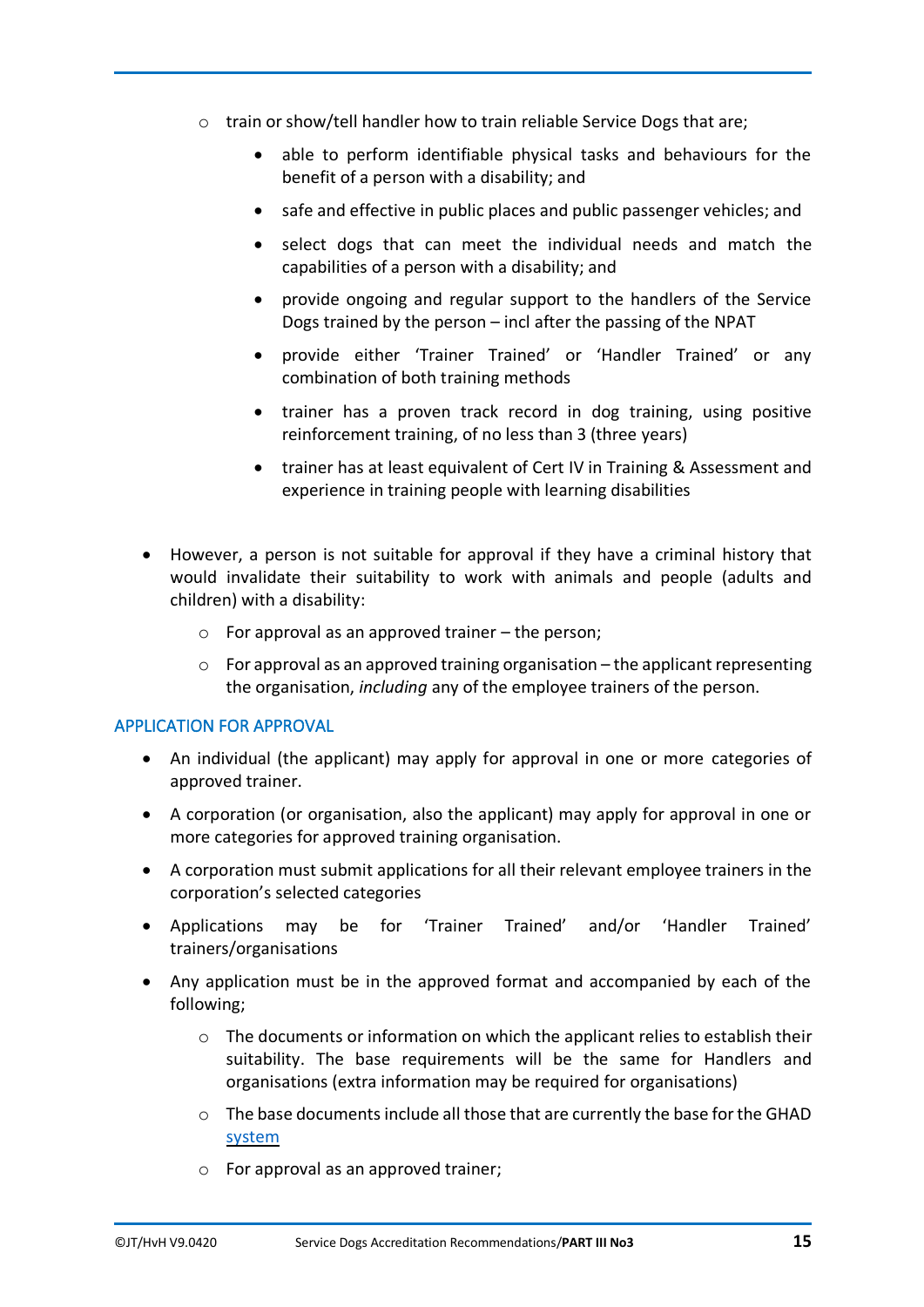- A consent to a criminal history check, in the approved form from the applicant; and
- A disclosure of the criminal history, if any, of the applicant;
- Suitable proof of relevant skills in training of dogs and training of people and working with people with disabilities
- $\circ$  For approval as an approved training organisation:
	- A consent to a criminal history check by AFD, in the approved form, from each employee trainer of the institution; and
	- A disclosure of the criminal history, if any, of each employee trainer of the institution;
	- Proof of technical suitability of each of the relevant professional trainers that are to be accredited as employee trainers and their handson experience in dog training
- o The fee, if any, prescribed under a regulation.
- $\circ$  If requested by the Department, the applicant must provide other documents and information reasonably required by the Department to decide the application.
- $\circ$  The categories of approved trainer or approved training organisation are the following;
	- Service Dog trainer (all categories)
	- Guide dog trainer
	- Hearing dog trainer
	- Assistance dog trainer included in the above Service Dog category

#### <span id="page-15-0"></span>DECISION ON APPLICATION FOR APPROVAL

- The Department must consider the application, all documents and supporting information provided by the applicant independently and have the discretion to:
- Seek input from the Advisory Committee (as outlined below)
- In considering if the applicant is suitable for approval, the Department must have regard to the following;
	- o For an individual;
		- The applicant's qualifications, knowledge and experience in dog (obedience) training; the applicant's qualifications in people training and working with people with disabilities
		- The applicant's criminal history;
	- o For a corporation (organisation)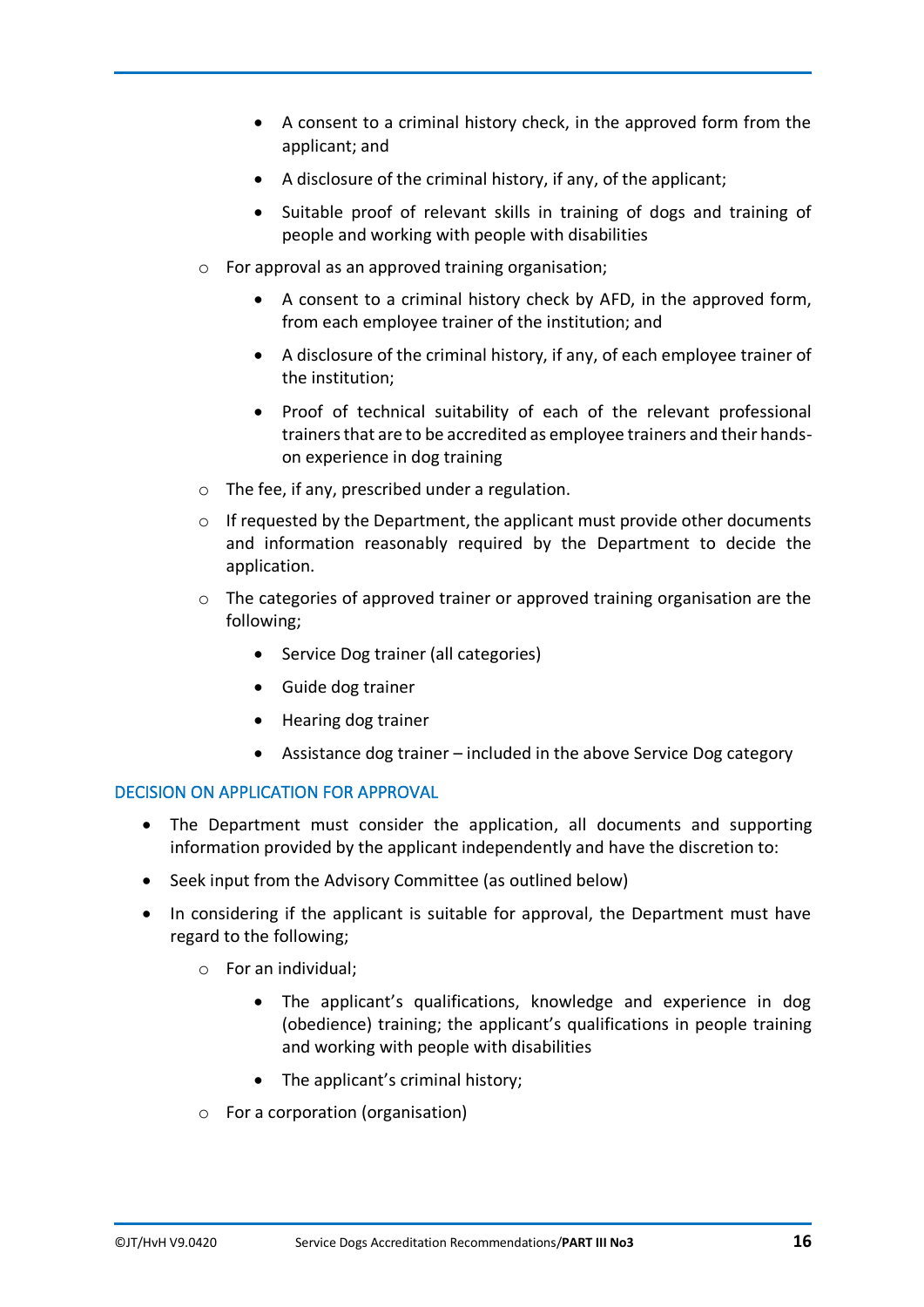- The qualifications, knowledge or experience in dog obedience training and people training of each of their employees to be accredited (same as above);
- The criminal history of each employee trainer;
- o The training methods to be used by the applicant;
- $\circ$  If 'Trainer Trained' or 'Handler Trained' applies or a combination thereof
- o If a submission is requested, the submission and any further representation about the submission received;
- o Another matter prescribed under a regulation.
- Also, the Department may have regard to the following;
	- $\circ$  The applicant's membership of an organisation that promotes standards of positive dog training;
	- $\circ$  Qualifications, or knowledge or experience of the applicant's employees, that demonstrates an understanding of the needs of people with a disability.
	- $\circ$  Continuous improvement in learning and development of trainers and the organisation (incl Best Practice)
- If the Department is satisfied that the applicant is suitable for approval, the Department must decide to grant the approval to proceed to the next level - a 'face to face assessment of skills' at their earliest convenience (see below more details)
- The Department may impose special conditions on the approval that the Department considers reasonable and relevant, based on the supplied paperwork/submission.
- If the Department is not satisfied that the applicant is suitable for approval (based on that which is submitted), the department must decide to refuse to grant approval at their earliest convenience
- The department will apply all reasonable effort to secure this process is completed with *a minimum of delay* (and completed within **no more than 28 days** from receipt of the application).
- If any delay, the Department will communicate with the applicant about any anticipated delay by email indicating anticipated conclusion dates.

#### <span id="page-16-0"></span>NOTIFICATION OF A DECISION TO PROCEED TO NEXT LEVEL - 'PRACTICAL ASSESSMENT'

- Based on review of the paperwork / submission, the Department decides to proceed to the – next - practical phase of the assessment, the Department must select assessors from the current pool of accredited trainers, however:
	- o If the Applicant is a 'Trainer Trained' trainer, the assessors MUST be from that same training field
	- $\circ$  If the Applicant is a 'Handler Trained' candidate, the assessors MUST be from the same training methodology as the differences between the two are too great to ensure a fair evaluation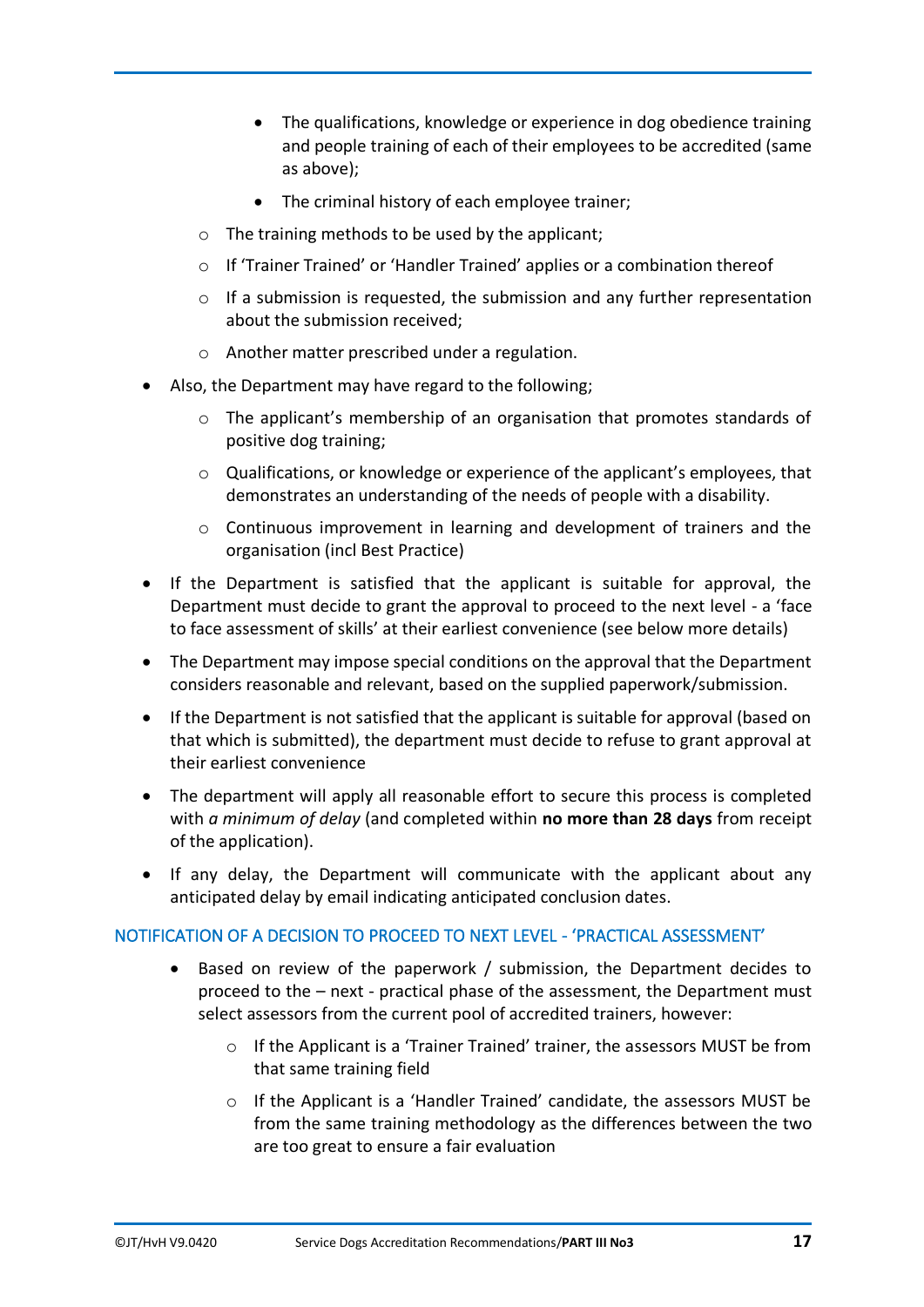- o The Practical assessment should be based on the same guidelines, regardless of the training methodology used:
	- Two assessors conduct the session
	- The premise of the assessment is to evaluate the PRACTICAL aspects of the application only, and therefore should focus on that only with no further review of policies, procedures, paperwork
	- The assessment is based on observing the Applicant work with TWO clients [Handler Team], either new, current or nearly ready for PAT testing
	- The Practical assessment is about *observing*:
		- The manner of communication Applicant and client
		- The process of transfer of knowledge (adult learning principles must be applied)
		- The Applicant must show how to train at least ONE skill to the Client
		- The process used by the Applicant to assess the learning that has just been shown to the handler
		- The process of follow up 'reinforcement' training that the client is asked to do (homework)
		- The assessors may ask the Client questions related to how they think the learning is progressing – and if they have any major obstacles that haven't been addressed
		- This process should not take more than 30 minutes each handler team / client
		- The Applicant will arrange the sessions with TWO different clients, at different levels of training and ideally different client types
	- The Assessors will complete a questionnaire on the observations made – independently from each other – and make recommendations to the Department on outcome
	- It is to be noted that the Department will have the final say, either direct or via the Chairman of the advisory committee
	- It should also be noted and taken into consideration the pressure the Assessors put the Applicant and their client under with this process. Therefore, consideration must be made, and reasonable adjustment applied of the following:
		- Assessors may recommend proceeding with appointment
		- Assessors may recommend for Applicant to work with a Mentor appointed by the Department to gain more confidence and skills for a set period (max 12 months, in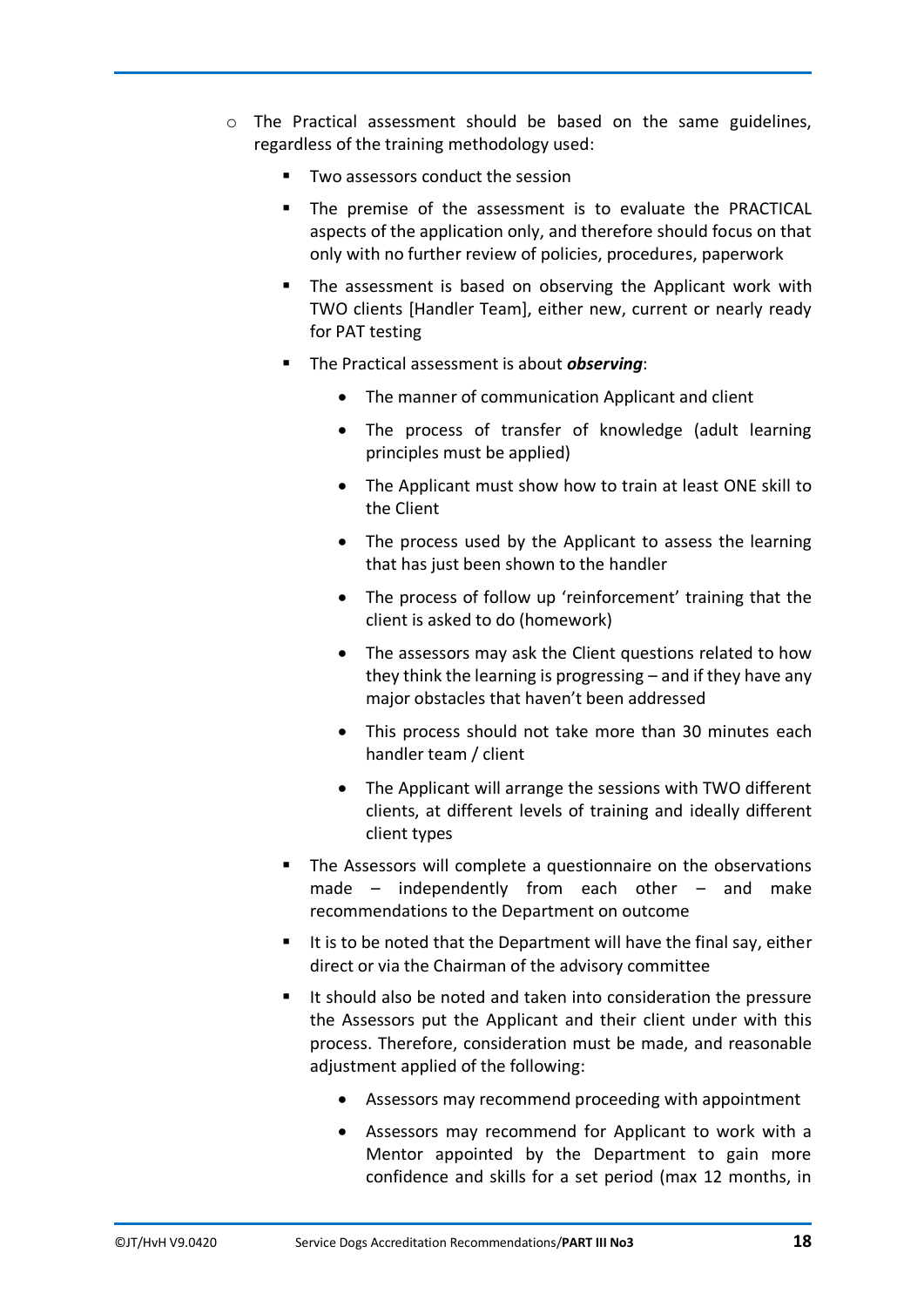two blocks of 6 months each with assessment by the Mentor at end of each block of 6 months).

This arrangement will require the Applicant to work with the Mentor on improving their procedures and skills as outlined in the review and a temporary appointment as a 'Mentored Trainer' may apply

- Assessors may recommend rejecting applicants, based on lack of skills, empathy, ability or other obvious reasons that would not be remedied within reason
- **NB**: Assessors are required to weigh personality, interpersonal skills, how the client handled the dog and handler and their professionalism over technical skills as they can be taught, but only with the right required personality traits of an applicant
- **NB**: Assessors are to consider carefully growing the number of trainers without diluting the quality training given to disadvantaged people

#### <span id="page-18-0"></span>NOTIFICATION OF DECISION

- If the department decides to grant an approval to the applicant to proceed to the Department must;
	- o immediately give the applicant a notice of the decision by email; and
	- o notify the name and category of the approved trainer or approved training organisation (listing also the approved trainers) in a Government gazette.
- If the Department decides to impose conditions on the approval, Department must immediately give the applicant, an information notice of the decision.
- If the Department decides to refuse to grant an approval to the applicant, it must immediately give the applicant notice of the decision.

#### <span id="page-18-1"></span>APPROVAL DURATION

• An approval as an approved trainer or approved training organisation remains in force unless immediately suspended, cancelled or surrendered under this part.

## <span id="page-18-2"></span>**ADVISORY COMMITTEE**

#### <span id="page-18-3"></span>IT'S ROLE AND REVIEW OF SUBMISSIONS

- After receiving an application, the Department may ask the advisory committee for a review of the applicant's submission.
- The role of the Advisory Committee is limited to making recommendations to the Department and as such not responsible for the outcome of any submission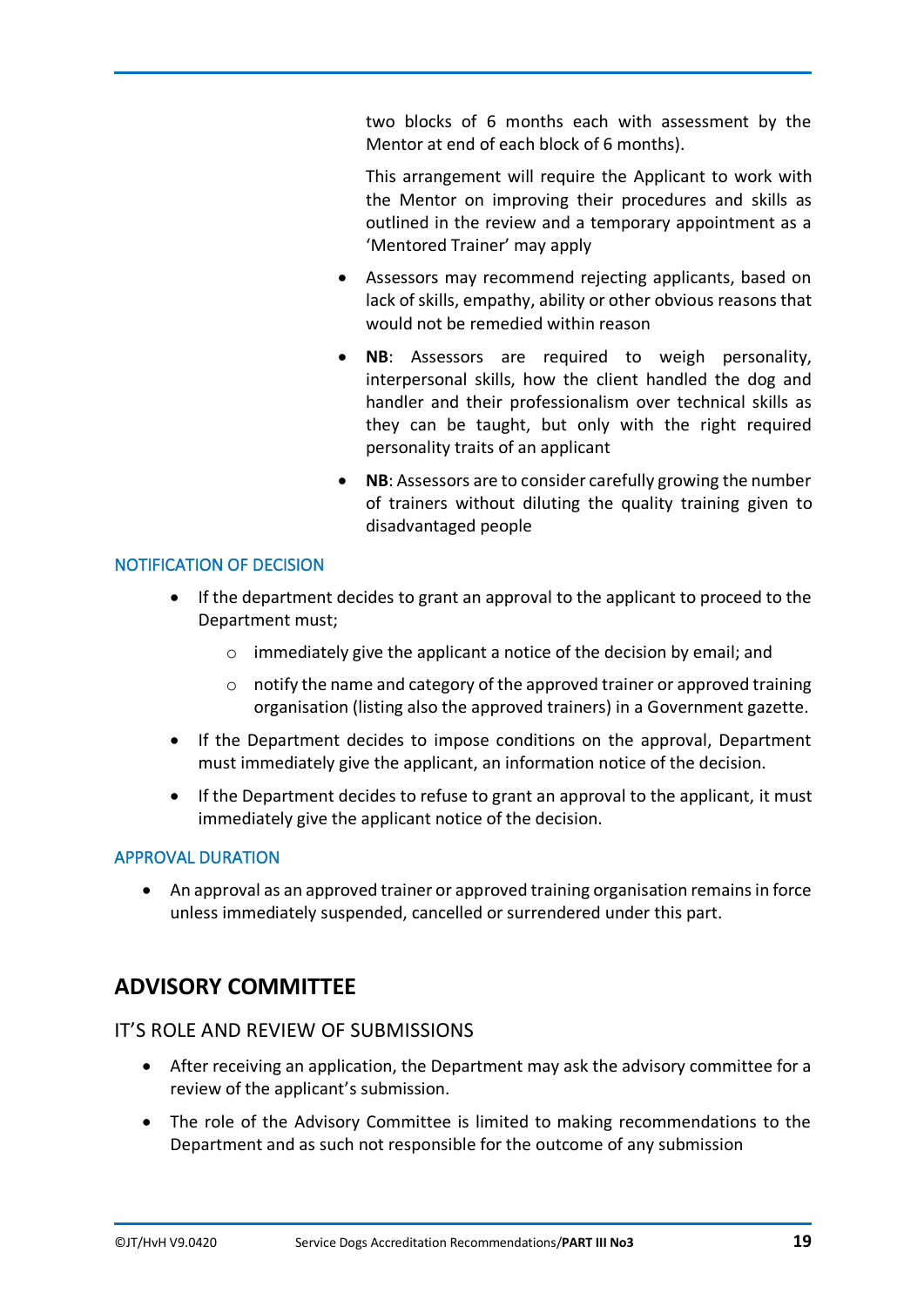- The Advisory Committee may review cases using electronic means like email / Skype / online meetings to make the process more efficient
- The Advisory Committee should consist of a balanced and fair representation of at least three (3) currently accredited individual trainers, and/or heads of training organisations – with accreditation from ADA/ADI/GD/HD/GHAD considered as suitable and the members selected must have hands-on experience in assessing and accrediting training standards for handlers that empower them the freedom to have an accredited dog (Minimum requirements is current Cert IV Training & Assessment)
- The Advisory Committee needs to have an equitable representation of 'Handler Trained' and 'Trainer Trained' organisations to ensure a broad representation
- As previously identified 1-2 members representing the actual users (disability consumer representatives) may also be invited to create a committee of not more than 5 people.
- The Advisory Committee is put together by the Department and invited for a period of 3 years after which the Department can re-appoint for one more 3-year period and/or select other candidates meeting the requirements.
- Within 7 days of receiving a request the advisory committee must;
	- $\circ$  Give the Department a written submission about the Applicant: and
	- o Give the Applicant;
		- A copy of that submission; and
		- A notice stating that the Applicant may make further written representations to the Department about the submission within fourteen days after the applicant is given the notice and copy of the submission.
	- o Within seven days after receiving the notice and copy of the submission, the applicant may make further written representations to the Department about the submission made by the Advisory Committee

The Department may also access the Committee for any guidance, review and help with policies, implementation of the Act, provided there is quorum that includes at least a balanced representation of three Trainer/Training Organisations representatives to ensure the input is not weighed towards favoring the current established organisations that possible will see the new Act and system as a threat to their current comfortable existence.

#### <span id="page-19-0"></span>REVIEW and RENEWAL OF APPROVAL

- The Department must review and renew the approval of a trainer and of a training organisation three years after the initial approval is granted and thereafter at intervals of not more than three years.
- Before conducting the review, the Department must send the trainer and the training organisation notice stating the Department is conducting a review of the trainer's or organisation's permit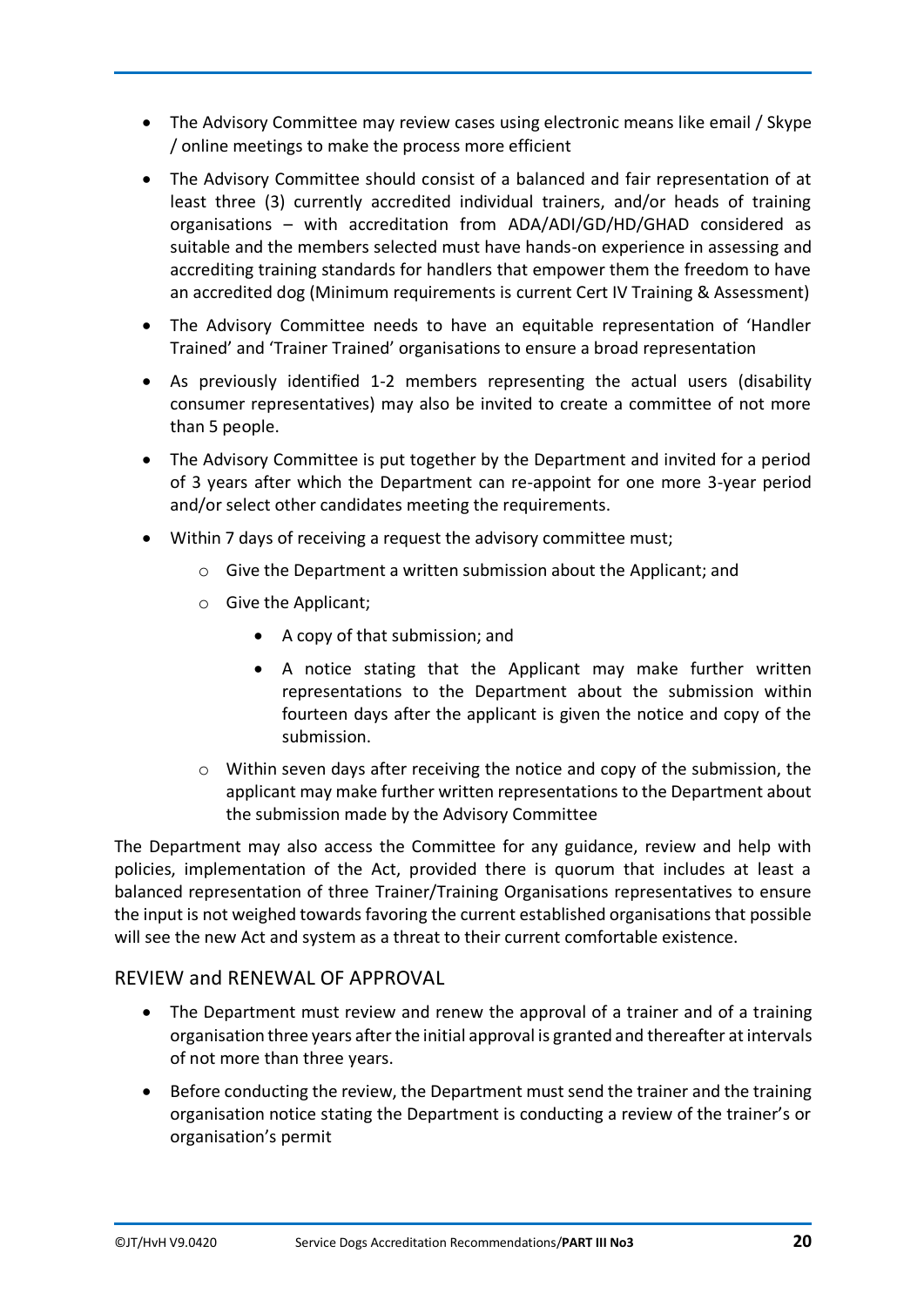• If requested, the trainer or organisation must supply documents and information as stated in the notice to the Department, within fourteen days.

#### <span id="page-20-0"></span>SUBMISSIONS FOR ADVISORY COMMITTEE

- In conducting a review, the Department may ask an advisory committee for a submission about the trainer or institution.
- See above the conditions under which the Advisory Committee will input and report.

#### <span id="page-20-1"></span>DECISION ON REVIEW/RENEWAL

- In conducting a review/renewal, the Department must have regard to the following;
	- o For a trainer;
		- the trainer's qualifications, knowledge and experience in dog obedience and people training;
		- All continuous improvement activity since being accredited
		- the trainer's criminal history (changes since the original application)
		- any constituent or stakeholder feedback that has been received about the trainer (directly sent to the Department)
	- o For an organisation;
		- The qualifications, knowledge and experience in obedience and people training of its nominated employees;
		- All continuous improvement activity of every employee since being accredited;
		- The criminal history of each nominated employee trainer (particularly if changed since the original application)
		- Any constituent or stakeholder feedback that has been received about the training organisation or individual trainers within that organisation as is relevant
	- $\circ$  The training methods used or to be used by the trainer or organisation;
	- o If a submission is requested, the submission and any other representation about the submission received
	- o The Department will request all communications and submissions and copies or required papers will be exchanged electronically only
	- o Another matter prescribed under a regulation.
- Also, the Department may wish to cite copy of the following;
	- The trainer's or organisation's membership of a body organisation that promotes standards of positive dog training;
	- Qualifications, knowledge, and/ or experience of the trainer, or for an organisation, its nominated employees, that demonstrates an understanding of the needs of people with a disability;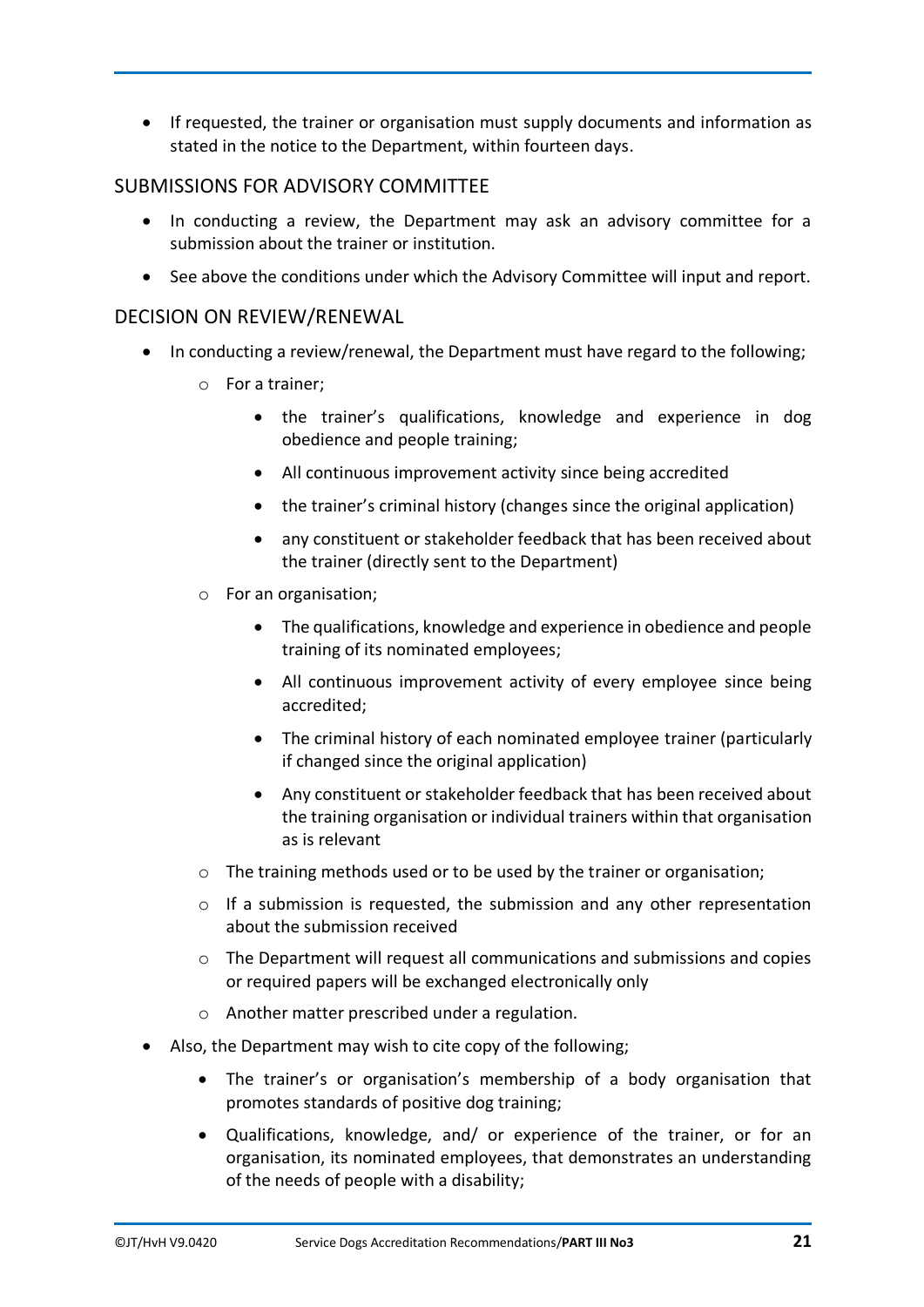• Any continuous improvement that has been achieved by the trainer or the organisation's employee:

- including and not limited to upgrades in policies / procedures and risk management

- including any new training or learning that relevant staff have done (continuous personal improvement)

- Any financial changes / improvements that may have been made over the last accreditation period

- Other matters the Department considers part of the ongoing improvements

- The trainer's or organisation's history of compliance with the prescribed requirements related to administration and record keeping
- Any complaints and accolades made to the Department about the trainer or organisation or nominated trainers of the organisation.
- If after conducting the review, the Department is satisfied the trainer or organisation continues to be suitable for approval; the Department must give the trainer or organisation or any of their nominated trainer employees a notice stating that the review has been completed satisfactorily and issue a renewal permit (with relevant ID cards) for the renewal to apply 3 (three) years from the review date.
- The Department will conclude the review process and advise all relevant stakeholders within 28 days of renewal date due
- The Department will ensure an efficient, transparent and fair review process and any objections can be raised with the department within 7 days of the date of the electronic advice given to the renewing party. The Department will review the objections and advise their outcome in writing within 14 days of receiving the objection. The process applied will be like the outline above with transparency and fairness applied at all levels involved with any objections.
- The Departments acknowledges that the application and renewal process is to ensure that people with disabilities are always protected, without limiting access to vital resources, provided they meet the required standards outlined in the forms.
- The Department acknowledges that continuity is of primary interest, without it posing additional risk or danger to the stakeholders.

## <span id="page-21-0"></span>**TRAINING PROCESSES AND PROCEDURES**

#### <span id="page-21-1"></span>DURATION

As trainers deal with individuals and their individual dogs, there are no compulsory requirements that can cover all stakeholders as handlers and dogs work at different speeds individually and together.

Therefore the Department recommends an industry standard applied by several current training organisations and trainers to ensure depth of knowledge, experience and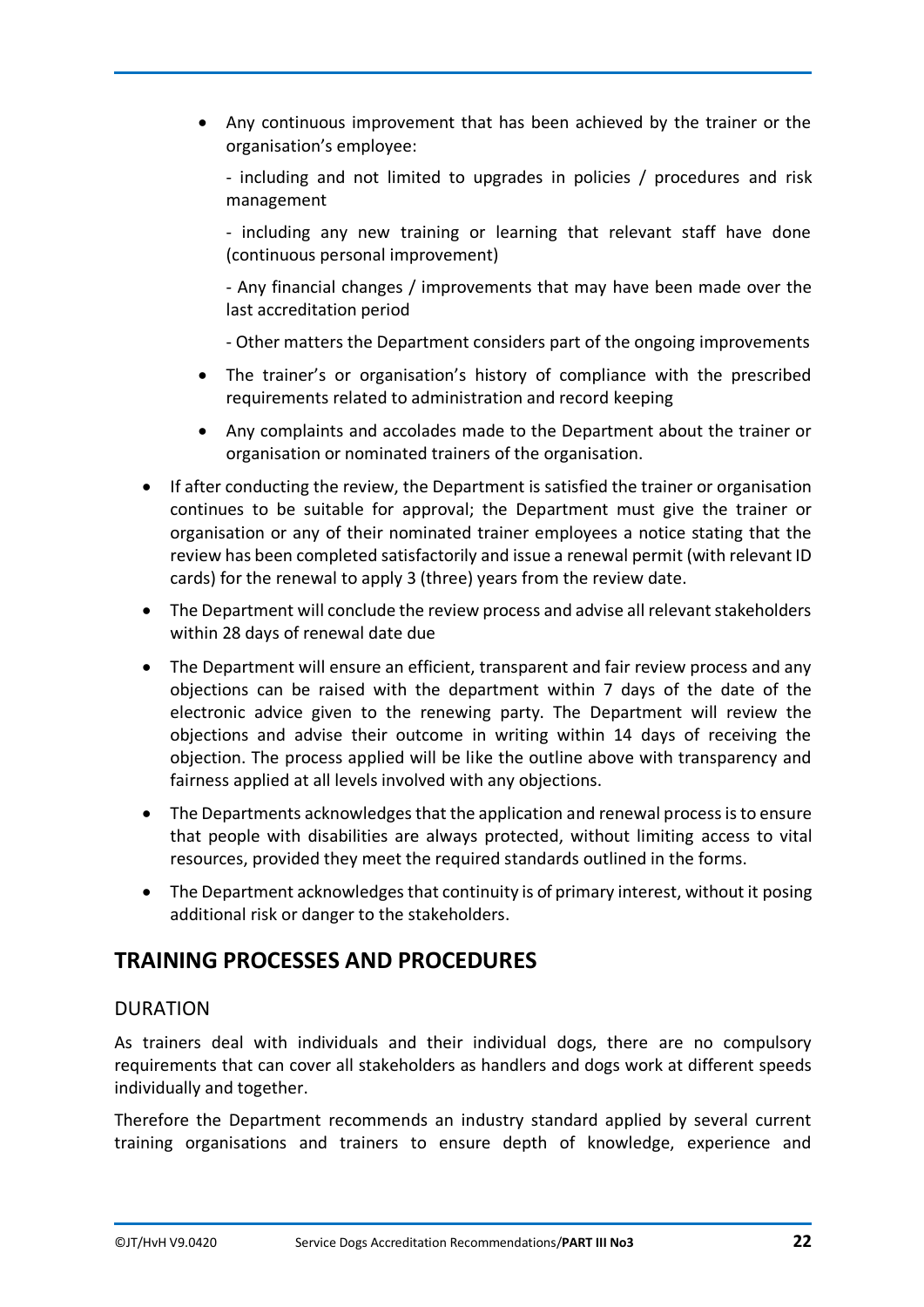understanding is gained between the handler/dog team to meet the challenges of life as we know it safely and securely, both for themselves and the public at large.

#### <span id="page-22-0"></span>Recommended training requirements:

- At least the equivalent of no less than 120 (one hundred twenty) hours training with their dog in obedience and trained together with handler in safe public handling; knowing how to interact and respond to the dog and its needs at all times, ensuring animal welfare and public safety is always applied.
- Some of the 120 hours should be in the public arena, outside not inside buildings to familiarise the handler team with the 'world' in which they work and live and ensure that hander team is safe and comfortable with no risk to the greater public.
- Dogs are always to be under effective handler control and may not be off leash when training or working.
- Upon satisfactorily completion of the (recommended 120 hours) training the handler should meet the eight criteria for the handler team to be issued with a trainer issued 'In Training' coat and ID card for more public work, where the handler team will be exposed to a greater density of people and higher levels of activity around them (see below)
- The trainer will assess the dog / handler team when they are ready to move to this next stage of public training
- Dogs are to be identified as 'In Training' and wear a trainer approved and supplied saddle coat, harness or leash with suitable trainer identification
- The handler is to be supplied with a trainer ID Card stating the required minimum details to maximise easy public integration for the handler team (see details below)
- Once coat/ID have been issued, the handler team is to be introduced to working around the public and in public. This will require hands-on trainer involvement and/or pre-scenario training and assessment by video in case the handler team works on the distance with their trainer.
- After enforcing the requirements / etiquette to be applied in public, the handler team can train in public areas, and needs to report back to the trainer (frequently if needed) concerning any issues encountered.
- The total number of hours to practice in high stimulation environments is 25 hours before the handler team could be deemed 'experienced' to handle most normal and re-occurring situations
- Training must include areas (as applicable to the handler team's skills and needs) as listed below:
	- $\circ$  Visit a shopping centre which has no less than:
		- Supermarket of reasonable size
		- Café to practise having the dog under the table on happy mat
		- Some specialty shops (like chemist; clothes shop; bargain buy shop)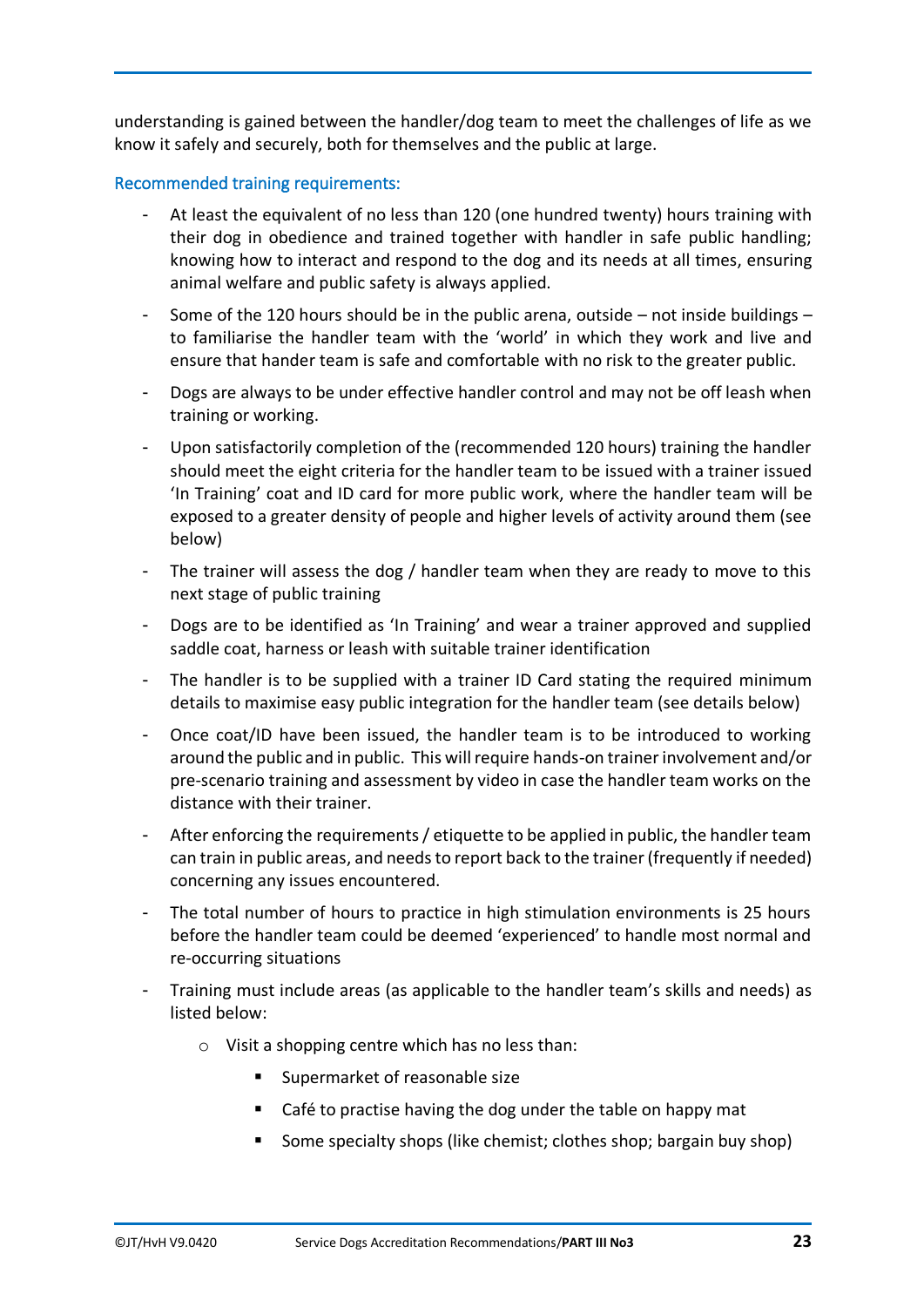- Bank or Post Office (queuing and meeting at a counter is required to be learned)
- **ATM**
- Pet store
- $\mathsf{Lifft}$  \*
- Travelator \*
- Escalator \*

\* OPTIONAL and not compulsory. Must ensure that handler knows how to do this safely under all circumstances and at the speed of the dog; NO pushing the dog to use these facilities under any circumstances.

- Shopping trolleys
- Parking area, including taxi ramp and/or bus arrival areas
- Include any areas that are handler specific and add any special training required related to mobility equipment usage in a safe and kind manner reducing any risk of harm to the dog
- The dog MUST be introduced to all these areas at the resilience and recovery level the dog shows and allows. Animal Welfare is crucial as handler teams and trainers are always on show! Work in small increments and always stop at a high!
- Public transport needs to be trained locate a terminal where operating staff allow access to train and it should be appreciated rather than denied. This applies to tram / train / bus and airport
- Depending where handler team trains and works and their requirements, include medical facilities, dental practice, etc. as pertinent
- Walk past a school, ideally at a time where there are breaks or arrival/departures
- Training should take place at different locations, times, duration and using different routes, visiting different facilities, keeping the dog guessing, fresh where it learns.
- Total learning / training recommended at around 145 hours, yet trainers are responsible to deliver training tailored and adjusted to the handler team's circumstances and therefore the trainer should apply 'reasonable adjustment' for the hours of and training done, provided a clear logbook system is maintained (see below)

#### <span id="page-23-0"></span>QUALIFYING FOR AN 'In Training' COAT AND ID

Dogs should be no less than six 6 months old before a coat is issued. This is designed to ensure that the puppy is over their biting and toileting issues. The list of eight criteria below requires that ANY dog in the programme meets as minimum requirements before their trainer issues 'In Training' coat and ID card (NB: Coat and card must be issued at the same time)

> **1.** Walk to heel, dog on left-hand side, loose leash (right-hand side is acceptable for people in wheelchairs or having other health requirements)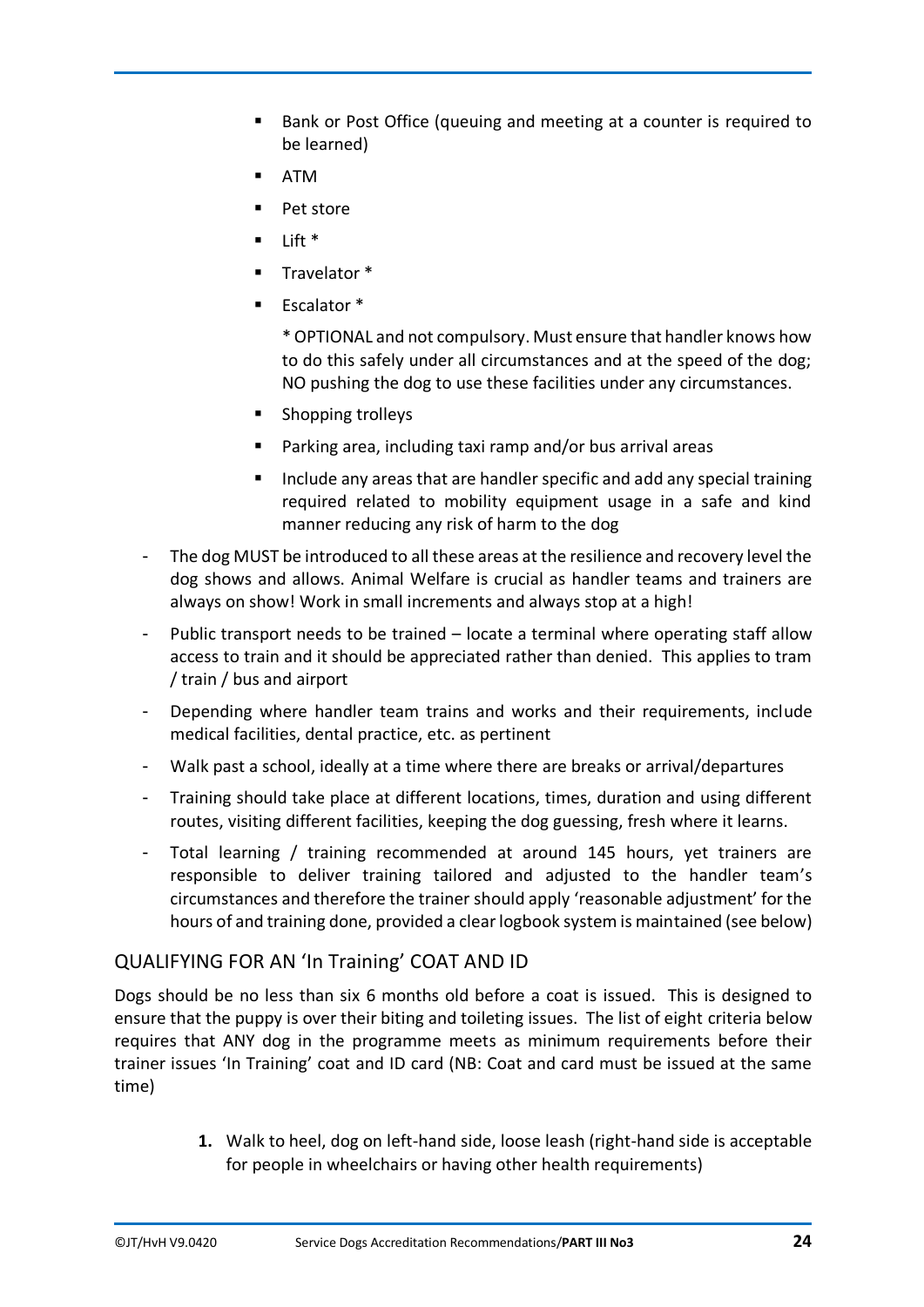- **2.** Dog goes in the sit position on left- or right-hand side
- **3.** Put the dog in the down/drop
- **4.** Dog does Sit/Stay on the Happy Mat (part of training equipment), at length of leash for 10 seconds, then name recall dog to side (dog cannot knock anyone over).
- **5.** Sit/Stay on left-hand side. Get another person with their dog to walk past; once with the person between you and the dogs, then once again going the other way with the other person on the outside and their dog on the inside (behind you). Both times dog cannot break from the sit position.
- **6.** Put dog in the sit position on left-hand side and stay, then get another person and their dog to walk a circle around clockwise and anticlockwise. The dog must not break from the sit position
- **7.** The dog must toilet on command whilst on leash, on any surface at any time. A service dog, regardless of sex, must squat to relieve. This should be trained. This is to stop a service dog marking e.g., in a supermarket, public area
- **8.** All dogs need to be desexed<sup>3</sup>. Proof of desexing is to be supplied at the time of application for the 'in training' coat

Trainer should check that the 8-Point prerequisite is met at a face to face situation. However, in case the 'Handler Trainer' works on the distance, video evidence of these 8 requirements, date stamped to be done in the last seven days prior to sending the video – can be accepted as proof of meeting the minimum coat/ID card requirements.

#### <span id="page-24-0"></span>REPORTING REQUIRED

Unless the handler team have access to an electronic facility to record their training, it is the trainer's responsibility to supply a training logbook or sheet to record when and where training is done allowing for comments. Trainers are to review logbooks when meeting with handler teams and sign off on entries and adjust training requirements and time according to the results and outcomes.

The training 'logbook' or similar is a requirement from the Department to be maintained. Below is a simple example of training log that can be used for this purpose. The trainer needs to retain proof of this training to meet the required 145 hours total training.

**<sup>3</sup> The issue of full desexing [male and female] and at what age is now left open and medical information should always support the Department's decision. It is proven that early desexing will have a negative effect on the health of the animal and above all the longevity of that animal. This means always reviewing the desexing rule and looking at options [sterilising, vasectomy] to result in better animal welfare and above all a better ROI on any training supplied as the animal will live longer and therefore likely can work longer!**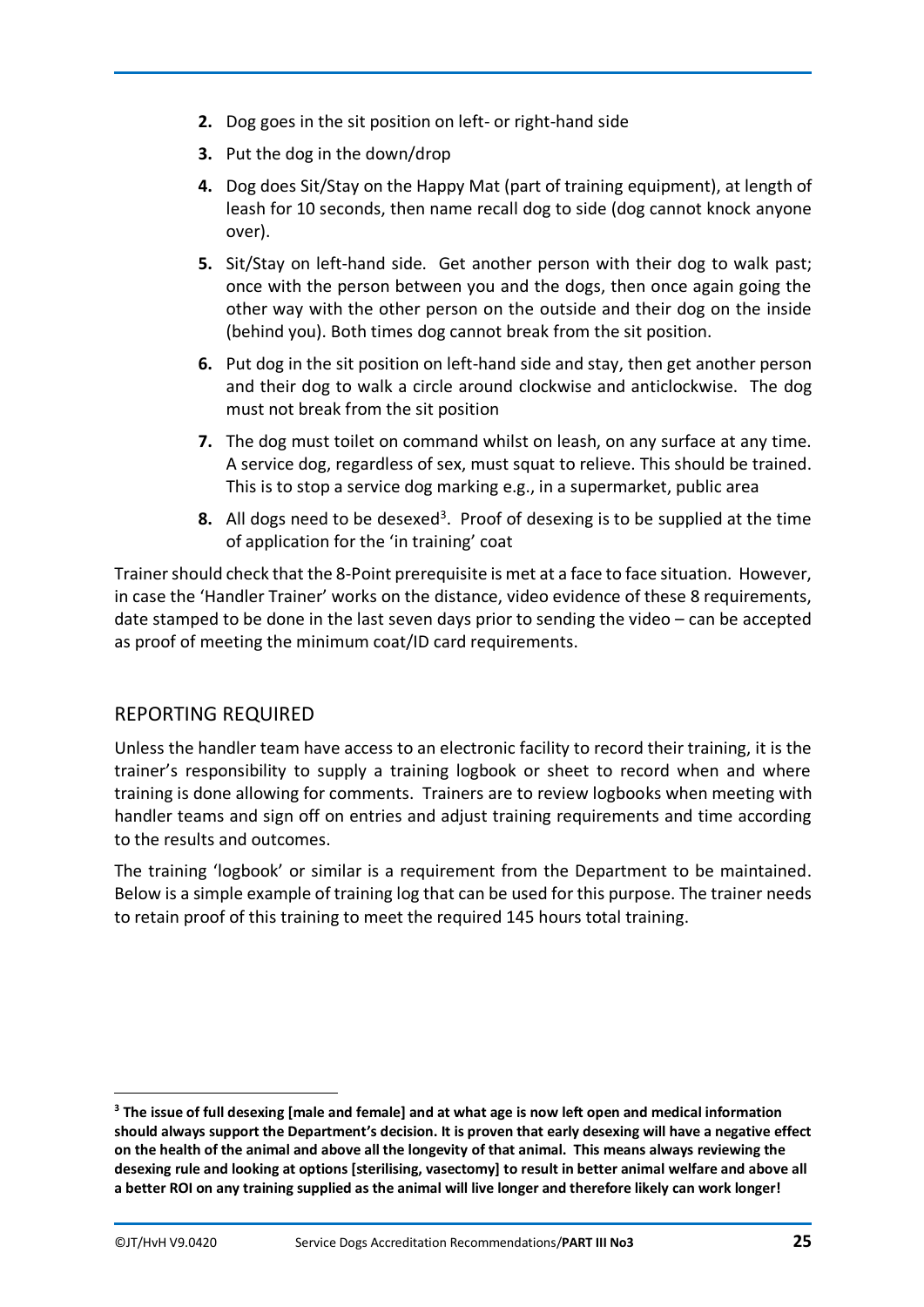Example ONLY of easy weekly form, ready for client to use and trainer to supply feedback:

| Day | Minutes<br>training | <b>Client comments</b> | <b>Trainer Comments</b> |
|-----|---------------------|------------------------|-------------------------|
|     |                     |                        |                         |
|     |                     |                        |                         |
|     |                     |                        |                         |
|     |                     |                        |                         |
|     |                     |                        |                         |
|     |                     |                        |                         |

Trainers should set up their own system which will not have to be submitted to the Department but must be available to submit on request by the Department (in electronic format preferred).

In most states in Australia there are rules about minimum driving hours before a person is considerate skilled and experienced enough to pass a driving test. Logbooks have become quite common to support the training at different times, in different weather and different road conditions to enhance driving experiences. The same concept is to apply to the training log and the log should reflect this diversity of training done.

#### <span id="page-25-0"></span>ID CARDS and COATS

Dogs are to be identified as 'In Training' and wear a trainer approved saddle coat with suitable identification and the handler is to be supplied by the trainer with a trainer ID Card. Handler teams are obliged to have the ID card on them all the time and the dog has to wear the coat when working at any time in public in order to benefit of the public access granted for the team. The DDA92 is specific that the privilege of the dog is granted to the person with the disability to alleviate or help reduce the effect of the disability. Trainers details appear on ID Card and coat – and is the most logical source to call in case of questions / disputes.

#### <span id="page-25-1"></span>'In Training' ID CARD

- o The ID card has handler and dog team individual 'passport sized' ID photos
- o Handler Name and Dog's Name
- o Trainer contact details (minimum mobile phone contact)
- o Trainer validity date of the ID Card
- o Mention the words 'In Training' clearly visible for the public to see
- $\circ$  IF the dog is less than twelve months old, the card must have a validity of six months only as the dog is still growing and developing and behavioural and facial recognition will be harder
- o Other ID cards have a validity of 12 months and should be renewed with new photos and information.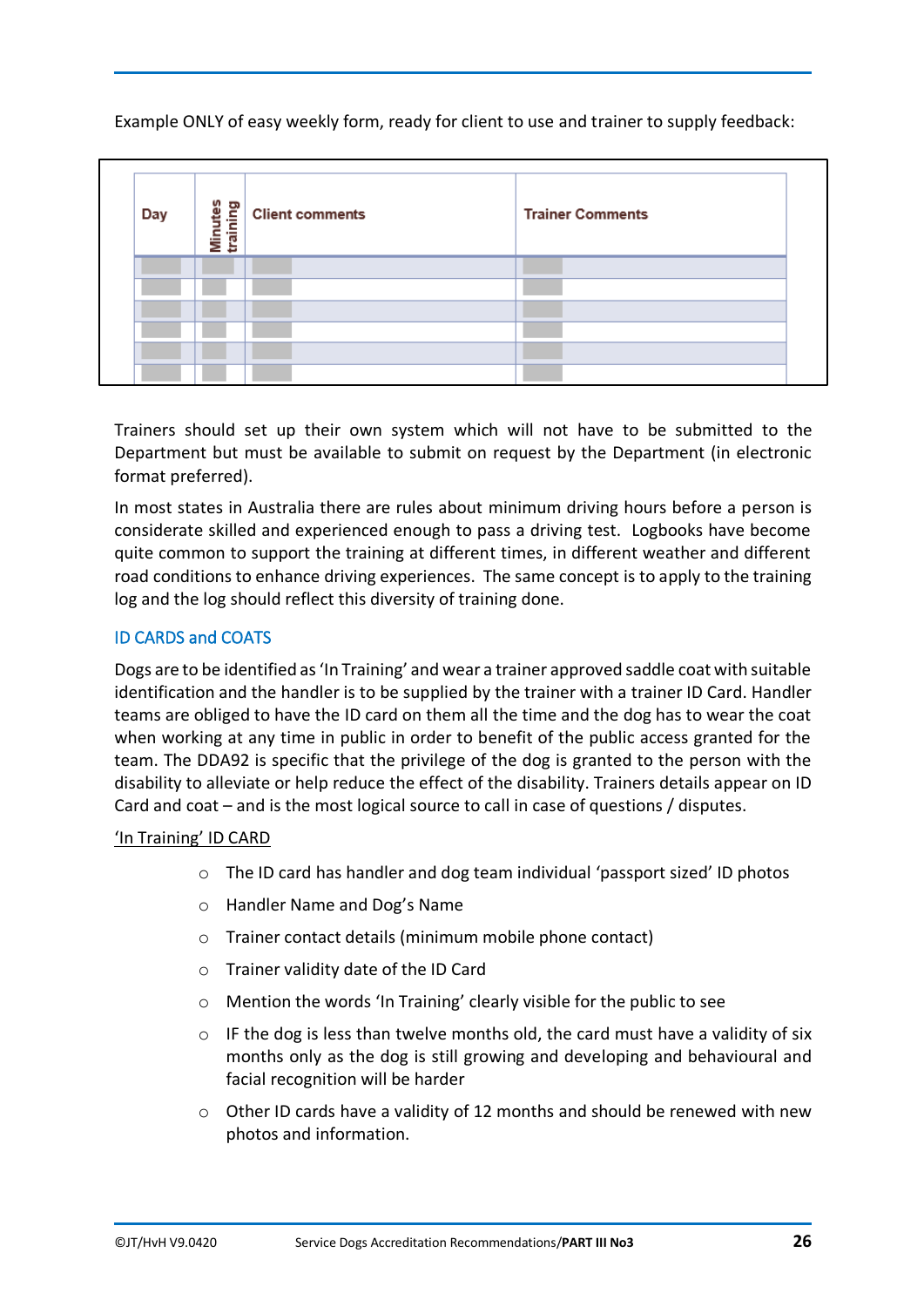- $\circ$  Should 'In Training' status be given to a 3-party handler team, it will list the Primary and Secondary (or support) handler's names and ID Photos and each handler will be issued with a card
- o Trainers can withdraw an ID Card or Coat issued if handler teams do not comply with the trainer established rules and regulation and/or proper behaviour as outlined in the DDA92
- o Any ID card should be issued with a similar level coat (see below)

#### <span id="page-26-0"></span>PASSING OF PUBLIC ACCESS TEST (PAT):

The Department will consent an 'Accredited Service Dog' status after the handler team has successfully passed an agreed national **NPAT** (Public Access Test) conducted by the team's trainer or assigned trainer applying the Departments' **NPAT** Standards and Forms to conduct the **NPAT**. Further details on the **NPAT** and how to be conducted please see below. The Department requires for this ID Card:

#### <span id="page-26-1"></span>ACCREDITED SERVICE DOG ID CARD:

- o The ID card has handler and dog ID photos
- o Handler Name and Dog's Name (see below)
- o Trainer contact details (minimum mobile phone contact)
- o Accreditation date and validity of the ID Card
- o List 'Accredited Service Dog' clearly visible for the public to see
- o List the Accreditation Number issued on the certificate the Department supplies upon passing the **NPAT**
- o Department's contact number (1800) and trainer details
- o Ensure Accredited ID cards are clearly different from 'In Training' ID
- $\circ$  Should Accreditation status be given to a third-party handler team, it will list the Primary and Secondary (or support) handler's names and ID Photos
- o Trainers can withdraw any ID Card or Coat issued if handler teams do not comply with the trainer established rules and regulation and/or proper behaviour as outlined in the DDA92
- o It remains the trainer's responsibility to have bi-annual review sessions with the Accredited handler team ensuring they meet or exceed agreed standards of training and behaviour. These review sessions need to be reported electronically to the Department on annual basis (see below for more details)

#### <span id="page-26-2"></span>**COATS**

The trainer is responsible to supply the handler team with a suitable, easy to fit and maintain comfortable dog coat that identifies the trainer/ training organisation that issued the coat.

There are to be TWO levels of coats, in combination with relevant ID Cards.

- 'In Training' Coat and ID Card (see requirements above) clearly showing the trainer's identification (could be a logo / name and contact number etc)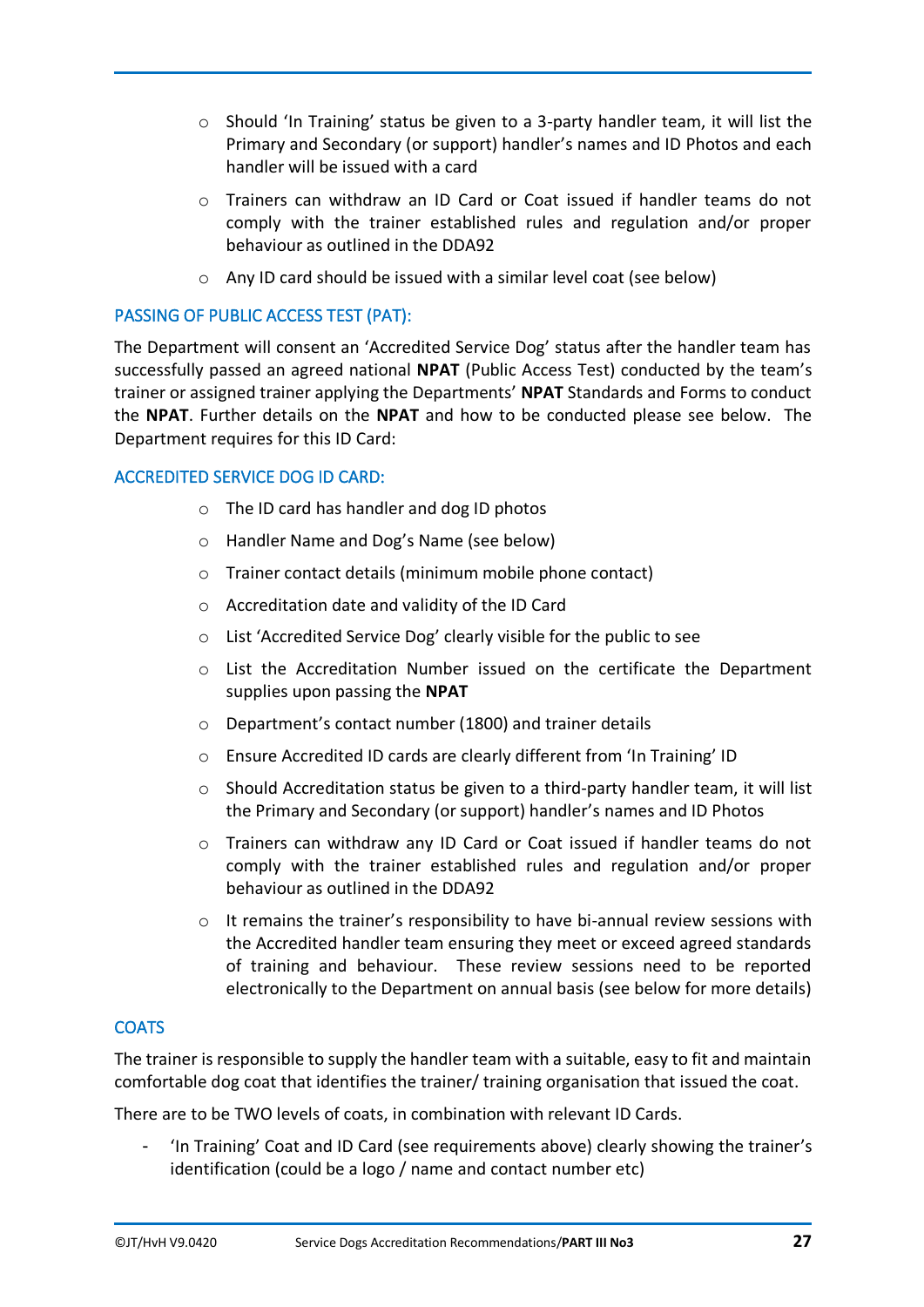- 'Accredited' Service Dog coat, clearly showing the trainer's identification (could be a logo / name etc). For ID Cards see above
- These coats will remain property of the trainer/training organisation and like the ID cards the trainer/training organisation have the right to recall if circumstances justify such as a breach of rules, dog has become aggressive, dog found to be off leash etc.
- Remember all handler teams are on show and therefore social media and the public at large will view actions by any handler team, correct or incorrect. Some social media interactions can be detrimental to handler and/or trainers' mental health
- There cannot be any tolerance for people who don't follow the system and handlers need to be fully informed and transparent about the liability associated with any the privilege of wearing a coat [dog] and ID card [handler]
- The Department would for obvious reasons take any public reaction / complaint seriously and may require remedial training and correction, rectification and if needed suspension of handler team and trainer alike
- Trainers may assist handler teams to reduce external pressure of the public to interact with the working dogs by adding patches and notices that may reduce the disturbance and unsettlement of the handler team, but all additional patches used have to be trainer approved and may not cover the logo/name of the trainer

#### <span id="page-27-0"></span>LIABILITY ISSUES / AGREEMENTS:

In any training engagement, the handler team is fully responsible for their dog's behaviour and any possible risks are to be reduced by proper training guidance from appointed trainers/training organisations. The trainer must minimise risk and allow handler teams to train independently ONLY when and after new learning has been affirmed as solid.

The handler team may NOT– at the risk of losing all privileges – try and do things alone unless prior to training and trainer approval was given. This condition is part of any training agreement between the relevant parties.

The Department strongly recommends that a transparent, comprehensive written training agreement is established between parties prior to commencement of any training. This should include anticipated outcomes, duration, means of training, who will do the training, who – if applicable will be a support person – practices training learned to reinforce, and conditions and budget agreed upon.

With parties applying training in different manners, the Department delegates the preparation and execution of training agreements to the trainer/training organisation but if the need arises the Department reserves the right to establish minimum parameters for any agreement so as to protect the person with the disability, the public at large and the trainer/training organisation.

The Department recommends that rules and regulations and responsibilities of all parties are clearly outlined and agreed, and that breach of any regulations will result in voiding the agreement. Cancellation provisions should be included, as are complaint handling procedures, protecting the handler team rights.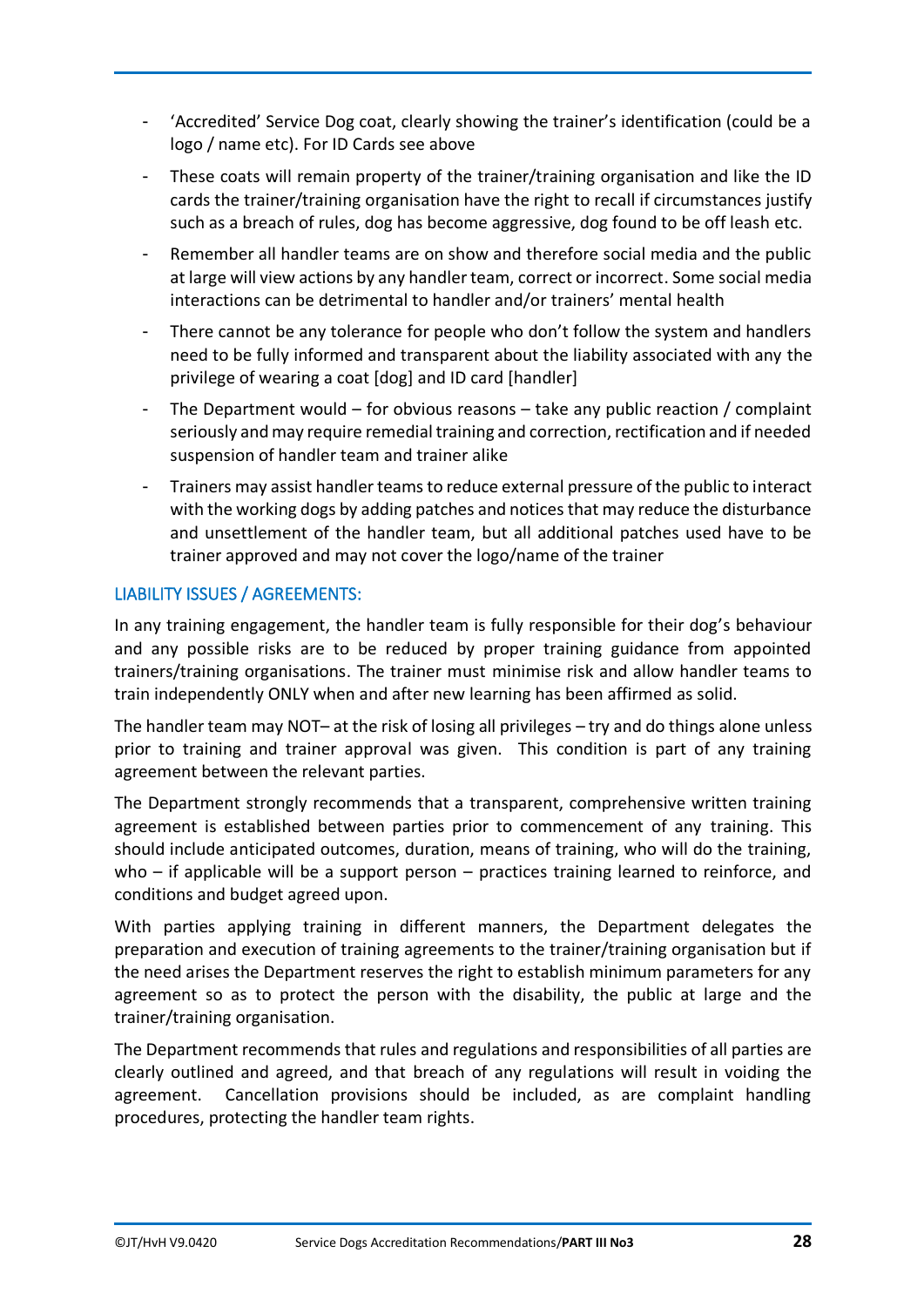All appointed trainers/training organisations MUST send copies of their renewal of relevant insurances (Certificate of Currency) to the Department in electronic format prior to the anniversary of the equivalent policy submitted at the time of application.

The Department may require access to copies of other licences and business certificates to ensure appointed trainers/training organisations meet their requirements not only at the time of registration but throughout their registration and renewal periods.

Upon request the Department may require access to training agreements and training logs to help make decisions related to any issues raised by either party.

#### <span id="page-28-0"></span>EVALUATION OF PROGRESS

As indicated before the Department expects the training and evaluation process to go hand in hand and occur frequently (at least every six months after PAT)

If training is not successful even with 'reasonable adjustment', the trainer/training organisation MUST make changes and/or negotiate a revised agreement. Working with another trainer/training organisation is not an excluded option, agreed by both parties.

Evaluation of progress should be an ongoing process – e.g. after every session, so handler team are transparent about progress made. This could be linked with reporting required by the handler team to the trainer about progress they made in the past period.

Evaluation of tasks learned that assist the person in more equality in life are crucial next to the caring, managing and maintaining the dog by exceeding required welfare standards.

The Department leaves 'evaluation and feedback' systems to the trainer/training organisation to adjust to the needs of and the abilities of the handler team. Reporting can be done in an y agreed format and should be traceable. It is the trainer's responsibility to retain file copies in relevant form to be part of the handler teams training file.

In case of dispute or query, the Department may need to access these communications to ensure impartiality and transparency and protection of the disabled person.

If progress is following the Training agreement, the end goal for the trainer engagement may be a PAT (Public Access Test). Those appointed as trainer/assessors conduct this PAT as soon as the trainer considers the handler team meeting or exceeding the PAT requirements.

## <span id="page-28-1"></span>**NPAT – NATIONAL PUBLIC ACCESS TEST**

Most of us are concerned about any test – and whilst this word was selected to identify it as a TEST, is has proven that the word alone creates more stress to people with disabilities. It envisages a schoolroom, make or break test, [or even a driving test] rather than what it is in actuality - a confirmation of skills and etiquettes to maximise the quality of life whilst minimised any impact of the Service Dog on the public at large.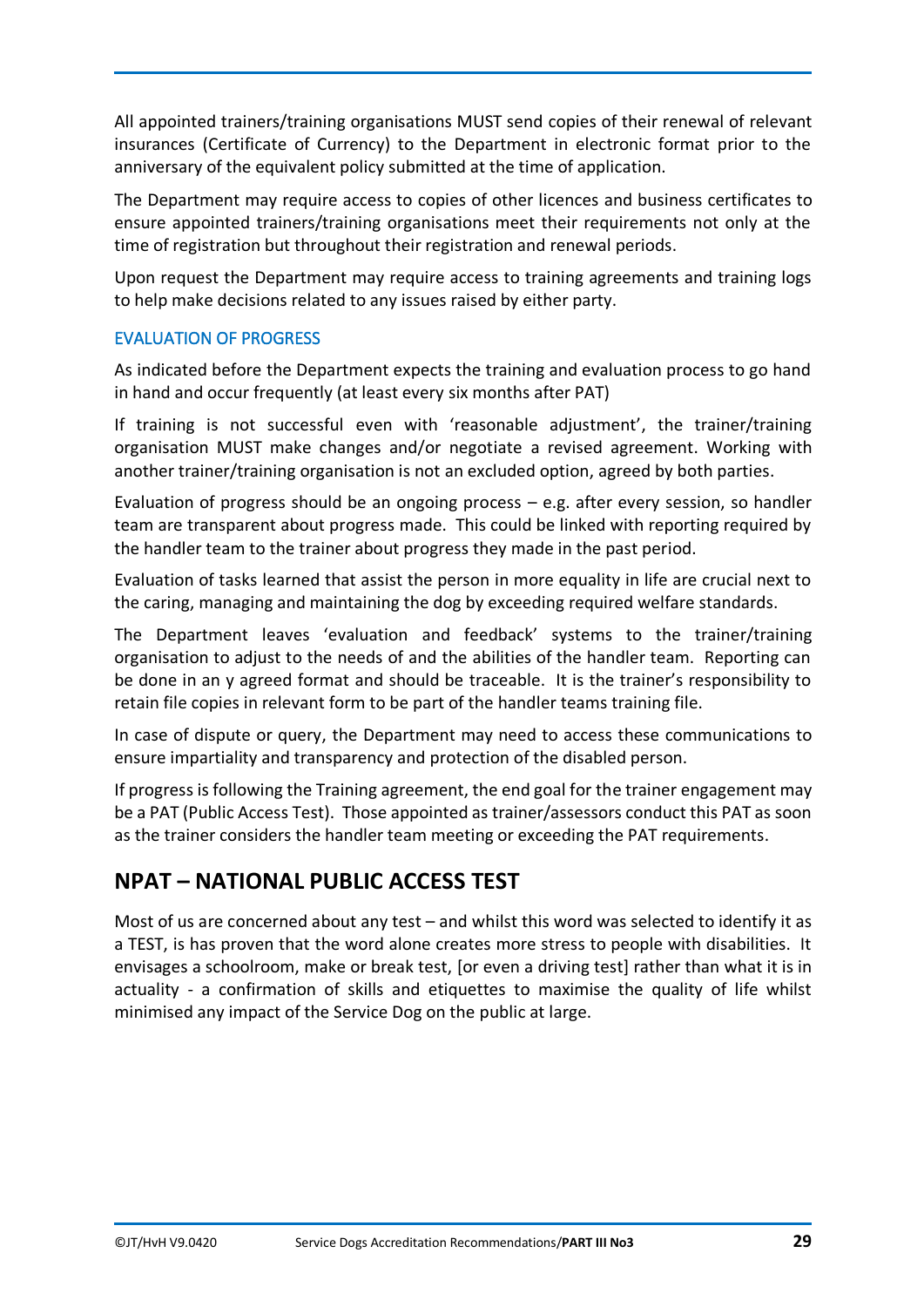The **NPAT** should be a confirmation of the handler team's capabilities, so they can grow and develop their skills and further enhance their quality of life. It is moving on from one path to another, the latter offering greater freedom and responsibility, especially given the fact that handler teams are always on show.

The Department sees the **NPAT** as a start of a new empowerment phase, that comes with relevant responsibilities and setting and maintaining agreed standards of assimilating in the public arena at large with a well-trained and adjusted Service Dog that helps the handler with measurable and tangible tasks to advance in life independently.

The Department requires that there is no more than 7 (seven) working days delay between the passing of the **NPAT** and the certification (issue relevant permit) whilst the department will do all possible to process the **NPAT** paperwork, conforming with the relevant control mechanism established by the Department in less than 21 (twenty one) working days.

The Department will liaise with the trainer/training organisation on outstanding matters re the **NPAT** with the trainer liaising with the end user. The Department requires all materials to be submitted electronically and the trainer to keep electronic (and hard copy) proofs of all **NPAT**'s executed successfully as they form the basis for any renewals of the **NPAT**.

NB: Should handler teams wish to change trainer or find trainers closer by or offering better renewal options, the handler needs to advise the trainer who in turn advises the Department of this request AND forwards the **NPAT** paper of the last **NPAT** to the relevant trainer for support and information and the unless requested by the new trainer can destroy hard copies of files, yet needs to keep electronic copies for no less than 7 years after the first **NPAT** date.

The Department will only show understanding in exceptional cases where delay between **NPAT** and Certification is delayed due to:

- Candidate showing excessively nervous behaviour that produces unacceptable results compared to past training record (otherwise the trainer would not have agreed to set a **NPAT** date)
- Candidate's dog has been attacked very shortly prior to a planned **NPAT** and produces behaviour that needs rectification and remedial training for the dog to be back to **NPAT** standards. This will only be considered upon proof of previously meeting the **NPAT** standards
- The dog is ill or has an off-day [yes, dogs have off days too!] underdelivering in the **NPAT** compared to previous training record

The Department will only consider an extension on behalf of the applicant by the trainer who worked with the applicant, indicating the reasons and listing a remedial plan of action to be successfully implemented within a 14- working day period of the date of the advice.

Outside the doubling of the Certification period the handler team will be obliged to redo a **NPAT** when assumed ready.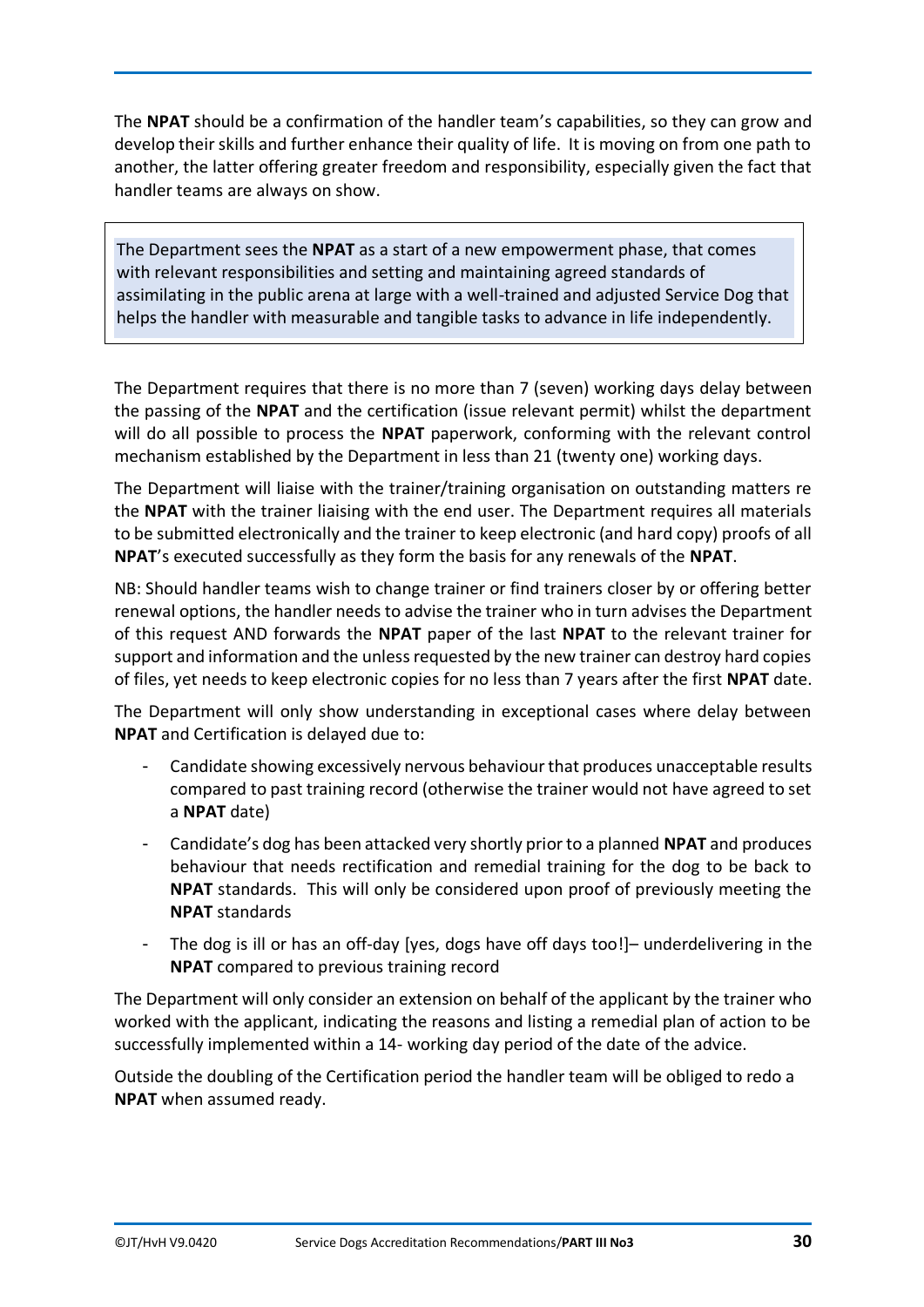#### <span id="page-30-0"></span>REQUIRED NPAT SUPPORT PAPERS

The Department recommends fine-tuning the current QLD Government PAT test form and required documentation. It will need to seek permission from the QLD government to access the master materials to be modified and rebranded as a National PAT(**NPAT**).

This **NPAT** has obtained quite some support from trainers and processing people alike, whilst delivering a stringent assessment of suitability and proper conditioning of handler teams, the **NPAT** also ensures that:

- Certified (face-on) ID photos of handler, support handler and dog
- Certified ID of handler and support handler
- Medical Certificate by a specialist of the handler
- Written confirmation by handler of contact details and as required written authority for minors and those that are unable to sign for themselves
- Desexing certificate for the dog\*
- Certificate of good health for any dog over 3 years signed off by vet with the maximum age for a dog to be considered set  $\omega$  5 years with relevant VET support letter (all due to the high physical and mental demand on the dog being a Service Dog

This together with the **NPAT** form (in electronic format) ensures the legitimacy of the accreditation of handler teams allowing them to have a Coat and ID to match their status.

#### <span id="page-30-1"></span>NEED TO COMMUNICATE NATIONAL PAT (NPAT) TO PUBLIC AND STAKEHOLDERS

The Department is fully aware that ANY new **NPAT** procedures and parameters need to be communicated to all stakeholders, state government departments, the transport industry, incl all airlines, CAA, customs, plus all retail stakeholders like:

- All current training organisations and trainers
- All currently accredited handler teams from all states and by all organisation
- All Hospitals and medical facilities that have relied on state legislation
- All social media organisations, forums and associations affected by this subject
- All disability organisations and carer organisations
- Other stakeholders not included in the above
- A Gazette notice of the new procedure applying when approved and hopefully turned in to Federal legislation
- Use of any suitable electronic platform to advise all relevant contacts in the disability and care industry, suppliers and service providers
- Ongoing electronic marketing, supported by school visit and other educational opportunities

The Department must envisage a six to twelve month roll out and transitional period and will require additional resources to deal with enquiries and requests from trainers/handlers/potential handler, businesses and public at large to ensure a new system is embedded properly and transparently.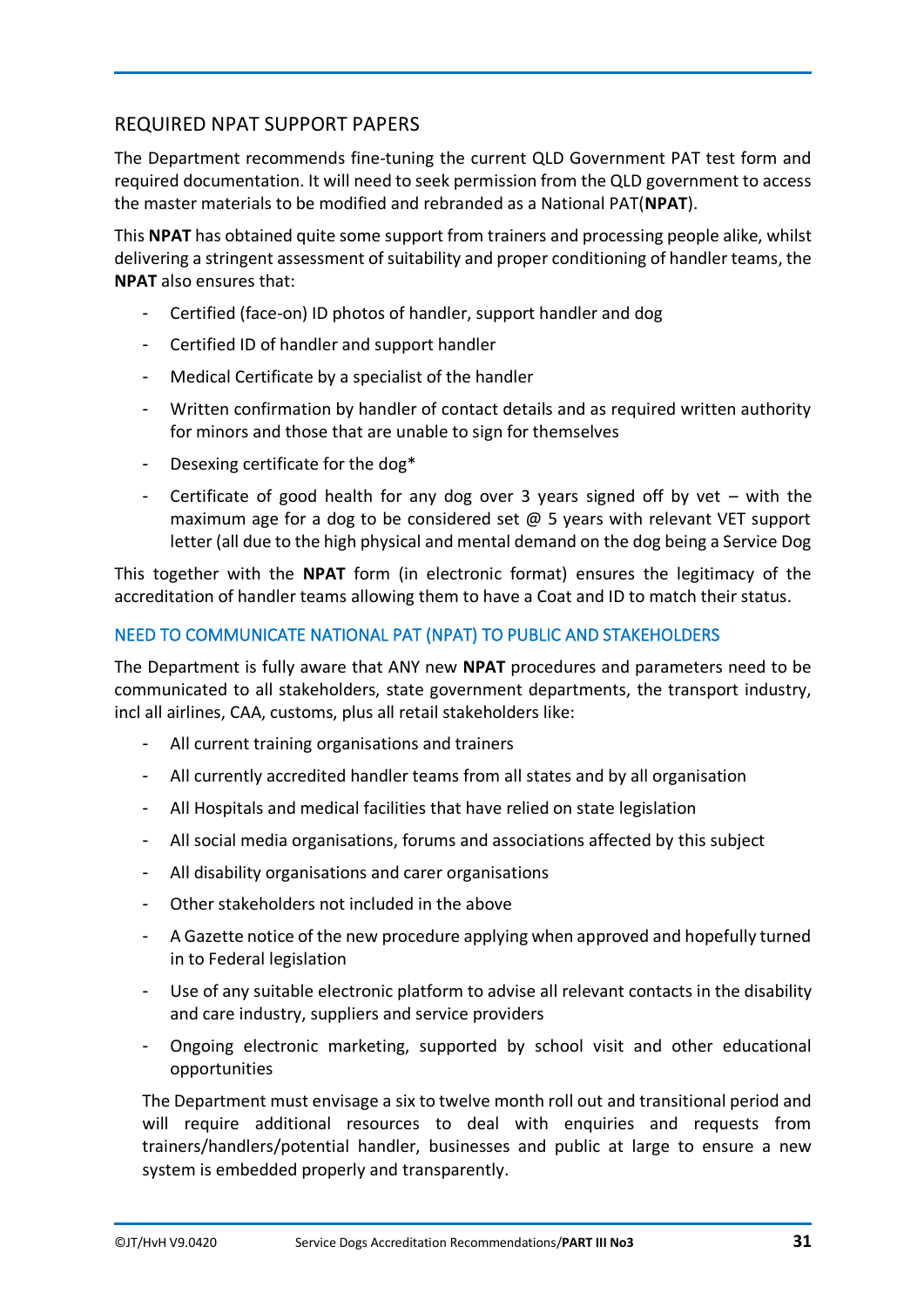Department needs to consider within that transitional period some grace for all stakeholders to align which can be better facilitated by extensive PR and marketing prior to implementation date.

Businesses now struggle with 'what is what' – handlers suffer discrimination due to ignorance, confusion and lack of awareness and knowledge and one of the strong recommendations we suggest to the Department is:

- o Lock business awareness (especially food and drink businesses, and include cinemas and fringe businesses) into a compulsory one-day seminar that the senior management/owner need to attend – presenting a short highly practical informative course to cover awareness and legalities
- $\circ$  This could result in a similar arrangement like the responsibilities of the licensee – and they are responsible for dissemination of the relevant information to their staff as part of staff induction. The Department will need to assist with relevant material and courses and
- o Charge a small attendance fee for each course attendance ensuring they receive a packet of information to take back to the business and use with their staff and a certification that is paid from this fee
- $\circ$  It would be highly recommended to the Department to cover the costs from allocated government funding and share the 'attendance fee' as a 'donation' between some of the major charities – therefore involving them in the training course required and to be delivered – which means the Department can stick to their objective and outsource this to some appointed charity organisations. This makes the once that need this to be smooth integration gain the commitment of the industry  $-$  and do it in the right manner ensuring no discrimination and focus on animal welfare. A win/win!
- o Another option would be to create some course material that can be distributed and viewed easily – and linked to a sign 'compliance' list this may offer a great option for country and remote areas to get the same message across within a similar timeframe.

#### <span id="page-31-0"></span>ACTUAL NPAT FORM RECOMMENDATION

We have prepared a sample template for the **NPAT** form, which is a combination of input of various PAT's and forms used by various recognised and non-accredited organisations to make sure that our recommendations are balanced, realistic and accountable – and likely can cover all different categories of types of Service Dogs, but we have had our main focus on Service / Assistance dogs.

For obvious reasons (©, Intellectual Property) the Department will need to clear usage of the information but that is not part of this form.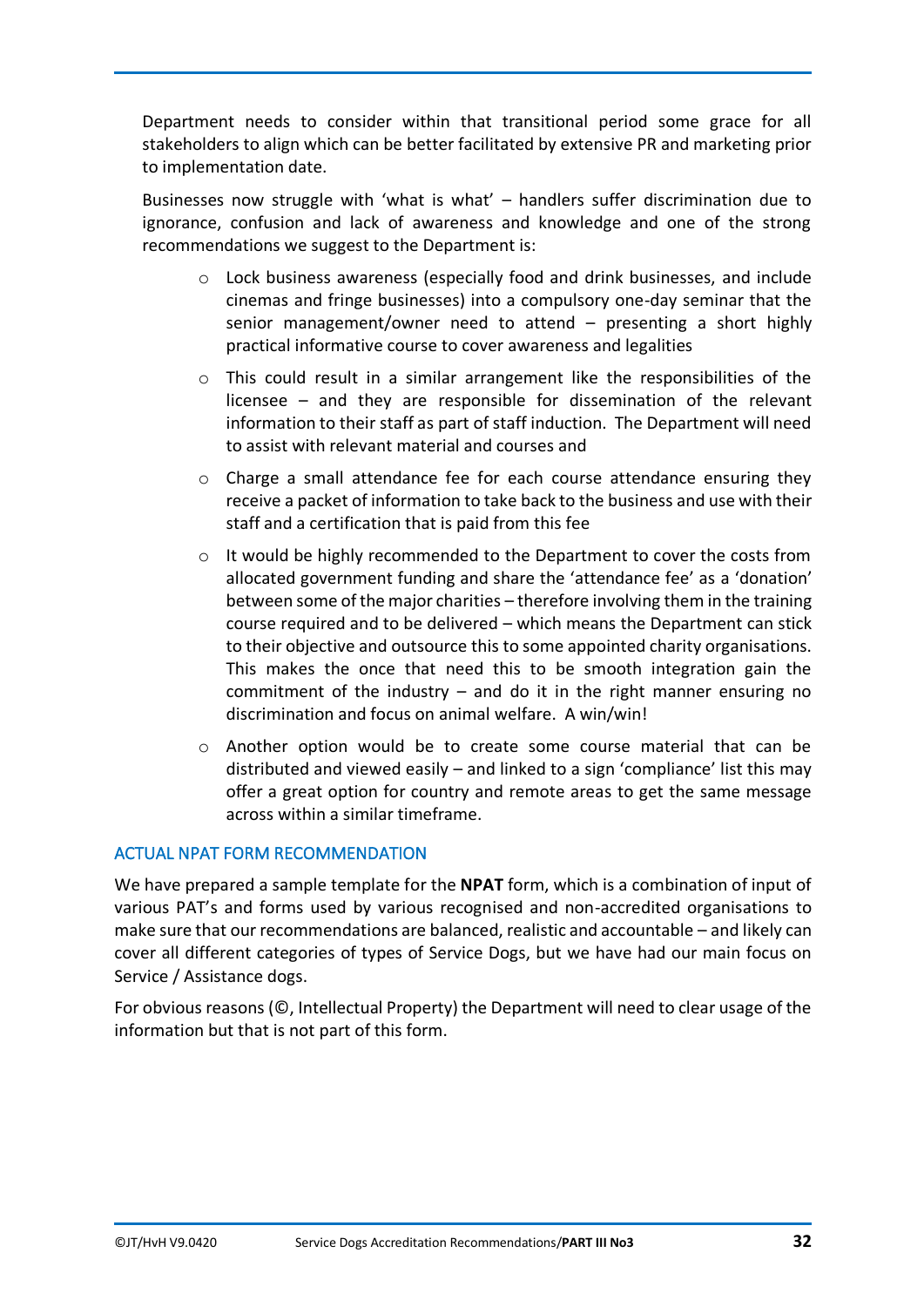## <span id="page-32-0"></span>**CONCLUSION PART III – NO 3**

Documents No 1-4 should secure all stakeholders' commitment to make this project a reality and set National Standards for Australia. The 'World' is looking for solutions, having similar challenges to finding a 'happy and workable' medium to meet stakeholders needs around the world.

Especially now after Australia experienced extensive fires and floods, and now Covid-19, the demand and need for **SD's** will be greater than ever. In order to meet this head-on, a fresh, equitable national approach could offer all seeking help and needing a **Service Dog,** pathways to achieve this and become available under the new **NSDAS**.

The Disability Discrimination Act 1992 was written with the intention to allow those with a genuine need to have a **Service Dog** so as to mitigate or reduce the effects of their disability and ensure them a better quality of life – and a well-deserved better quality of life at that!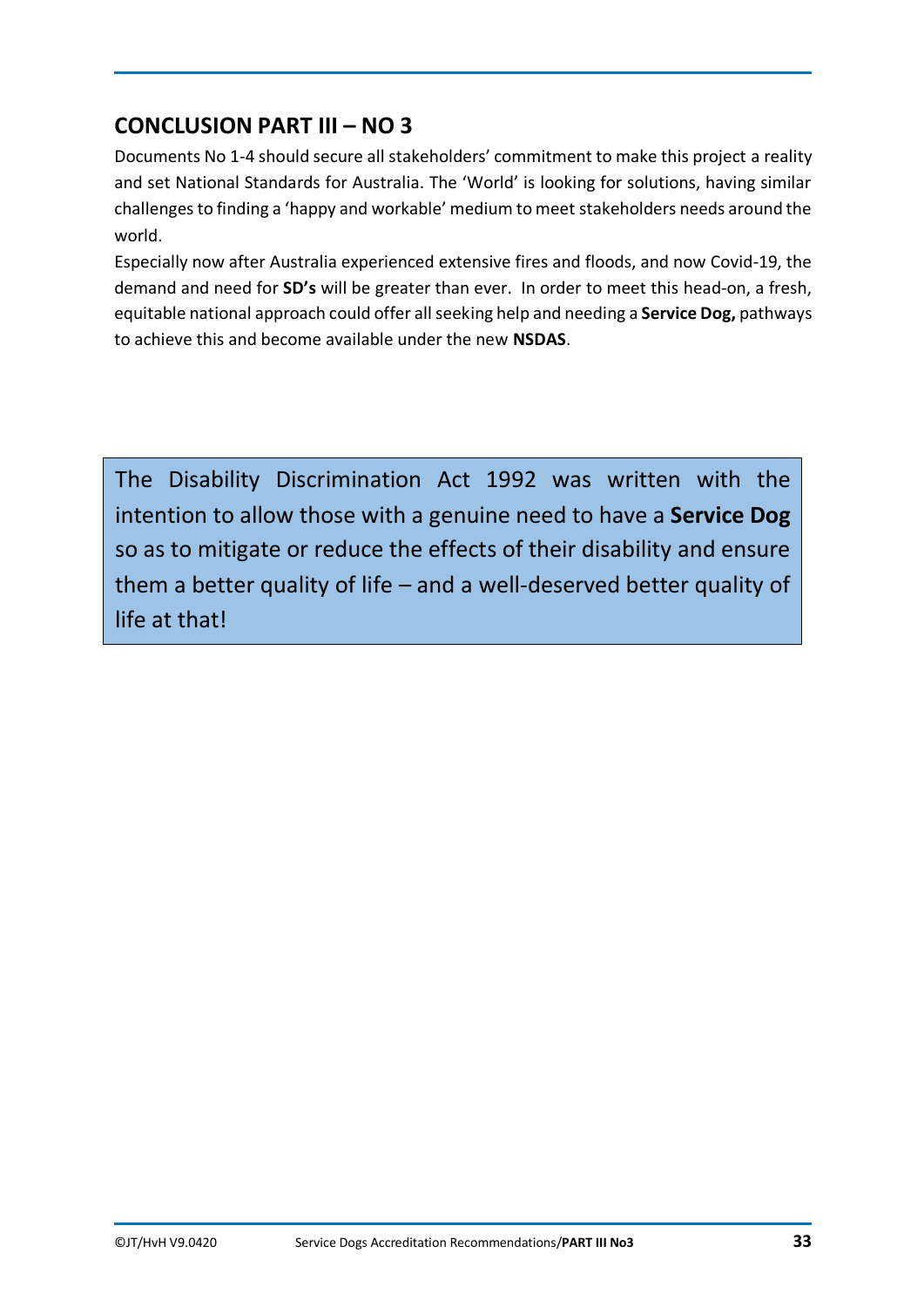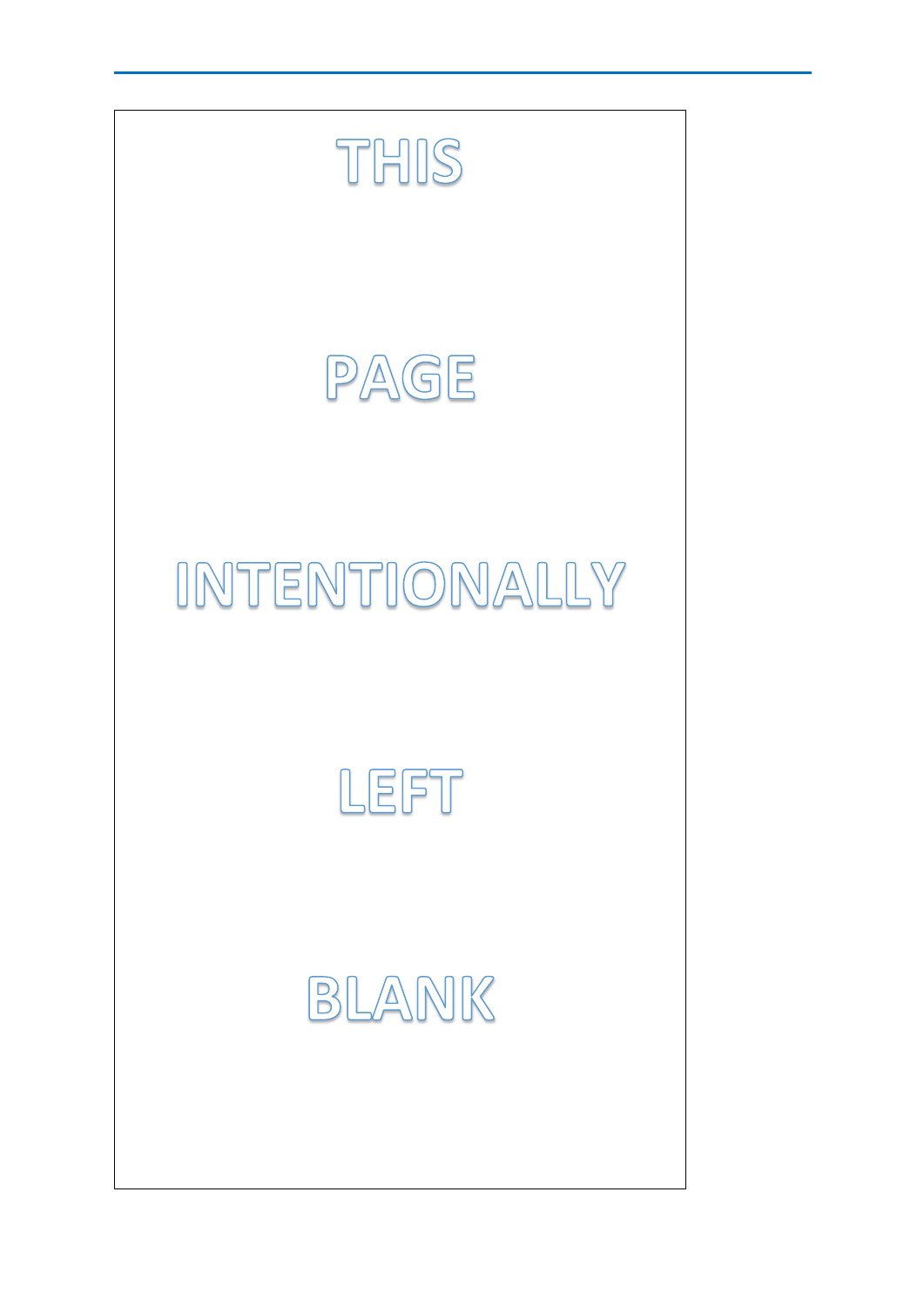## <span id="page-34-0"></span>**PART III – NO 4 DISCUSSION REGARDING SERVICE DOG LEGISLATION**

#### <span id="page-34-1"></span>HISTORY OF SERVICE DOGS

Dogs are believed to have become part of human history some 12,000 years ago. Whether domestication was a happenstance event or a concerted effort to provide a warning system to human tribes, the result was that dogs soon achieved companion status. (For more on the history of dog domestication, see Professor Rebecca Huss' article entitled, *[Valuing Man's](https://www.animallaw.info/articles/arus86marqlr47.htm)  [and Woman's Best Friend: The Moral and Legal Status of Companion Animals](https://www.animallaw.info/articles/arus86marqlr47.htm) , 74 Univ. Colo. [L. R. 181 \(2003](https://www.animallaw.info/articles/arus86marqlr47.htm)* )). Ancient murals and plaques further suggest that dogs may have been used to assist blind individuals as far back as the first century AD. But the first recognised attempt to truly train dogs to assist blind persons began in the 20th Century following World War I. In Germany, Dr. Gerhard Stalling began training dogs to assist soldiers who were blinded, mainly by poison gas, during the war. In 1916, the effort began in earnest when Dr. Stalling opened the first guide dog school for the blind in Oldenburg. While the school ceased function in 1926, other operations followed in Germany, training dogs for veterans and other blind citizens. (For more on this amazing history of guide dogs, see the International Guide Dog Federation at <http://www.ifgdsb.org.uk/page.asp?code=00010018> ).

An American woman named Dorothy Harrison Eustis, who was abroad in Switzerland training dogs for the military and police, heard about the efforts in Germany and wrote an article about it for the *Saturday Evening Post.* A blind man in the United States read the article, and then contacted Ms. Eustis about setting up a guide dog school in the U.S. After successfully helping this man to train his dog, Ms. Eustis was encouraged to establish her own guide dog school in Switzerland and later in the United States. This effort in the U.S. and abroad led many others to train canine leaders for the blind. (See the International Guide Dog Federation at <http://www.ifgdsb.org.uk/page.asp?code=00010018> ).

### <span id="page-34-2"></span>THE LAWS THAT FOLLOWED

Where guide dogs led, the laws followed not far behind. During the next decades, most states enacted accommodation or equal opportunity laws, which gave vision impaired individuals the right to enter public establishments with their guide dogs. These laws prohibited establishments or common carriers from collecting additional fare for the dogs, and levied fines for such violations. Most significantly, these laws embodied the public policy that blind individuals who use dog guides should be given the same right to access as sighted people.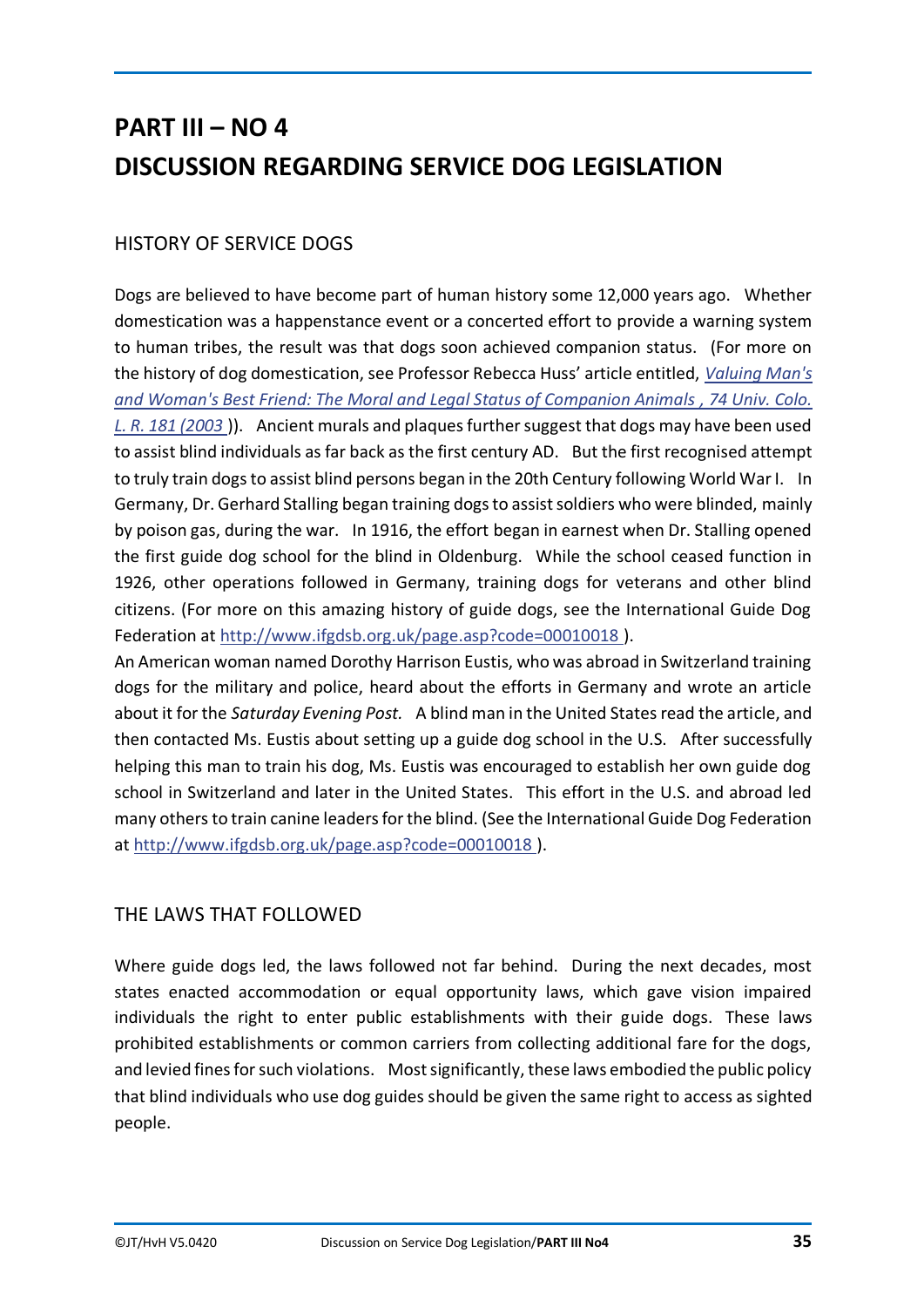Even the terminology soon expanded to reflect the new roles of canines. In later years, the term "seeing-eye dog" gave way to "guide dog," and finally the all-encompassing "service" or "assistance animal." This change recognized that dogs were being trained not just to lead the visually impaired, but to also signal sounds for the hearing impaired, retrieve items for those who are physically disabled, and even alert others when the dog's owner has a seizure. Today, the term "assistance animal" and "service dog" has further expanded to include those animals who, by their very nature, assist individuals to alleviate the effects of their individual impairments.

Most Service Dog legislation occurs at the state level simply because states have been believed to be better suited to determine what type of laws should be enacted to protect their citizens and what enforcement mechanisms should be in place. However, the Disability Discrimination Act enacted in 1992, created a federal cause of action for persons who are subjected to discrimination based on their disabilities. Both state and federal laws prohibit disability discrimination including discrimination based the use of a Service Dog.

This overview will discuss the federal and state laws addressing service dogs and assistance animals.

#### <span id="page-35-0"></span>DEFINITION OF SERVICE ANIMAL IN THE FEDERAL ARENA

The federal Disability Discrimination Act does not define "service dog" in its text. Like many federal laws, the terms and applications of the acts are defined in the relevant federal regulations. The federal government works by delegating the duties under most of its statutes to its administrative agencies and departments; these specialised agencies determine what rules and regulations are needed to carry out their functions. These regulations contain the nuts and bolts of federal government functioning.

*The Disability Discrimination Act 1993 definition of an "assistance animal"*

*The Disability Discrimination Act 1992(Cth) (DDA) in Section 9, sets out the legal definition of an assistance animal as a dog or other animal that:*

*(a) is accredited under a State or Territory law to assistance person with a disability to alleviate the effects disability; or*

*(b) is accredited by an animal training organisation prescribed in the regulations; or*

*(c) is trained to assist a person with a disability alleviate the effect of the disability and meet standards of hygiene and behaviour that are appropriate for an animal in public place.*

The definition is purposefully broad and inclusive. The definition reflects this attempt of service dog uses but does not exclude any future applications of the term. Should a conflict arise in its application, a federal court can then determine whether it applies to a specific factual situation. States, on the other hand, usually define their legislative terms by statute.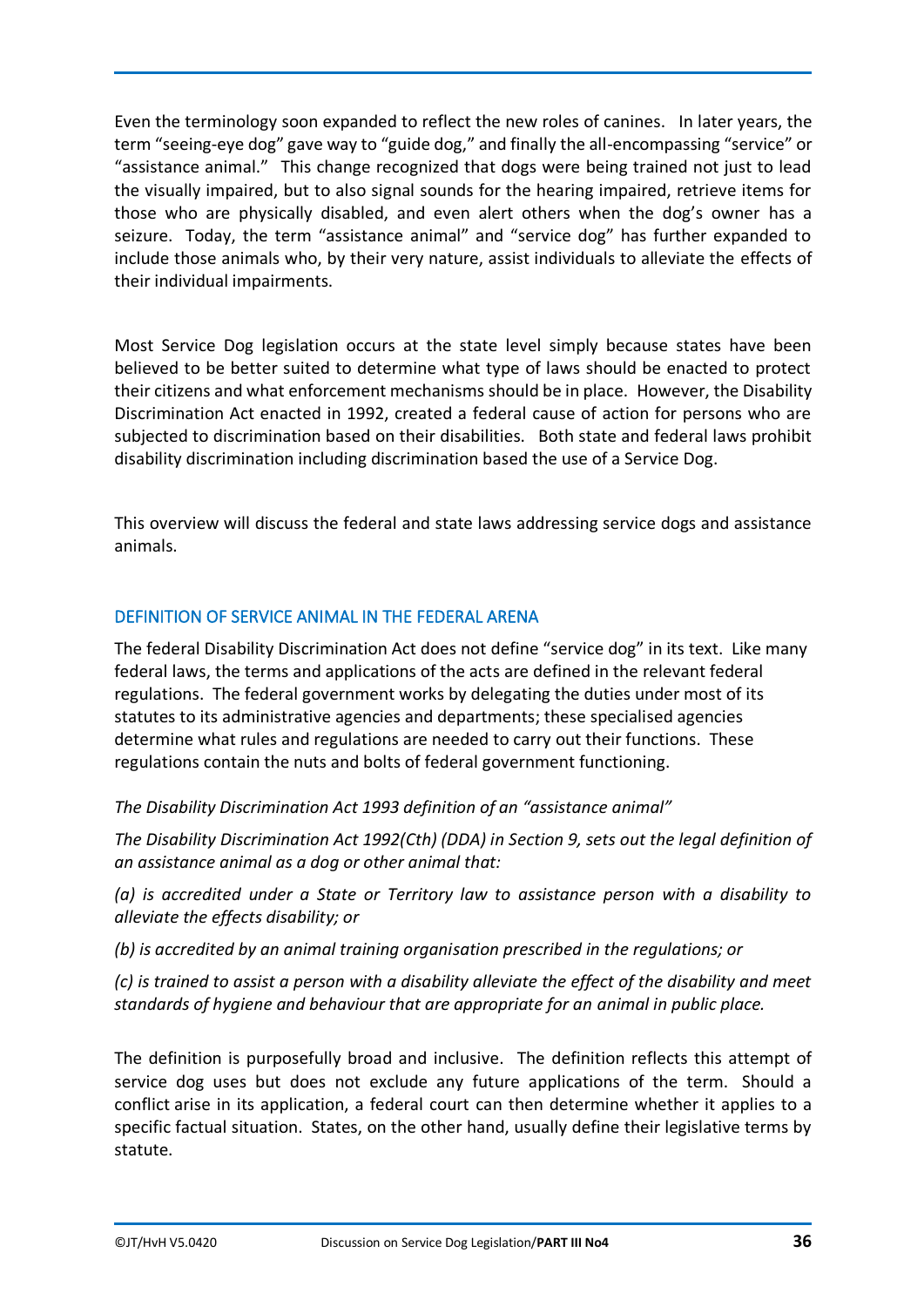#### <span id="page-36-0"></span>STATE DEFINITIONS OF SERVICE DOGS

States too have volumes of administrative regulations that govern their day to day operations of agencies. But, placing a definition in a statute makes it enforceable by law, whether civil or criminal, and more accessible to the average citizen. Not every state with an accommodation law will define assistance animal or service animal in its text. These states then rely on an administrative regulation or even the ordinary definition of the word accepted by those who use Service Dogs.

The Disability Discrimination Act 1992 (DDA92) and most state legislation expand their definitions to indicate the growing roles of service animals beyond helping the vision and hearing impaired. Second, there is reluctance on the part of many states to include psychiatric impairments in the definition of disabilities for which a dog can provide assistance. This may reflect an overall lack of appreciation for psychiatric disabilities in this country since they are often not necessarily manifested physically. Or, it may instead reflect a legislative concern, valid or not, that people would take advantage of assistance animal laws as means to bring their companion animals with them wherever they go.

#### <span id="page-36-1"></span>PET DOGS AND SERVICE DOGS: A CRITICAL DISTINCTION

Service Dogs, after all, are working animals and not just companions. States may be concerned that far too many people with psychiatric impairments would request access for service dogs whose main role would be companionship rather than trained identifiable physical tasks and behaviours. A definition by legislation may specifically provide that a service dog is not a companion animal.

A service dog includes a dog that has been specially trained to assist an individual with a disability. The term includes guide dogs that guide individuals who are vision impaired, hearing dogs that alert individuals who are hard of hearing to specific sounds, and service dogs for individuals with disabilities other than vision or hearing impaired. The term does not include a dog that is not trained to mitigate an individual's disability, but the presence of which is to provide for the comfort, protection, or personal defense of an individual.

A companion dog or therapy dog, that provides comfort and is not specifically task trained to alleviate an individual's impairment would be excluded from the provisions of service dog legislation.

While considerable scientific studies have shown the positive effects service dogs have with persons suffering from emotional disabilities, there needs to be distinction between a mere companion animal and a service dog for emotional impairments. Perhaps part of this concern stems from laws that do not require a person using a service dog to declare or demonstrate his or her disability. With medical privacy moving to the forefront of legal concerns, it is unlikely this requirement will change.

In fact, under the Disability Discrimination Act 1992, businesses may ask if the animal is an assistance dog but may not require special ID cards or may not ask about the person's disability. State laws that provide otherwise may conflict with the federal law or may simply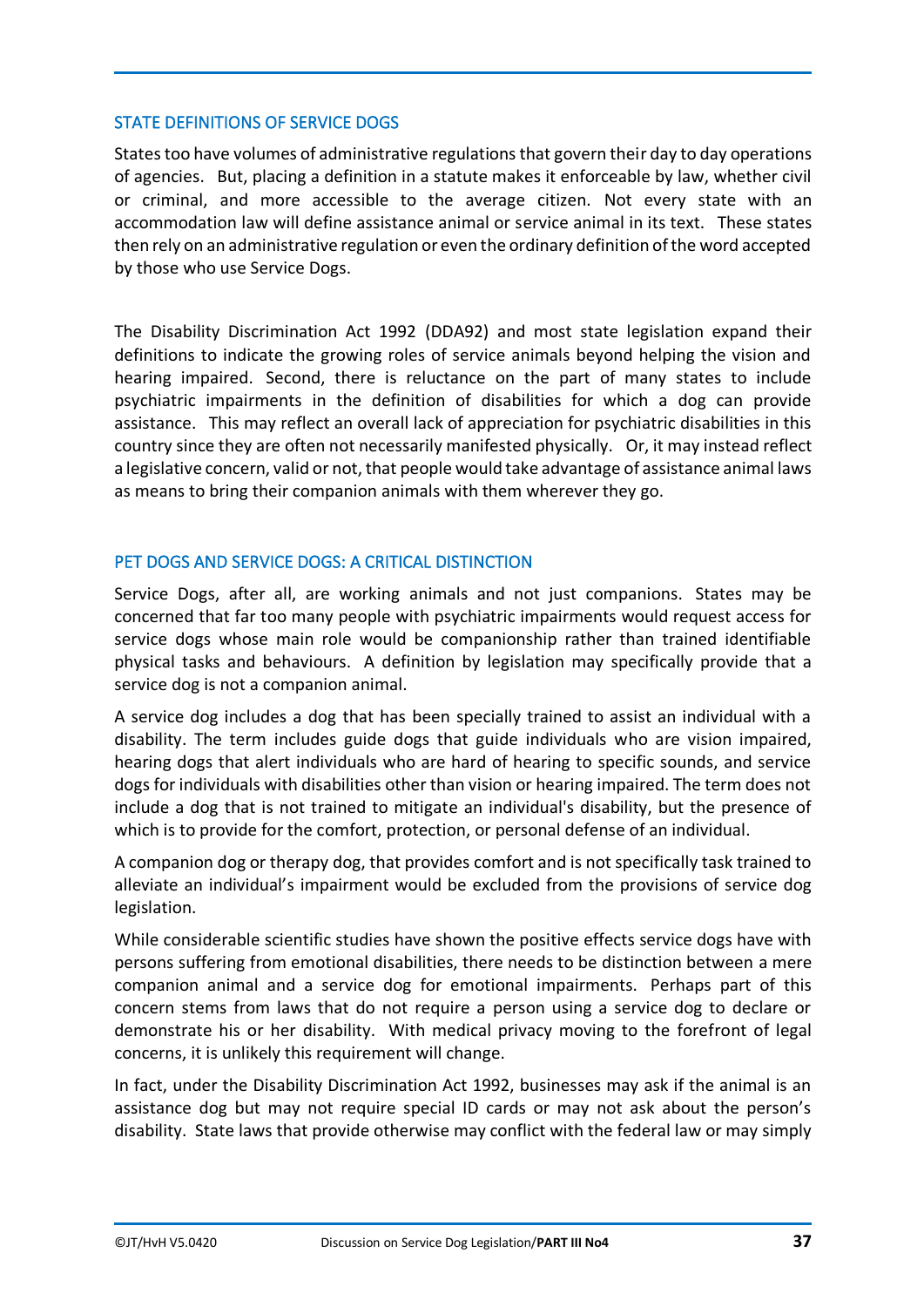cover areas that the federal law does not apply. As with many areas of the law, however, the needs and application of service dogs often changes before the law does.

Regardless of the definition of assistance animal under state law, the DDA 1992 prevails as the law of the land and does not limit the activities for which a service animal may be employed.

#### <span id="page-37-0"></span>WHO QUALIFIES UNDER LAW TO USE A SERVICE DOG?

The definition of service dogs under the Disability Discrimination Act is purposely broad to encompass a broad array of impairments or disabilities. Under the law, individuals with disabilities may be accompanied by an assistance animal in place of public access (i.e. private businesses that serve the public such as restaurants, hotels, stores, etc.) without a requirement to show that the dog has been "certified" or proof of a disability.

In contrast, state laws concerning service dogs are limited to "guide dogs," or those dogs who assist the visually impaired. This does not mean that only visually impaired individuals can use service dogs in places of public access in those states. Rather, the federal DDA 1992 would apply, and an individual who qualifies as "disabled" under the federal law would be allowed to use his or her service dog.

Notably states changed their definitional section for assistance animals during the nineties to encompass a broader scope of disabilities. "Guide dog" became "assistance animal" to encompass those dogs trained to assist the physically disabled and hearing impaired. There has been a progressive step to define "disability" as either a psychiatric or physical disability in more recent times.

Regardless of how limited or limitless a state defines disability; the result is that the state laws cannot diminish the protection a disabled person has under the federal DDA 1992. The state laws that define both assistance animal and disability are intended to reflect a state's own commitment to prevent discrimination of disabled citizens. Most importantly, the state laws add layers of protection to certain disabled individuals and to create additional criminal penalties for those actions the federal law does not touch.

#### <span id="page-37-1"></span>But How Can You Tell?

Again, states may circumscribe the definition of "disabled" for purposes of their state laws. However, this in no way diminishes the protection disabled individuals receive under the DDA 1992. In particular, the DDA 1992 protects individuals who use service dogs from extensive inquiries into the dog's training or the nature of the disability for which the dog provides assistance.

While a person is not required to explain his or her need for a service dog, a court may require some evidence of training to prevail on a law claim of discrimination. The evidence required needs to be some evidence of individual training that sets the animal apart from the ordinary pet." For example, an individual needed a service dog to help her with psychiatric conditions. When the individual entered a store, an employee asked her to leave even after she showed him a laminated card as proof of the dog's training. This specialised training was corroborated by a dog trainer about the dog's training and evidence that the dog exhibited its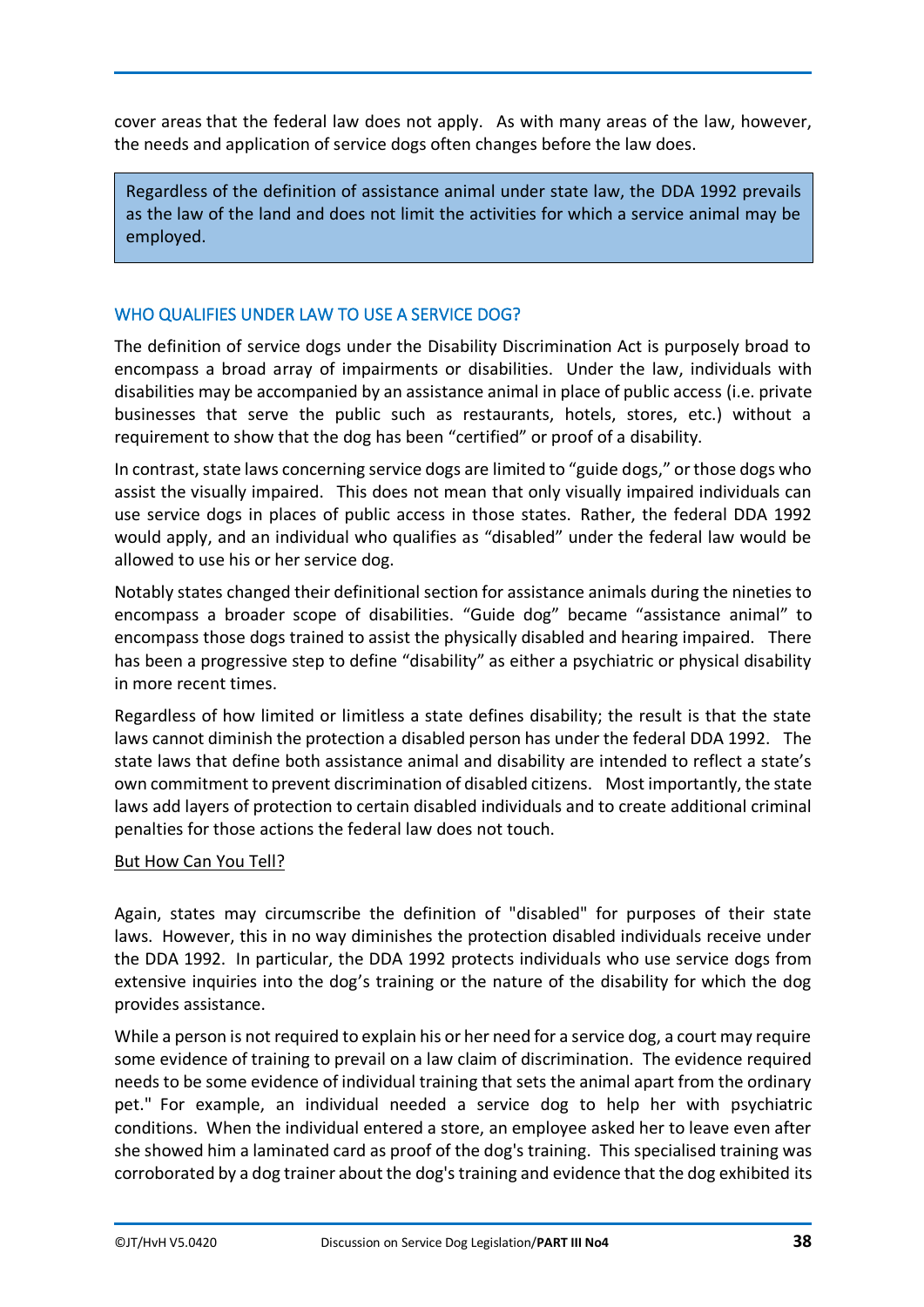training by "circling" around plaintiff while at the store. These factors meet the test as some evidence of individual training to set the service dog apart from the ordinary pet.

The impetus behind a requirement of proof of training is to eliminate an abuse of the system by owners of "ordinary pets." One thing remains clear in all these situations: the DDA 1992 does not require a disabled person to disclose the nature of his or her disability to a business owner. A permissible inquiry starts and ends with the dog's qualifications. The goal of such laws is to make equal access to public places a reality for all individuals. The job of a state is to ensure this access for those who use service dogs by enacting laws.

#### <span id="page-38-0"></span>STATE LEGISLATION ACCOMMODATIONS

State laws covering service dogs and their handlers address general subjects: discrimination and public access. Areas the legislation fails to cover are intentional interference/harm to a service animal; driving laws; licensing laws for service animals; and wrongful impersonation of a person needing a service animal.

These laws are not consolidated as one code, but rather exist in different areas of law. This is significant because it determines what type of enforcement exists in addition to the penalty one faces for violating the law. Many of the laws affecting service dogs and their owners are civil in nature, meaning that violation does not result in a criminal penalty. That is not to say that a violator does not face repercussions. In fact, the discrimination laws levy fines.

#### <span id="page-38-1"></span>WHAT IS "EQUAL ACCESS?"

Most states provide by legislation that every visually impaired, hearing impaired, psychiatric or physically disabled person has the right to be accompanied by a service dog in a public place (restaurant, motel, lift, store, walkway, etc.). States go further to provide that such places of public accommodation shall not charge extra fees to an individual who uses a service dog. However, legislation does provide that a service dog be trained to the standard of hygiene and appropriate behaviour. Such legislation attempts to balance the interests of the person needing a service dog with the interests of the public place not expending greater costs for damage caused by the dog. This is a fine line, as business may not collect costs for damages caused by a service dog in advance.

Legislation does two things: it first provides an absolute right to disabled persons to be accompanied by a service dog in places of public access or public transport; however, it then needs to provide some sort of penalty against the owner of the establishment for refusing to let a person enter with a service dog..

Legislature may also provide a specific statute relating to denial of housing or accommodation. These laws may also make a statement about the public policy behind the enactment of these laws that reflects the state's commitment to equal public access under law. The true impact of these laws is not the laudable policy articulated by statute, but the deterrent effect of the remedies available to a person denied access the able-bodied take for granted.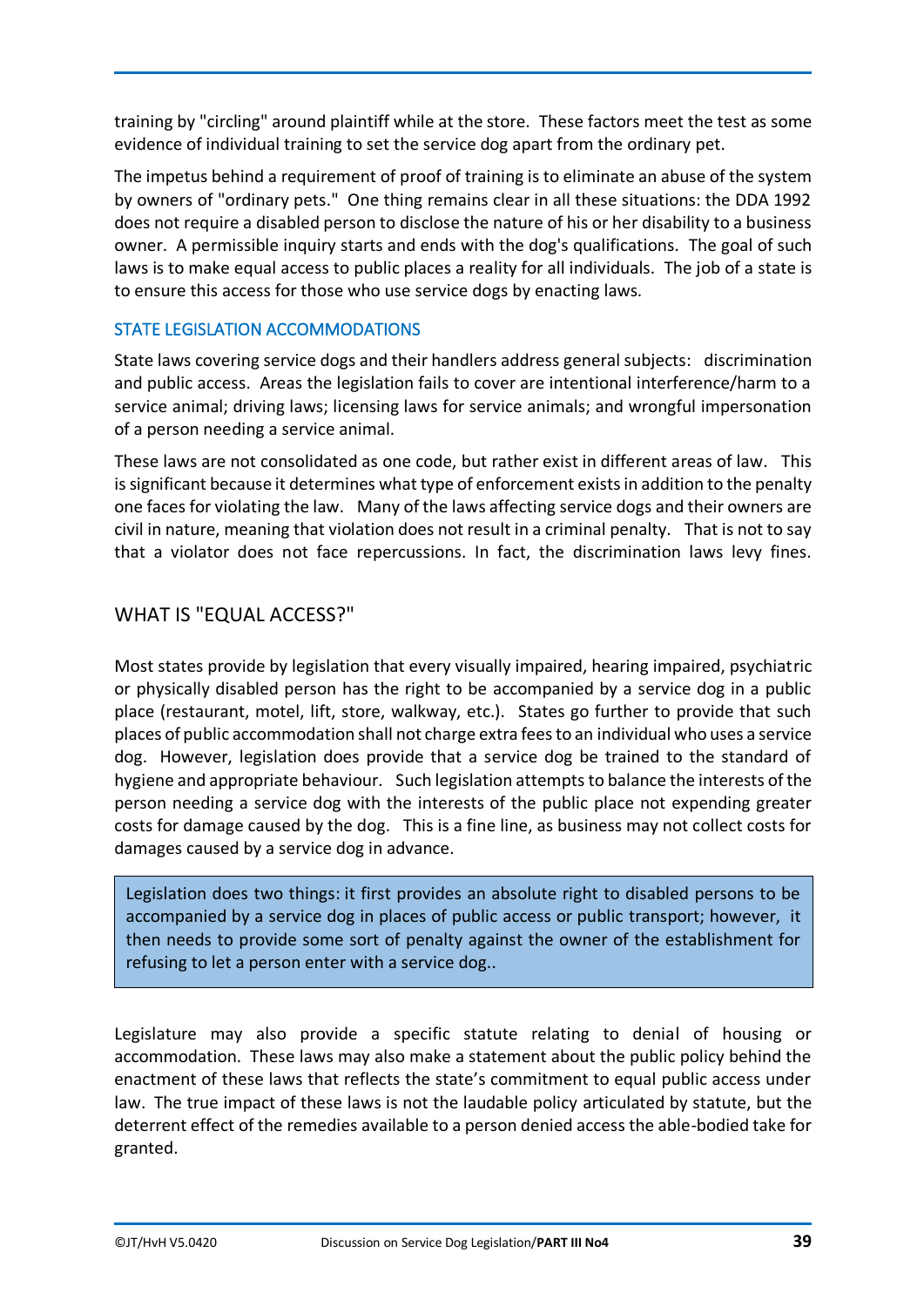#### <span id="page-39-0"></span>DENIAL OF PUBLIC ACCESS – CIVIL VERSUS CRIMINAL PENALTIES

There are two different approaches that different countries make in legislation for breaches of service dog laws. In Australia, the penalties are currently civil unless it becomes a case of animal welfare, then it is covered under laws covering animal management at state and federal level.

In the United States of America, they may either impose a civil fine or make such violations criminal infractions. The implications of such a distinction are obvious; not only does a criminal violation involve the potentiality of prison time, but it also produces a criminal record for the violator. Under the Australian federal law, the penalties are civil nature, and any remedial action would be limited to forcing the violator through a court action to change his or her behavior or recovery of monetary damages. In contrast, where it has been made the violation a penal offense, the police can enforce the statute and the perpetrator faces the full force of the criminal justice system.

Ostensibly, both criminal penalties could be enforced without offending the rule against double jeopardy even where the conduct results from the same events. Each law reflects a different legislative purpose meant to address separate purposes under the law.

In the United States of America, for a person who denies public access to an individual using a service dog, there are huge differences in whether he or she is simply issued a civil fine or ends up in criminal court. Legally, the distinction between a civil and criminal violation rests on the burden of proof for each action. In a civil action, a plaintiff must generally only prove his or her case by a preponderance of evidence – that is, he or she must only show the actor is more than 50% liable. In a criminal action, the burden of proof is beyond a reasonable doubt, which is difficult to quantify in numeric terms. Suffice to say this level of proof is much higher than in a civil case and requires the elements of the crime to be proven without reasonable question to a reasonable person. Moreover, the aggrieved person must also depend on the local prosecutor's office to charge the case and prove intent on the part of the actor. Thus, a person is not required to prove intent on the part of the person who denies rights to a disabled person.

The bottom line is that while a disabled person denied the right to enter a public place may hope for the stigma of criminal prosecution, a civil action is often easier to prove. And, in some states of the USA, it results in a larger fine considering how unlikely jail time would be for a first-time offender.

#### <span id="page-39-1"></span>WHEN CAN A PLACE OF BUSINESS LEGALLY EXCLUDE A SERVICE DOG?

Under the federal Disability Discrimination Act 1992, a service dog may be excluded or asked to leave if it poses a direct health or safety risk to others or if the animal is out of the owner's control and the owner cannot take effective action to control it. Allergies or fear of animals by a business owner are not valid reasons to exclude an animal under DDA92. Likewise, an animal cannot be excluded due to the very nature of the business, such as a hospital, funeral home, zoo, or park.

States too have attempted to set in place legal limitations on the presence of service dogs. Laws mirror the stipulations seen under the DDA. Clearly, those statutes that allow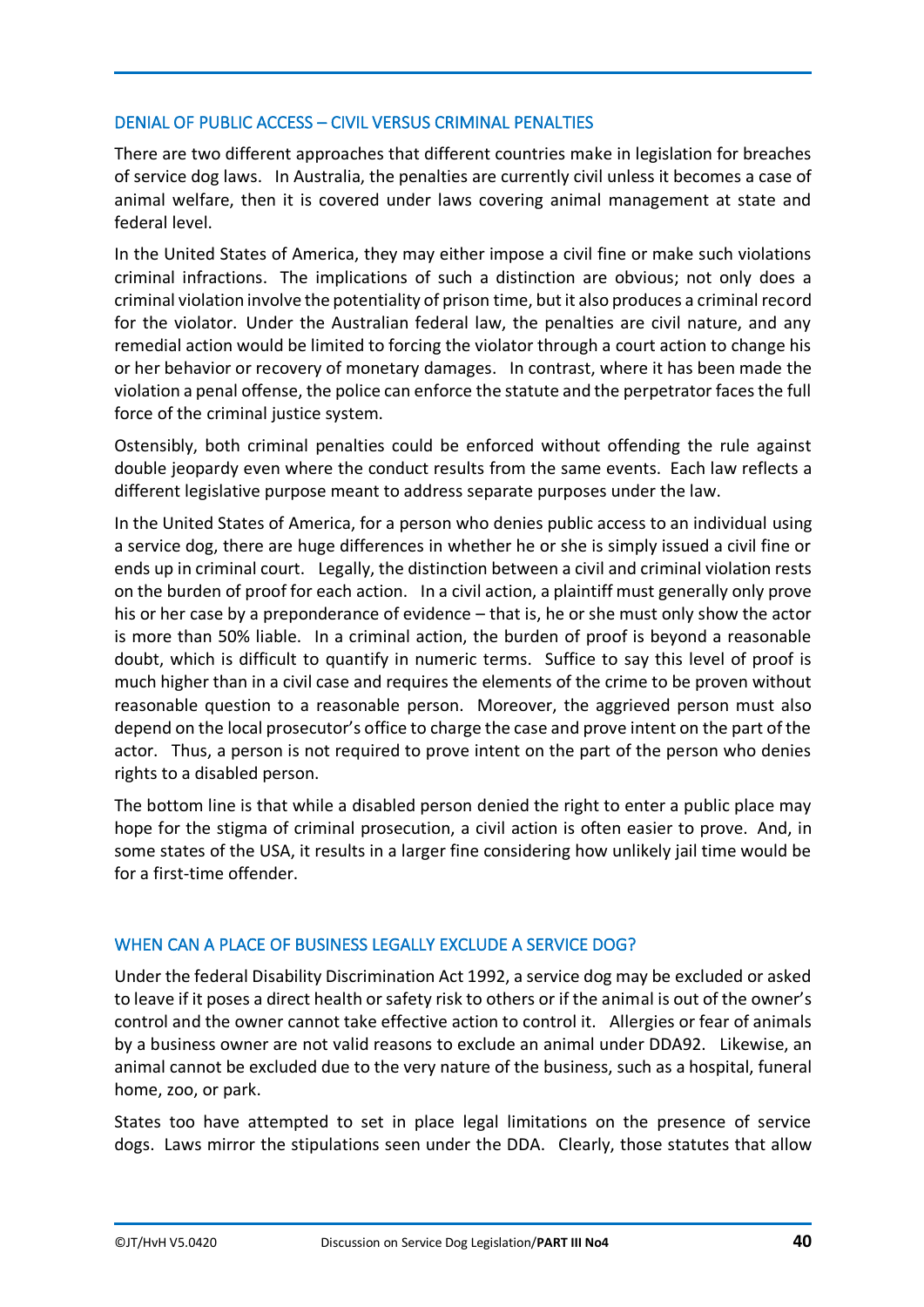places of public access to remove or exclude a service dog who poses a risk to the health and safety of others would withstand preemption scrutiny.

Of course, there are those public places that do not seem to lend themselves to the presence of service dogs. Some zoos have open range areas that do not keep the animals in the zoo separated from members of the public by a physical barrier. Such zoos are exempt from the laws requiring equal access to disabled individuals using service dogs. A suggestion to help accommodate service dogs so that the handlers are not treated less favourably is to provide adequate kennel facilities to house service dogs while the owner is visiting and must provide either a mode of transportation for a person in a wheelchair to carry the disabled person or a sighted individual to escort a visually impaired person.

Regardless of whether a law provides exceptions under which a service dog can be excluded is silent on that issue, the DDA92's command of public access prevails. Remember though that states can only enforce their own laws and not the provisions of the DDA92. To pursue a claim under the DDA92, one must file a complaint with the appropriate agency or file a lawsuit in federal court. But it should be noted that disability discrimination laws contemplate only the ability to use public places or businesses like able-bodied individuals; these laws do not speak to the issue of safety when using a service dog.

#### <span id="page-40-0"></span>HARM TO SERVICE DOGS AND CRIMINAL INTERFERENCE LAWS

In the past decade, the biggest change to state service animal laws in the United States of America has been the enactment of criminal laws prohibiting intentional harm to service dogs. To date, approximately 40 states have laws that make it either a misdemeanor or felony to intentionally, knowingly, or even negligently harm a service dog. (It does not appear that Alabama, Alaska, Iowa, Maryland, Montana, North Dakota, Vermont, West Virginia, or Wisconsin have adopted such laws yet). Many states include harm or interference with service dog provisions under their cruelty chapters while others have them in separate statutes under their penal codes. Arkansas, interestingly, places it under its Disability Rights Law. This difference stems from the fact there are different purposes behind the statutes. Statutes appearing in states' cruelty laws aim to protect this certain class of animals from attack or malicious beatings. The statutes that prohibit other dogs from attacking or injuring dogs may be part of states' dog law schema directed at preventing unrestrained dogs. Finally, discrete laws in the penal code may be aimed at protecting the disabled person and his or her team from harassment and interference.

The recurring theme in nearly each of these statutes is that they provide restitution to the human victim, above and beyond that which could easily be recovered in a civil or criminal suit. This obviates a need to pursue a civil suit even after a successful criminal prosecution. According to one article, the average cost of training a guide dog can range from \$20,000 to \$60,000. (See, Sandra D. Dawson's article entitled, *Protecting a Special Class of Animals: An Examination of and Recommendation for Enacting Dog Guide Protection Statutes,* 37 Conn. L. Rev. 569, 574 (Winter, 2004)). Moreover, the person who depends on a service dog must wait for a new dog to be trained and incur additional expenses in the interim for human assistance. Finally, as Ms. Dawson notes, the emotional impact of losing one's service dog cannot be overstated: "The dog guide does more than assist a person, as a white cane would--the dog guide is a sentient being that replaces a blind person's sense of vision." 37 Conn. L. Rev. 569, 571. The loss of which is often like losing one's vision again.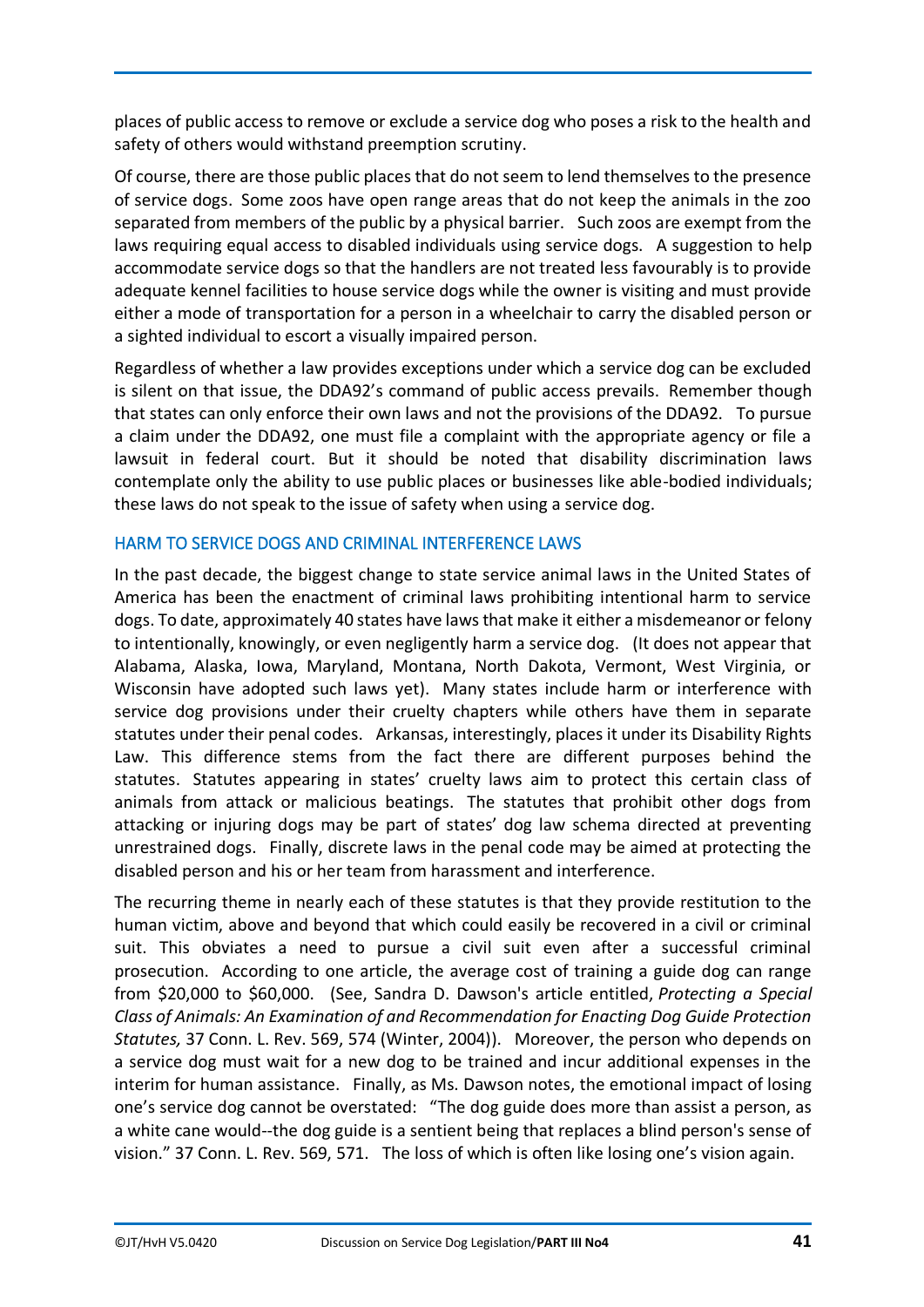Even the language of the statutes reflects a change in attitude toward the important service these dogs provide. Kentucky refers to such a crime as an "assault" on a service dog, like a human victim provision. [KY ST 525.200](https://www.animallaw.info/statutes/stuskyguidedoglaws.htm) . Nebraska refers to its whole package of interference and harm laws as "Violence on a Service Dog." The usual distinction in these types of laws is whether the prohibited behaviour involves simple interference with a service dog or some type of injury inflicted upon a service dog. As a result, these statutes fall into three basic categories: (1) interference with a service dog; (2) harm to a service dog by a human; and (3) harm to a service dog by another dog. This approach needs to be considered in Australian federal legislation of service dogs as a deterrent.

#### <span id="page-41-0"></span>INTERFERENCE WITH A SERVICE DOG

A criminal interference statute might apply when a person commits the offence of interference with a service dog when they intentionally impedes, interferes, or threatens to impede or interfere or (b) attempts to intentionally impede, interfere, or threaten to impede or interfere with a dog that they knows or has reason to believe is a service dog.

A common-sense definition of interference of a service dog may be any action that prevents the service dog from completing its duties or denies the dog and handler free mobility. Interference may be considered as the act of beating, harassing, intimidating, enticing, distracting, obstructing, intimidating, or otherwise jeopardizing the safety of the user or animal.

A common-sense reflection might be, in that, a person can be found to harass a dog if their conduct directed toward a service dog that is knowingly likely to impede or interfere with the service dog's performance of its duties or that places the handler being served or assisted by the dog in danger of injury. A rebuttable presumption of notice in legislation might be included, whereby knowledge is imputed to the actor if the disabled person asked the actor to cease bothering the service dog and the person continued the action.

While the definition of interference may be subject to interpretation, it is explicit in that a dog must be on-duty or in the performance of its duties. For example, it is unlawful for a person to knowingly or intentionally interfere with the actions of a service dog if the dog is engaged in assisting an impaired person. Likewise, it is common sense to make it illegal to maliciously harass a service dog if the dog is being controlled by the person with a disability and is wearing identifiable service dog attire. Generally, laws have a requirement that the dog is "on duty" or with the handler at the time:

Although it is logical to infer that interference can only occur when the service dog is performing its duties, obstruction or hindrance can occur when the service dog is not actively working. For example, if a handler receives threats of harm or interference, that handler may become afraid to venture out; thus, the team has become a victim of "interference."

While one may argue that requiring the dog to be on duty defeats obvious problems of proof at prosecution, it does create yet another legal element the prosecution must prove at court.

Criminal interference with a service dog is almost always a summary offence where the animal is not injured. Notably, interference legislation may illustrate the heightened duty the disabled person has toward the handler of a service dog. As such, a person who acts even knowingly or recklessly faces potential criminal charges just like one who would intentionally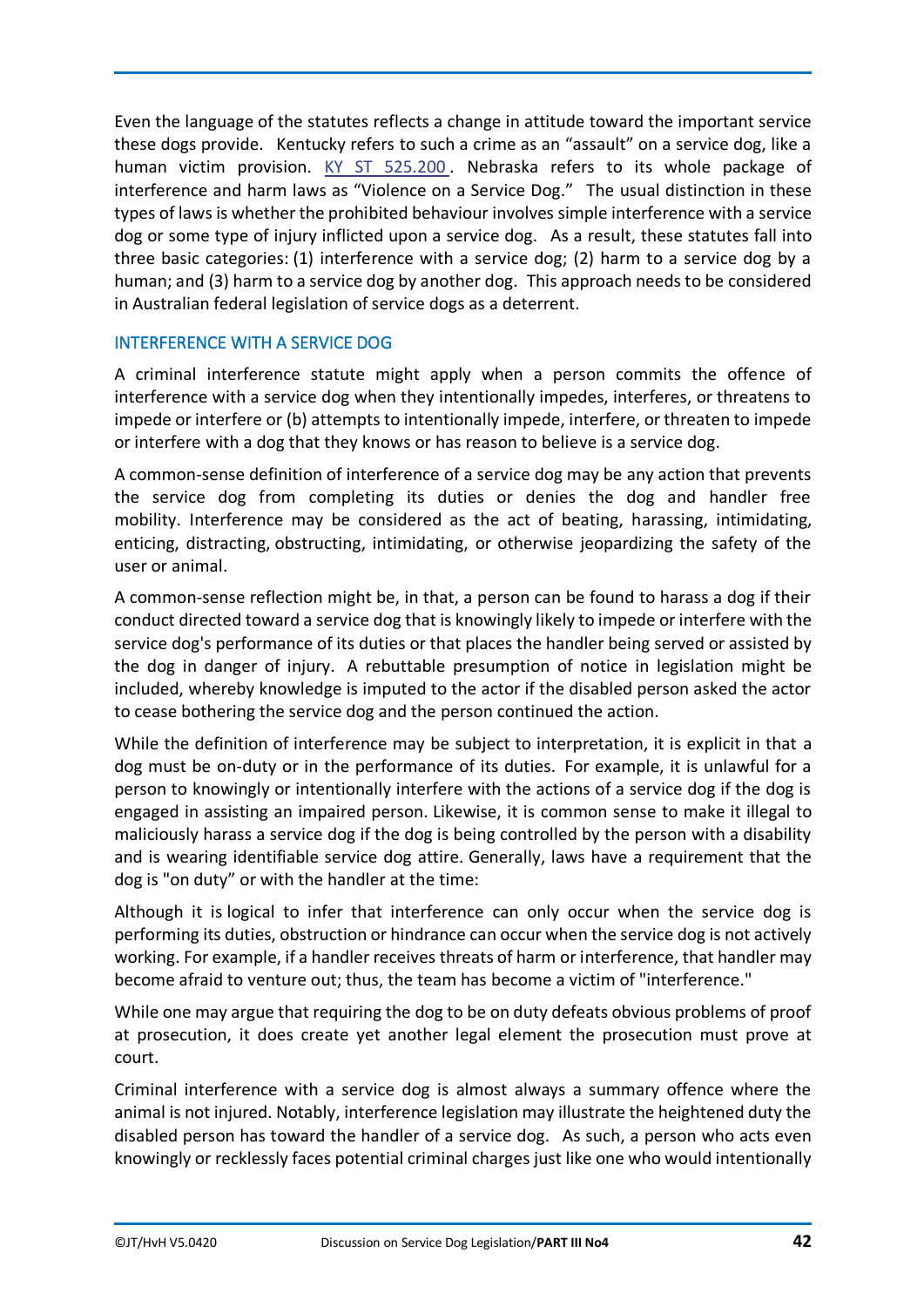harass a service dog. When the action involves another dog attacking a service animal, the mental state required is lessened further.

#### <span id="page-42-0"></span>INJURING A SERVICE DOG BY ANOTHER DOG

It is important to not only classify the intentional interference, harming, or killing of a service dog as animal cruelty but prohibit a person from intentionally or recklessly allowing a dog in his or her custody or control to do so. Thus, under the legislation, if a person was walking his or her dog without a leash in a public area and that dog then attacked a service dog, this could constitute a breach of law. A court could view the act of allowing a dog (especially if the dog had a history of aggression toward other dogs) to roam unrestrained in a public area as "menacing" under the legislation. It is also imperative to consider that it not only makes it a criminal offence to kill or harm a service dog, but also to take control of a service dog with the intent to deprive the owner of the dog.

So why is there so much concern over dogs interfering with service dogs? There is compelling data showing that many disabled people using service dogs have experienced an animal-based attack.

Many service dog teams have or will experience interference of some kind from another dog, and many will be attacked.

According to a recent study, 89% of the respondents reported having fallen victim to interference by a dog and 42% experienced an attack. Of those experiencing interference, almost 51% were interfered with by the same dog more than once, 47% planned alternate routes to avoid known problem dogs, and almost 4% of the service dogs necessitated retirement as a result of the interference. Of those experiencing an attack, 22% were attacked by the same dog more than once, 48% planned alternate routes, and 6% of the service dogs required retirement as a result of the attack.

As difficult as it is for a sighted or able-bodied person to fend off a dog attack, a person who depends on his or her service dog for guidance is even more vulnerable. Many view attacks by dogs and humans differently, perhaps because when a human attack a service dog, it constitutes a violent, intimate act.

#### <span id="page-42-1"></span>INJURING A SERVICE DOG BY A PERSON

Laws need to provide little leeway for people who intentionally injure service dogs. This approach reflects in part the recent upgrading in overall cruelty laws for the intentionally killing of any animal.

There needs to be provision made for the purposeful injuring or killing of a service dog, without just cause, a criminal offence. A malicious state of mind is not necessarily required; rather, proof of intention suffices for conviction. For instance, it should require that only a showing that a person was negligent in causing injury to a service dog. Animal laws are being amended to make it a nonperson criminal offence with a *mandatory* prison sentence to inflict harm, disability, or death upon animals, this extends to service dogs If a person causes great bodily harm or death to a companion animal, penalties have been lifted in some countries to maximum fines over \$10,000 and or a prison sentence.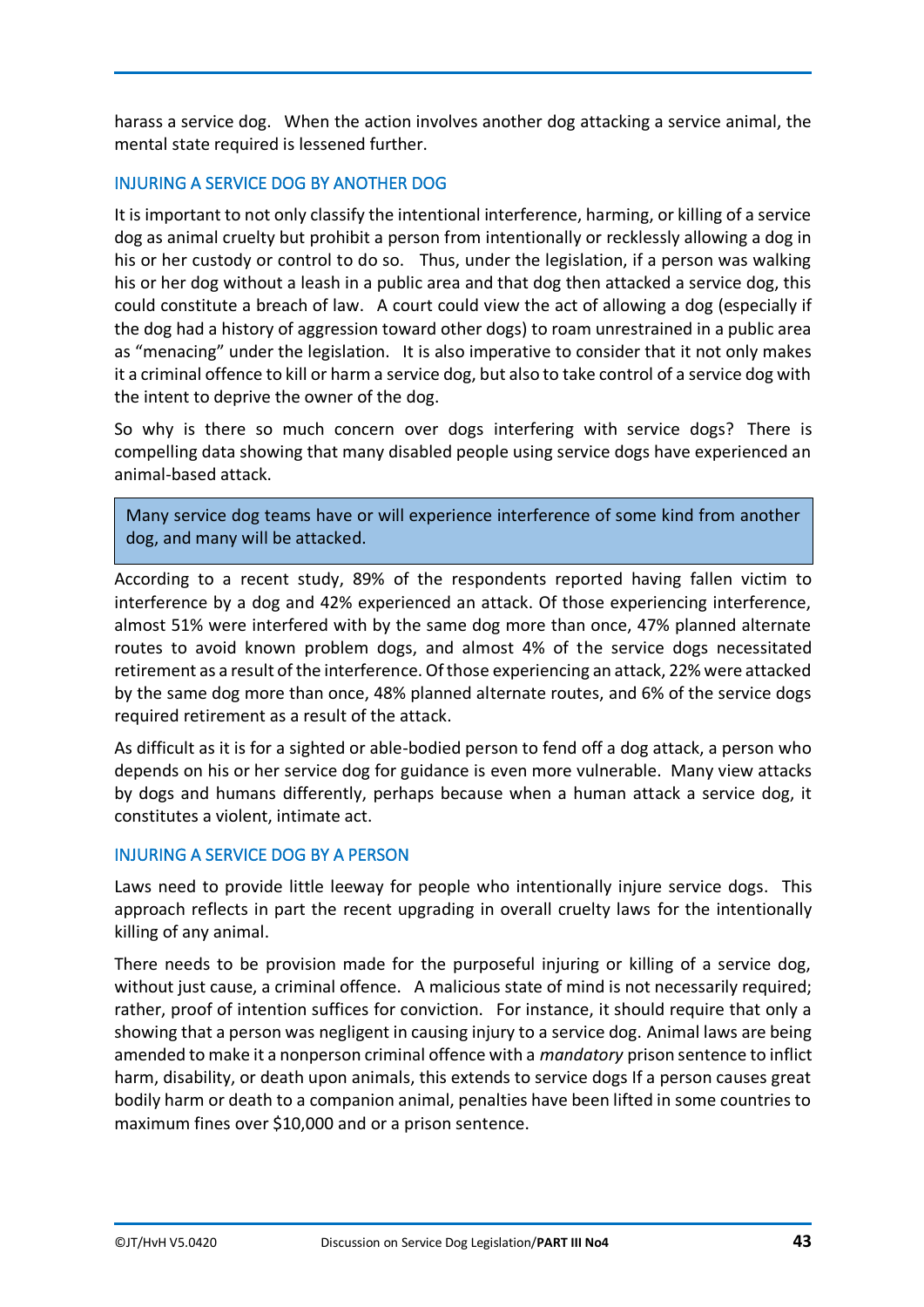#### <span id="page-43-0"></span>STEALING OR WRONGFULLY TAKING A SERVICE DOG

While it is understandable to most that purposely killing a service dog constitutes criminal behaviour, it may be surprising that intentional stealing and wrongful taking of a service dog is criminal behaviour as well. The act of unlawfully obtaining and taking control of a service dog needs to be considered a criminal act as well. Service dogs have value far beyond the traditional market value of a companion dog. As such, these laws recognize that having one's eyes, ears, and mobility and other functions and tasks a service dog performs taken away constitutes a serious offence.

Service dogs have value far beyond the traditional market value of a companion dog

#### <span id="page-43-1"></span>PENALTIES AND RESTITUTION UNDER HARM AND INTERFERENCE

As noted previously, many states in the United States of America have felony provisions for harm causing injury or death to a service dog. Perhaps the biggest change showing how seriously states now take these acts is that many of these state laws now include some sort of incarceration in addition to fines and restitution. [Kansas' law,](https://www.animallaw.info/statutes/stusksst21_4310.htm#s4318) amended in 2006 makes it a nonperson felony with a sentence of not less than 30 days (and up to one year) and a fine of not less than \$500 (up to \$5000) for inflicting harm, disability or death to a service, police, or assistance animal. During the mandatory 30 days of jail, the perpetrator *must* have a psychological evaluation. [KS ST 21-4318.](https://www.animallaw.info/statutes/stusksst21_4310.htm#s4318) Pennsylvania also mandates a presentence mental evaluation in addition to fines or possible jail time. PA ST [18 Pa.C.S.A. § 5511\(2.1ii\)](https://www.animallaw.info/statutes/stuspa18pacsa_5511.htm#s5511)**.** Georgia too has a mandatory jail term:

**c) Any person who has received notice that his or her behaviour is interfering with the use of an assistance dog who continues to knowingly and intentionally harass an assistance dog, knowing the dog to be an assistance dog, shall be guilty of a misdemeanour and, upon conviction thereof, shall be punished by imprisonment for not less than 90 days or a fine not to exceed \$500.00, or both, provided that any person who is convicted of a second or subsequent violation of this subsection shall be punished as for a misdemeanour of a high and aggravated nature.**

GA ST [§ 16-11-107.1.](https://www.animallaw.info/statutes/stusgast30_4_2.htm) This mandatory jail term also applies if a person knowingly allows his or her dog to harass a service dog. Texas law states that one commits a "state jail felony" if he or she or his or her dog injures a service dog, or a felony of a third-degree if the service dog is killed**.** [TX PENAL § 42.091\(2\) & \(3](https://www.animallaw.info/statutes/stustxguidedoglaws.htm#s42091) ).

Restitution that includes complete compensation for loss of the dog or training of a replacement dog is now standard under most laws in the USA. Of the forty states with statutes, only six or so do not explicitly mention restitution in their criminal harassment statutes (See [Michigan](https://www.animallaw.info/statutes/stusmi750_50a.htm) and [Mississippi](https://www.animallaw.info/statutes/stusmsst97_41_1.htm#s21) for examples). Some states are specific in their orders of restitution, while other states are not. Arkansas simply provides that a person who kills or injures any service dog shall make restitution to its owner. AR ST  $\S$  20-14-304. While Connecticut only makes the actual offence of a dog injuring a service dog an infraction, it does provide for restitution that includes veterinary care, rehabilitation or replacement, and attorney fees. [CT ST 364b](https://www.animallaw.info/statutes/stusctst22_327_367.htm#s364b) . Missouri also adds restitution in addition to the criminal penalties. The person causing harm to the service dog must not only pay the replacement value of the service animal, but also any other expenses incurred, including a temporary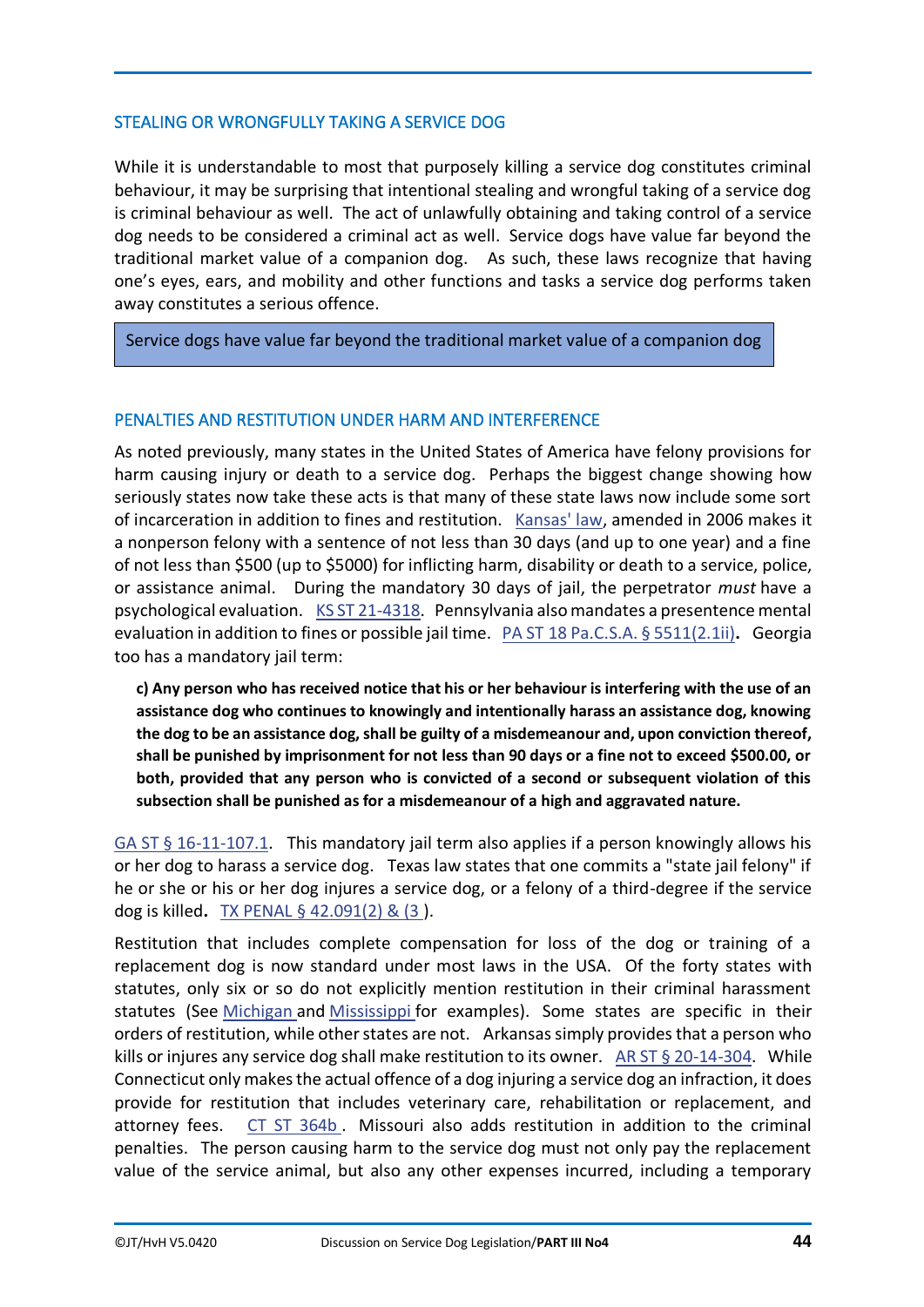replacement dog, veterinary fees, court costs, and attorney fees. [MO ST](https://www.animallaw.info/statutes/stusmoguidedoglaws.htm#s202)  [209.202.](https://www.animallaw.info/statutes/stusmoguidedoglaws.htm#s202) Nevada law adds that no less than \$750 in punitive damages must be assessed in addition to a civil claim with actual damages. NV ST [426.820.](https://www.animallaw.info/statutes/stusnvguidedoglaws.htm#s820)

Several states in the USA also have graduating offence schemes, meaning that subsequent convictions of harassing or harming an assistance animal result in enhanced penalties by statute. Hawaii increases its fine from \$2000 to \$5000 for a second or subsequent conviction, with up to thirty days jail. [HI ST § 711-1109.4.](https://www.animallaw.info/statutes/stushist711_1109.htm#guidedog) Illinois has an enhanced penalty provision for subsequent offences with the first offence comprising a Class A misdemeanour and subsequent violations becoming Class 4 felonies. [510 ILCS 70/4.03.](https://www.animallaw.info/statutes/stusil510ilcs70_1_16.htm#sec70_4_03)

These laws do not provide greater benefits to disabled persons; rather they serve to put people who depend on dogs to navigate their everyday lives in the same position as ablebodied individuals. "A sight-impaired person can travel freely and with little more risk than any other person, so long as the dog guide remains focused on its duties. The dog guide is not a pet out for a walk with its human companion; when the harness is on, the dog guide is at work and needs to be free from interference." 37 Conn. L. Rev. at 573. Essentially, a heightened duty has been legally created, whether it is when one is walking with his or her dog or driving his or her car.

#### <span id="page-44-0"></span>WRONGFUL IMPERSONATION OF A PERSON NEEDING A SERVICE DOG

Several states in the United States of America add further penalties for wrongfully impersonating someone who needs accommodations for a service dog. Missouri, for example, makes this a class C misdemeanour and makes the wrongdoer civilly liable for any damages. Should a person commit this same act again, he or she faces a class B misdemeanour for subsequent violations. MO [ST 209.204.](https://www.animallaw.info/statutes/stusmoguidedoglaws.htm#s204)

In a similar vein in Colorado, a person faces a class 1 petty misdemeanour for using a blaze orange leash on a non-service dog. Texas also prohibits a person from using a harness or leash the type of which used by a service dog to represent that his or her dog is a service dog. [V. T. C. A., Human Resources Code § 121.006.](https://www.animallaw.info/statutes/stustxguidedoglaws.htm#s6)

The intent of these laws is clear: it is at the very least criminal to attempt to gain access and advantage by impersonating someone who relies on service dogs for his or her daily life. USA States are not necessarily providing *benefits* when they enact service dog laws or accommodation laws, but rather are putting someone with a disability in the position of a freely mobile person. One who takes advantage of this gains little sympathy in the eyes of the law.

An example to consider is: A lady was in a lift a couple of years ago with her yellow Labrador service dog, sitting calmly beside her wheelchair. The lift doors opened and in walked a woman holding a purse. In the purse was a toy poodle apricot colour.

The doors closed just as the poodle spotted the service dog. That's when the trouble started. In an instant, the poodle leapt from the arms of the owner, flung himself at the service dog, and clamped his teeth into the bigger dog's snout, leaving the service dog bleeding onto the elevator floor.

As soon as this occurred the woman said the poodle was a service dog. The handler of the Labrador service dog has a severe spinal injury that requires the use of the wheelchair. The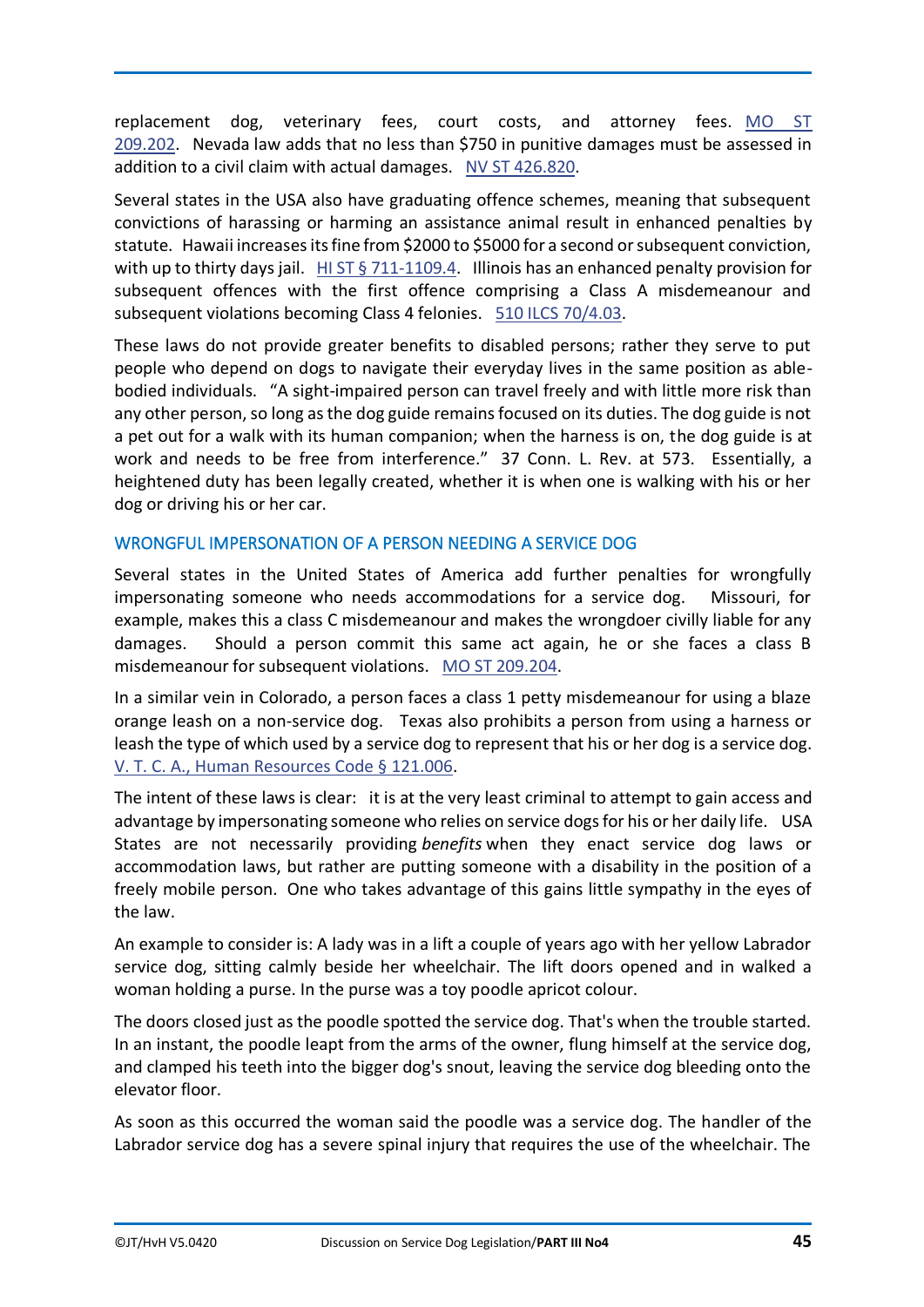owner of the apricot toy poodle then said he wasn't a service dog but an "Emotional Support Dog". Finally, she admitted he was a pet she just wanted to bring in the building with her.

Incidents like that one in Reading, Massachusetts, have spurred 19 states in the United States of America to enact laws cracking down on people who try to pass off their dogs as service dogs. The push has been gathering steam in recent years: Virginia implemented its new law in 2016, and Colorado followed suit this year. Massachusetts is now considering a similar proposal.

"Today, any pet owner can go online and buy a vest for a dog to pass it off as a service dog to gain access to restaurants, hotels and places of business," said Republican state Rep. Kimberly Ferguson, who introduced the Massachusetts bill. "Their dogs aren't trained and end up misbehaving in these public places, which gives real service dogs a bad name."

Service dogs, which are trained to perform tasks for a person with a disability, were first used by people with vision and hearing impairments. They are now also used by those who use wheelchairs or have other impairment in mobility, people who are prone to seizures or need to be alerted to medical conditions, like low blood sugar, and people with autism or psychiatric conditions. The American Humane Association, which promotes the welfare and safety of animals, says 20,000 service dogs are working in the USA.

Supporters of the new laws compare those misbehaving dog owners to people who acquire disabled signs so they can park in spaces intended for disabled people. The laws make it a misdemeanour to represent an untrained dog as a service dog and usually come with fines of no more than \$500 for an incident.

*"Today, any pet owner can go online and buy a vest for a dog to pass it off as a service animal to gain access to restaurants, hotels and places of business. Their animals aren't trained and end up misbehaving in these public places, which gives real service dogs a bad name."*

Because there is no certification or official national registry of legitimate service dogs, there is no way to verify whether a dog has undergone rigorous training to become a service dog.

That makes it hard to enforce the laws, said David Favre, a law professor at Michigan State University College of Law and editor of its Animal Legal and Historical Center website, which follows public policy issues related to animals. He said he's not aware of anyone who has been prosecuted anywhere for violating them.

Rather, he said, the laws are largely symbolic and meant to educate dog owners as well as people who let pets into spaces where they don't belong. "Maybe you can scare some people into being honest."

People who pass off their dogs as service animals to take them into shops, restaurants, libraries, sporting events and offices are a real problem, he said, for the proprietors of those establishments, their customers and disabled people who genuinely rely on the help of their service dogs.

"A service animal is trained to be in public and to be under control and non-intrusive and not bark," Favre said. "They are trained not to be a nuisance in any way. You should hardly even know they are there."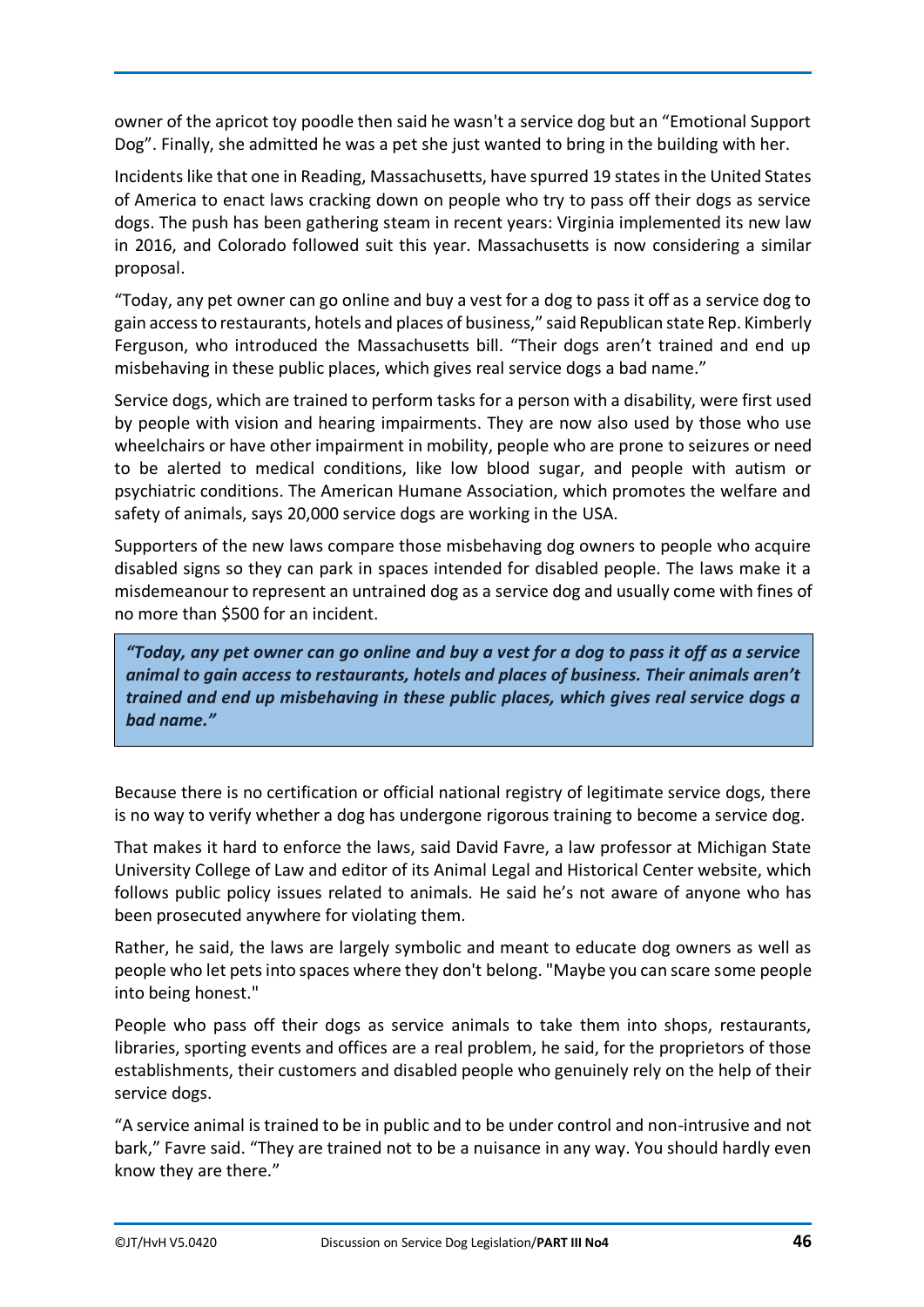Because of the yellow Labrador's training as a service dog, the Handler said, when the poodle attacked him, "My dog never moved, never retaliated, never barked." He did nothing. That is the way a service dog is trained. They are not going to ever be aggressive. Ever."

#### <span id="page-46-0"></span>'FOUR ON THE FLOOR'

The yellow Labrador performs many functions for his Handler. He picks up items she drops, retrieves keys, opens doors, puts objects like library books on counters that the Handler can't reach, and returns change or credit cards to her after purchases. The Handler credits with "enabling me to truly become part of my community."

For a Service dog trained in an organisation kennel facility, they receive up to two years of training, which can cost more than \$40,000. Before they are placed, their new owners are often required to live at the training centre for a week or two to learn about caring and interacting with their dogs. Many training centres provide the dogs free of charge to disabled clients, defraying their costs through fundraising.

```
The waiting time for a service dog is often two years or longer.
```
But for people who want to pass off their pet as a service dog, it's easy enough to be convincing. Anyone can go online and purchase for about \$20 the types of vests that legitimate service dogs usually wear.

The vests may help the illegitimate service dogs gain entry, but their behaviour, and that of their owners, often gives them away.

Trained service dogs don't go off-leash, bark, knock things off shelves, jump on people, play or fight with other dogs, or grab food off tables, trainers say.

And owners of bona fide service dogs don't carry them in shopping trolleys or purses. The rule is "four on the floor," with all four feet on the ground except when a dog is performing a task.

The problem is that the proprietors of establishments where people bring their dogs have no way of determining whether a dog is a bona fide service dog.

The federal Disability Discrimination Act 1992 requires all places open to the public, such as businesses, government agencies and entertainment venues, to give access to service dogs and their owners. And venues can ask for a form of "evidence" that the service dog is bona fide. This form of evidence at present is not concrete in what form this may be.

There's another complication: the growing use of "therapy dogs or companion dogs" which are intended to provide comfort to those with anxiety or other emotional problems. Some of them may have received special training, although nothing as rigorous as the training for service dogs. (Emotional support dogs are not covered under the DDA92 and can legally be denied access.)

Some service dog owners say many businesses, unable to tell illegitimate service dogs from real ones, allow all of them in. Many owners of service dogs avoid those places for fear of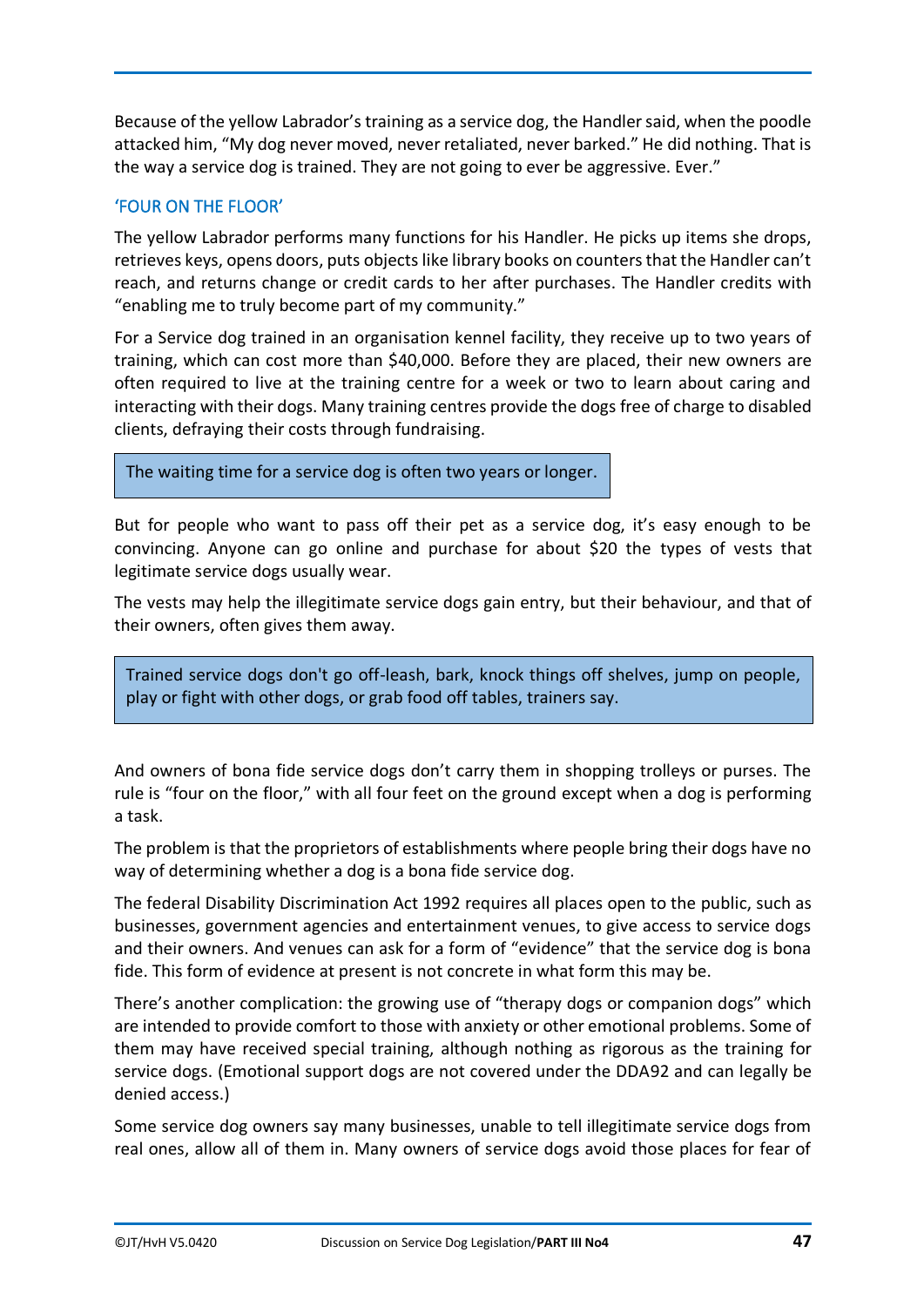exposing their animals to danger from untrained dogs. Other businesses, they say, simply bar all dogs from the premises, even if it breaches the DDA.

Disability rights advocates, which advocate on behalf of people with disabilities, are sympathetic to those who want to crack down on pet owners who misrepresent their dogs as service dogs. Some advocates and human rights lawyers agree that the laws should aim to educate, rather than punish, and the penalties for breaches should be minimal. "We want to have a positive impact on people to help them realize that what they've done has this very negative effect."

The laws should launch a national effort to teach people not to put dogs in situations they are not trained for — and to educate the public on the need for legitimately trained service dogs.

The long-term goal is the creation of a national accreditation scheme and certification program including a registry for legitimately trained service dogs. This is the beginning of a much larger conversation we need to have.

#### <span id="page-47-0"></span>EXEMPTION FROM LOCAL COUNCIL REGISTRATION FEES

Just as public access is a right, not a benefit, many may argue the same of local council registrations for service dogs. Service dogs are recognised as a necessary tool like a wheelchair or other assistive technology to help disabled individuals lead a normal life. As such, states often either reduce or eliminate traditional dog registration fees. A person with a disability should be exempt from any state or local registration fees or charges that might otherwise apply in connection with owning a service dog.

Regardless of the complexity of legislation the intent is to reduce or eliminate the fees a disabled person pays for the dog that allows him or her to have the mobility an able-bodied person takes for granted. Again, the purpose of all the service dog laws is to put those who rely on these well-trained dogs in a position equal to those who do not provide canine assistance.

## <span id="page-47-1"></span>**CONCLUSION PART III NO. 4**

While disability discrimination laws for service dogs have been around for some time, only recently have begun to be recognized the training, cost, and trust invested in these animals by adding protections against interference and harm. As the need for these animals expands beyond the traditional roles of guide and hearing dogs, the laws are apt to change as well, perhaps protecting those with disabilities less apparent to the general population.

This document has shown the need for a national, equitable, accreditation system that allows disabled people with genuine medical reasons to benefit from these unique animals and allow – with the help of a traceable system to allow for online verification, set themselves apart from those that are abusing the system.

Until then, awareness and education are the only way to truly provide a world of equal access for all, both able-bodied and disabled. The awareness and education need to begin as soon as a national accreditation scheme and relevant law reform takes place.